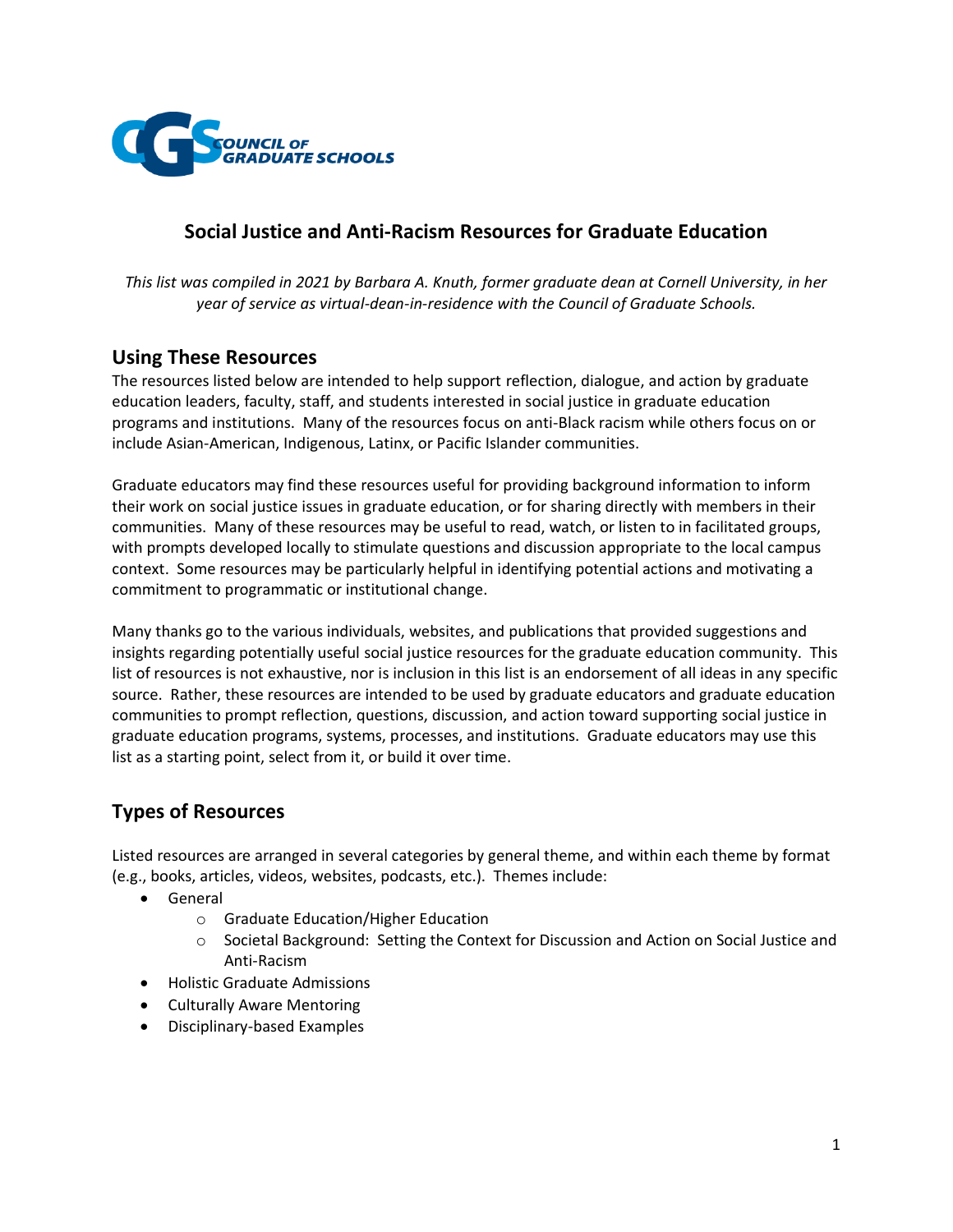# **General Graduate Education/Higher Education**

- **Books/Reports**
	- 1. **A Framework for Advancing Anti-Racism Strategy on Campus** [https://nadohe.memberclicks.net/assets/2021/Framework/National%20Association%20](https://nadohe.memberclicks.net/assets/2021/Framework/National%20Association%20of%20Diversity%20Officers%20in%20Higher%20Education%20-%20Framework%20for%20Advancing%20Ant-Racism%20on%20Campus%20-%20first%20edition.pdf) [of%20Diversity%20Officers%20in%20Higher%20Education%20-](https://nadohe.memberclicks.net/assets/2021/Framework/National%20Association%20of%20Diversity%20Officers%20in%20Higher%20Education%20-%20Framework%20for%20Advancing%20Ant-Racism%20on%20Campus%20-%20first%20edition.pdf) [%20Framework%20for%20Advancing%20Ant-Racism%20on%20Campus%20-](https://nadohe.memberclicks.net/assets/2021/Framework/National%20Association%20of%20Diversity%20Officers%20in%20Higher%20Education%20-%20Framework%20for%20Advancing%20Ant-Racism%20on%20Campus%20-%20first%20edition.pdf) [%20first%20edition.pdf](https://nadohe.memberclicks.net/assets/2021/Framework/National%20Association%20of%20Diversity%20Officers%20in%20Higher%20Education%20-%20Framework%20for%20Advancing%20Ant-Racism%20on%20Campus%20-%20first%20edition.pdf) From the National Association of Diversity Officers in Higher Education, this report includes recommendations about institutional structure, policies and procedures, resource allocation, academic equity and student success, hiring and promotion, employee development, admissions and access, and campus culture. Focus is on undergraduate education but many of the concepts apply to graduate education as well.
	- 2. **Equity in Science: Representation, Culture, and the Dynamics of Change in Graduate Education**, by Julie R. Posselt<https://www.sup.org/books/title/?id=31068> "Makes the case that understanding how field-specific cultures develop is a crucial step for bringing about reach change" to address implicit and structural biases in STEM disciplines.
	- 3. **Racism, Black College Students' Mental Health, and the Efficacy of Diversity and Inclusion Initiatives: A Case Study**, dissertation by Kaleea R. Lewis [https://scholarcommons.sc.edu/etd/4616/?utm\\_source=Iterable&utm\\_medium=email](https://scholarcommons.sc.edu/etd/4616/?utm_source=Iterable&utm_medium=email&utm_campaign=campaign_1892480_nl_Race-on-Campus_date_20210112&cid=rc&source=ams&sourceId=1782998) [&utm\\_campaign=campaign\\_1892480\\_nl\\_Race-on-](https://scholarcommons.sc.edu/etd/4616/?utm_source=Iterable&utm_medium=email&utm_campaign=campaign_1892480_nl_Race-on-Campus_date_20210112&cid=rc&source=ams&sourceId=1782998)[Campus\\_date\\_20210112&cid=rc&source=ams&sourceId=1782998](https://scholarcommons.sc.edu/etd/4616/?utm_source=Iterable&utm_medium=email&utm_campaign=campaign_1892480_nl_Race-on-Campus_date_20210112&cid=rc&source=ams&sourceId=1782998) A study examining "the intersections of racism and mental health" using "qualitative methods to explore how Black college students who attend predominantly White institutions of higher education make meant of their experiences with racial discrimination and its impact on their mental health."
	- 4. **The Misbegotten URM as a Data Point**  [https://cue.usc.edu/files/2016/01/Bensimon\\_The-Misbegotten-URM-as-a-Data-](https://cue.usc.edu/files/2016/01/Bensimon_The-Misbegotten-URM-as-a-Data-Point.pdf)[Point.pdf](https://cue.usc.edu/files/2016/01/Bensimon_The-Misbegotten-URM-as-a-Data-Point.pdf) Essay asserting that the use of the term "URM" is dehumanizing and should be reconsidered or stopped.
	- 5. **Broadening Participation in Graduate Education**<https://cgsnet.org/node/2524> A report addressing "the need to strengthen and expand diversity and inclusiveness in higher education," highlighting successful initiatives and policy recommendations.
	- 6. **Race and Ethnicity in Higher Education** <https://www.equityinhighered.org/> Provides data on race and ethnicity statistics related to higher education.
	- 7. **The Impacts of Racism and Bias on Black People Pursuing Careers in Science, Engineering, and Medicine** [https://www.nap.edu/catalog/25849/the-impacts-of](https://www.nap.edu/catalog/25849/the-impacts-of-racism-and-bias-on-black-people-pursuing-careers-in-science-engineering-and-medicine?utm_source=NASEM+News+and+Publications&utm_campaign=af624c6f3d-Final_Book_2020_11_18_25849&utm_medium=email&utm_term=0_96101de015-af624c6f3d-102047593&goal=0_96101de015-af624c6f3d-102047593&mc_cid=af624c6f3d&mc_eid=79445348b4)[racism-and-bias-on-black-people-pursuing-careers-in-science-engineering-and](https://www.nap.edu/catalog/25849/the-impacts-of-racism-and-bias-on-black-people-pursuing-careers-in-science-engineering-and-medicine?utm_source=NASEM+News+and+Publications&utm_campaign=af624c6f3d-Final_Book_2020_11_18_25849&utm_medium=email&utm_term=0_96101de015-af624c6f3d-102047593&goal=0_96101de015-af624c6f3d-102047593&mc_cid=af624c6f3d&mc_eid=79445348b4)[medicine?utm\\_source=NASEM+News+and+Publications&utm\\_campaign=af624c6f3d-](https://www.nap.edu/catalog/25849/the-impacts-of-racism-and-bias-on-black-people-pursuing-careers-in-science-engineering-and-medicine?utm_source=NASEM+News+and+Publications&utm_campaign=af624c6f3d-Final_Book_2020_11_18_25849&utm_medium=email&utm_term=0_96101de015-af624c6f3d-102047593&goal=0_96101de015-af624c6f3d-102047593&mc_cid=af624c6f3d&mc_eid=79445348b4)[Final\\_Book\\_2020\\_11\\_18\\_25849&utm\\_medium=email&utm\\_term=0\\_96101de015](https://www.nap.edu/catalog/25849/the-impacts-of-racism-and-bias-on-black-people-pursuing-careers-in-science-engineering-and-medicine?utm_source=NASEM+News+and+Publications&utm_campaign=af624c6f3d-Final_Book_2020_11_18_25849&utm_medium=email&utm_term=0_96101de015-af624c6f3d-102047593&goal=0_96101de015-af624c6f3d-102047593&mc_cid=af624c6f3d&mc_eid=79445348b4) [af624c6f3d-102047593&goal=0\\_96101de015-af624c6f3d-](https://www.nap.edu/catalog/25849/the-impacts-of-racism-and-bias-on-black-people-pursuing-careers-in-science-engineering-and-medicine?utm_source=NASEM+News+and+Publications&utm_campaign=af624c6f3d-Final_Book_2020_11_18_25849&utm_medium=email&utm_term=0_96101de015-af624c6f3d-102047593&goal=0_96101de015-af624c6f3d-102047593&mc_cid=af624c6f3d&mc_eid=79445348b4)[102047593&mc\\_cid=af624c6f3d&mc\\_eid=79445348b4](https://www.nap.edu/catalog/25849/the-impacts-of-racism-and-bias-on-black-people-pursuing-careers-in-science-engineering-and-medicine?utm_source=NASEM+News+and+Publications&utm_campaign=af624c6f3d-Final_Book_2020_11_18_25849&utm_medium=email&utm_term=0_96101de015-af624c6f3d-102047593&goal=0_96101de015-af624c6f3d-102047593&mc_cid=af624c6f3d&mc_eid=79445348b4) Proceedings from a workshop convened "to identify key levers, drivers, and disruptors in government, industry, health care, and higher education."
	- 8. **Graduate STEM Education for the 21st Century** <https://www.nap.edu/catalog/25038/graduate-stem-education-for-the-21st-century> A report exploring how the system of graduate STEM education in the U.S. "might best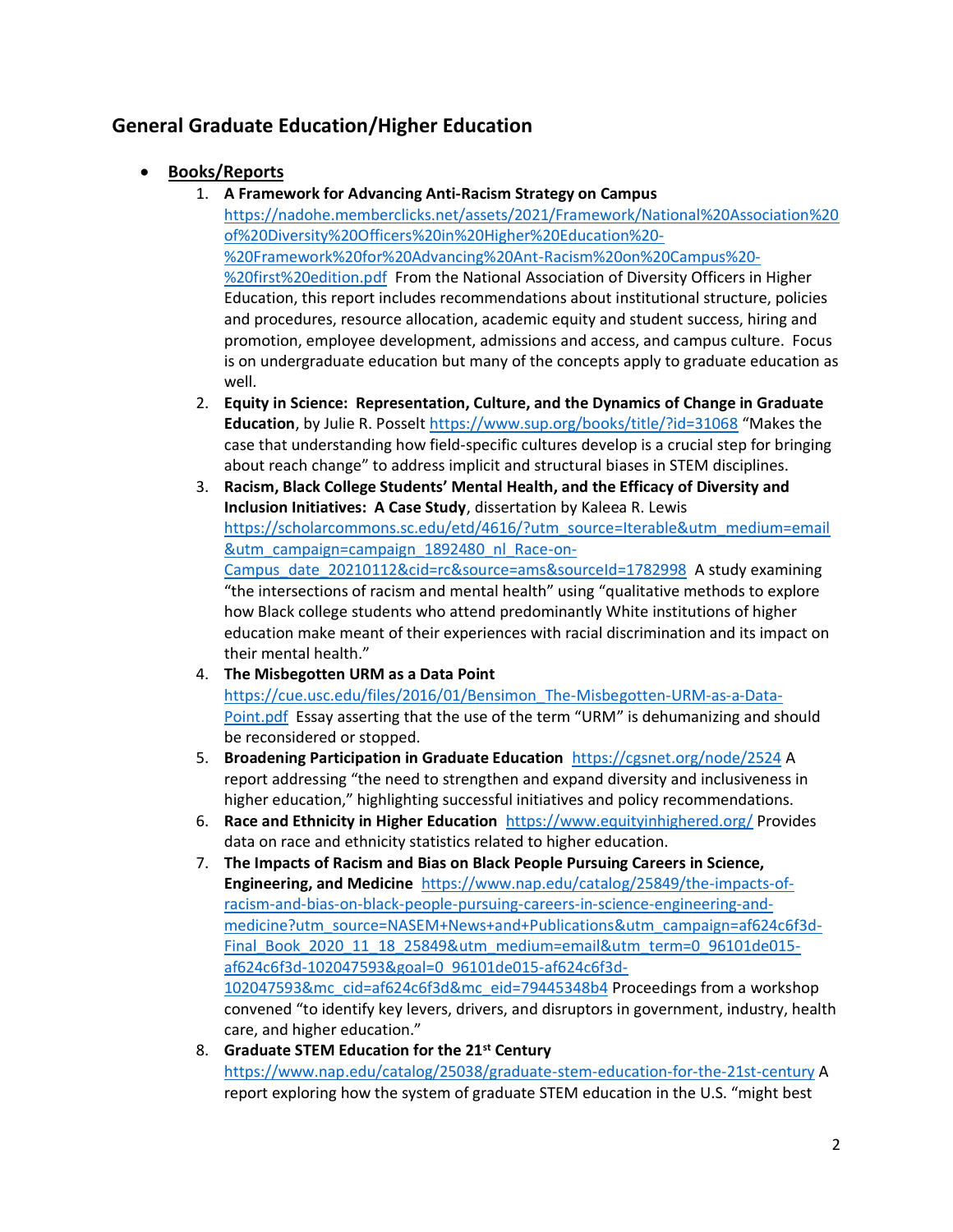respond to ongoing developments in the conduct of research on evidence-based teaching practices and in the needs and interests of its students and the broader society it seeks to serve."

- 9. **Diversity Regimes: Why Talk is Not Enough to Fix Racial Inequality at Universities**, by James M. Thomas [https://www.rutgersuniversitypress.org/diversity](https://www.rutgersuniversitypress.org/diversity-regimes/9781978800410)[regimes/9781978800410](https://www.rutgersuniversitypress.org/diversity-regimes/9781978800410) Based on ethnographic fieldwork, this analysis describes "a complex combination of meanings, practices, and actions that work to institutionalize commitments to diversity, but in doing so obscure, entrench, and even magnify racial inequities."
- 10. **Seeing Race Again: Countering Colorblindness Across the Disciplines**  <https://www.jstor.org/stable/j.ctvcwp0hd> Series of essays addressing the role of universities in promoting racial stratification in disciplinary frameworks, research methods, and teaching/learning strategies, offering ideas for change and transformation.

### • **Articles/Comments**

1. **Is Diversity Moral? Educational?** By Scott Jaschik

[https://www.insidehighered.com/news/2021/04/13/study-suggests-american-colleges](https://www.insidehighered.com/news/2021/04/13/study-suggests-american-colleges-explain-diversity-way-appeals-white-not-black?utm_source=Inside+Higher+Ed&utm_campaign=c83192966a-DNU_2021_COPY_02&utm_medium=email&utm_term=0_1fcbc04421-c83192966a-198444537&mc_cid=c83192966a&mc_eid=b9d970a7a3)[explain-diversity-way-appeals-white-not](https://www.insidehighered.com/news/2021/04/13/study-suggests-american-colleges-explain-diversity-way-appeals-white-not-black?utm_source=Inside+Higher+Ed&utm_campaign=c83192966a-DNU_2021_COPY_02&utm_medium=email&utm_term=0_1fcbc04421-c83192966a-198444537&mc_cid=c83192966a&mc_eid=b9d970a7a3)[black?utm\\_source=Inside+Higher+Ed&utm\\_campaign=c83192966a-](https://www.insidehighered.com/news/2021/04/13/study-suggests-american-colleges-explain-diversity-way-appeals-white-not-black?utm_source=Inside+Higher+Ed&utm_campaign=c83192966a-DNU_2021_COPY_02&utm_medium=email&utm_term=0_1fcbc04421-c83192966a-198444537&mc_cid=c83192966a&mc_eid=b9d970a7a3)[DNU\\_2021\\_COPY\\_02&utm\\_medium=email&utm\\_term=0\\_1fcbc04421-c83192966a-](https://www.insidehighered.com/news/2021/04/13/study-suggests-american-colleges-explain-diversity-way-appeals-white-not-black?utm_source=Inside+Higher+Ed&utm_campaign=c83192966a-DNU_2021_COPY_02&utm_medium=email&utm_term=0_1fcbc04421-c83192966a-198444537&mc_cid=c83192966a&mc_eid=b9d970a7a3)[198444537&mc\\_cid=c83192966a&mc\\_eid=b9d970a7a3](https://www.insidehighered.com/news/2021/04/13/study-suggests-american-colleges-explain-diversity-way-appeals-white-not-black?utm_source=Inside+Higher+Ed&utm_campaign=c83192966a-DNU_2021_COPY_02&utm_medium=email&utm_term=0_1fcbc04421-c83192966a-198444537&mc_cid=c83192966a&mc_eid=b9d970a7a3) Perspective based on a an academic paper that contrasts differing views on reasons underlying the need for diversity policies and actions in higher education.

- 2. **Reframing the Individual Development Plan** [https://www.insidehighered.com/advice/2022/01/03/tool-toward-equity-graduate](https://www.insidehighered.com/advice/2022/01/03/tool-toward-equity-graduate-student-career-development-opinion?utm_source=Inside+Higher+Ed&utm_campaign=8a6fc7a716-DNU_2021_COPY_02&utm_medium=email&utm_term=0_1fcbc04421-8a6fc7a716-198444537&mc_cid=8a6fc7a716&mc_eid=b9d970a7a3)[student-career-development](https://www.insidehighered.com/advice/2022/01/03/tool-toward-equity-graduate-student-career-development-opinion?utm_source=Inside+Higher+Ed&utm_campaign=8a6fc7a716-DNU_2021_COPY_02&utm_medium=email&utm_term=0_1fcbc04421-8a6fc7a716-198444537&mc_cid=8a6fc7a716&mc_eid=b9d970a7a3)[opinion?utm\\_source=Inside+Higher+Ed&utm\\_campaign=8a6fc7a716-](https://www.insidehighered.com/advice/2022/01/03/tool-toward-equity-graduate-student-career-development-opinion?utm_source=Inside+Higher+Ed&utm_campaign=8a6fc7a716-DNU_2021_COPY_02&utm_medium=email&utm_term=0_1fcbc04421-8a6fc7a716-198444537&mc_cid=8a6fc7a716&mc_eid=b9d970a7a3) [DNU\\_2021\\_COPY\\_02&utm\\_medium=email&utm\\_term=0\\_1fcbc04421-8a6fc7a716-](https://www.insidehighered.com/advice/2022/01/03/tool-toward-equity-graduate-student-career-development-opinion?utm_source=Inside+Higher+Ed&utm_campaign=8a6fc7a716-DNU_2021_COPY_02&utm_medium=email&utm_term=0_1fcbc04421-8a6fc7a716-198444537&mc_cid=8a6fc7a716&mc_eid=b9d970a7a3) [198444537&mc\\_cid=8a6fc7a716&mc\\_eid=b9d970a7a3](https://www.insidehighered.com/advice/2022/01/03/tool-toward-equity-graduate-student-career-development-opinion?utm_source=Inside+Higher+Ed&utm_campaign=8a6fc7a716-DNU_2021_COPY_02&utm_medium=email&utm_term=0_1fcbc04421-8a6fc7a716-198444537&mc_cid=8a6fc7a716&mc_eid=b9d970a7a3) Suggests an Individual Development Plan can be a very useful tool in helping mentors and mentees understand more about how a graduate student's identities relate to their career interests and preparation.
- 3. **Joint Statement on Legislative Efforts to Restrict Education about Racism in American History (June 2021)** <https://www.historians.org/divisive-concepts-statement> Joint statement from nearly 150 professional associations addressing legislation intended to restrict discussions of racism-related topics in public education institutions.
- 4. **Outlawing Best Practices** [https://www.insidehighered.com/views/2021/07/20/faculty](https://www.insidehighered.com/views/2021/07/20/faculty-member-confronts-challenges-training-k-12-teachers-about-racial-issues?utm_source=Inside+Higher+Ed&utm_campaign=05859a8010-DNU_2021_COPY_02&utm_medium=email&utm_term=0_1fcbc04421-05859a8010-198444537&mc_cid=05859a8010&mc_eid=b9d970a7a3)[member-confronts-challenges-training-k-12-teachers-about-racial](https://www.insidehighered.com/views/2021/07/20/faculty-member-confronts-challenges-training-k-12-teachers-about-racial-issues?utm_source=Inside+Higher+Ed&utm_campaign=05859a8010-DNU_2021_COPY_02&utm_medium=email&utm_term=0_1fcbc04421-05859a8010-198444537&mc_cid=05859a8010&mc_eid=b9d970a7a3)[issues?utm\\_source=Inside+Higher+Ed&utm\\_campaign=05859a8010-](https://www.insidehighered.com/views/2021/07/20/faculty-member-confronts-challenges-training-k-12-teachers-about-racial-issues?utm_source=Inside+Higher+Ed&utm_campaign=05859a8010-DNU_2021_COPY_02&utm_medium=email&utm_term=0_1fcbc04421-05859a8010-198444537&mc_cid=05859a8010&mc_eid=b9d970a7a3) [DNU\\_2021\\_COPY\\_02&utm\\_medium=email&utm\\_term=0\\_1fcbc04421-05859a8010-](https://www.insidehighered.com/views/2021/07/20/faculty-member-confronts-challenges-training-k-12-teachers-about-racial-issues?utm_source=Inside+Higher+Ed&utm_campaign=05859a8010-DNU_2021_COPY_02&utm_medium=email&utm_term=0_1fcbc04421-05859a8010-198444537&mc_cid=05859a8010&mc_eid=b9d970a7a3) [198444537&mc\\_cid=05859a8010&mc\\_eid=b9d970a7a3](https://www.insidehighered.com/views/2021/07/20/faculty-member-confronts-challenges-training-k-12-teachers-about-racial-issues?utm_source=Inside+Higher+Ed&utm_campaign=05859a8010-DNU_2021_COPY_02&utm_medium=email&utm_term=0_1fcbc04421-05859a8010-198444537&mc_cid=05859a8010&mc_eid=b9d970a7a3) An argument for teaching nuanced and evidence-based approaches on how racism has impacted and continues to impact the U.S.
- 5. **"Be Paranoid": Professors Who Teach About Race Approach the Fall with Anxiety** [https://www.chronicle.com/article/be-paranoid-professors-who-teach-about-race](https://www.chronicle.com/article/be-paranoid-professors-who-teach-about-race-approach-the-fall-with-anxiety?utm_source=Iterable&utm_medium=email&utm_campaign=campaign_2728563_nl_Academe-Today_date_20210816&cid=at&source=ams&sourceid=&cid2=gen_login_refresh)[approach-the-fall-with](https://www.chronicle.com/article/be-paranoid-professors-who-teach-about-race-approach-the-fall-with-anxiety?utm_source=Iterable&utm_medium=email&utm_campaign=campaign_2728563_nl_Academe-Today_date_20210816&cid=at&source=ams&sourceid=&cid2=gen_login_refresh)[anxiety?utm\\_source=Iterable&utm\\_medium=email&utm\\_campaign=campaign\\_272856](https://www.chronicle.com/article/be-paranoid-professors-who-teach-about-race-approach-the-fall-with-anxiety?utm_source=Iterable&utm_medium=email&utm_campaign=campaign_2728563_nl_Academe-Today_date_20210816&cid=at&source=ams&sourceid=&cid2=gen_login_refresh)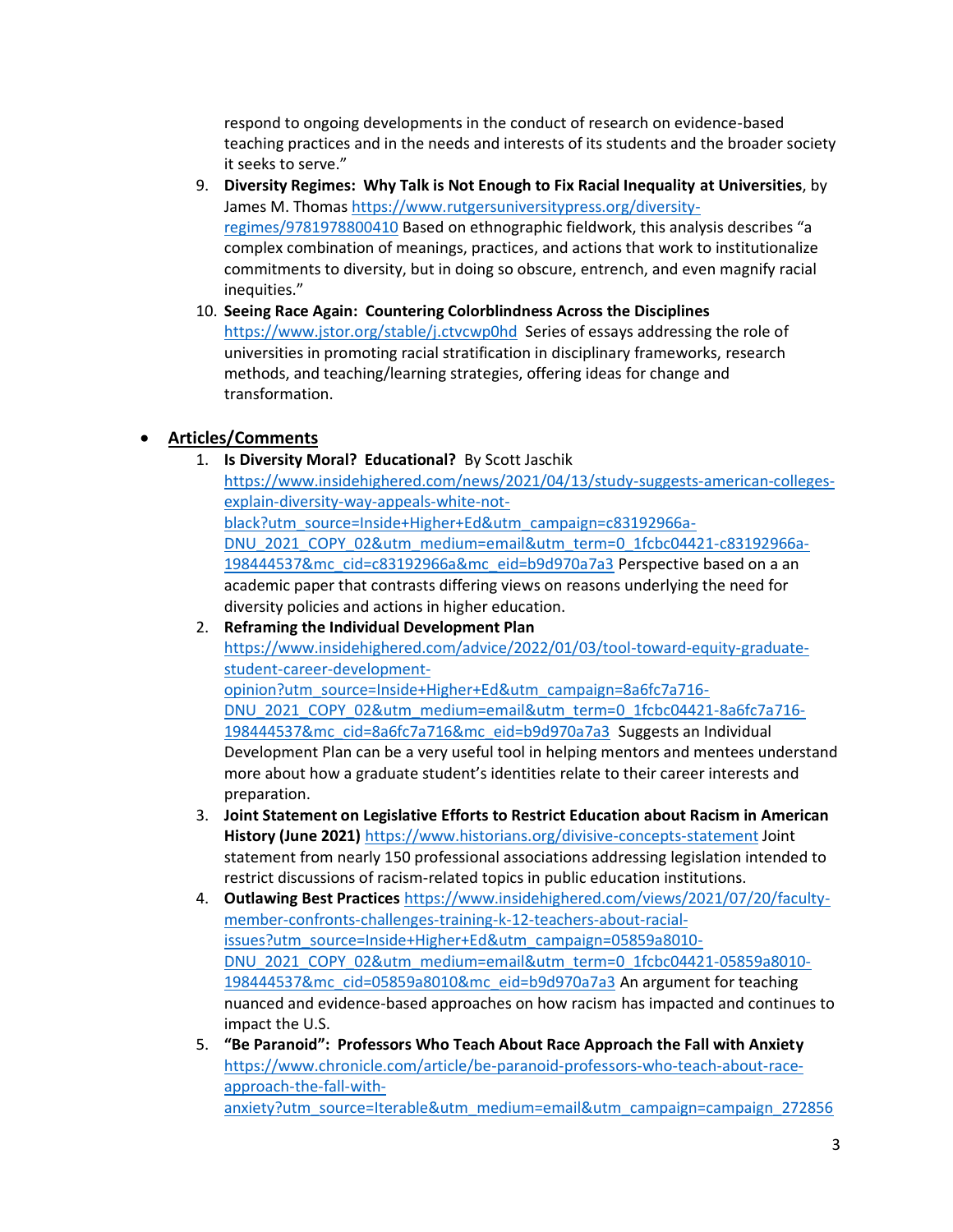[3\\_nl\\_Academe-](https://www.chronicle.com/article/be-paranoid-professors-who-teach-about-race-approach-the-fall-with-anxiety?utm_source=Iterable&utm_medium=email&utm_campaign=campaign_2728563_nl_Academe-Today_date_20210816&cid=at&source=ams&sourceid=&cid2=gen_login_refresh)

Today date 20210816&cid=at&source=ams&sourceid=&cid2=gen\_login\_refresh Examples of university and faculty responses and coping strategies related to legislative directives regarding teaching concepts related to racism.

- 6. **White Academia: Do Better** [https://medium.com/the-faculty/white-academia-do](https://medium.com/the-faculty/white-academia-do-better-fa96cede1fc5)[better-fa96cede1fc5](https://medium.com/the-faculty/white-academia-do-better-fa96cede1fc5) Ten specific actions that White academics can take to support Black students, faculty, and staff.
- 7. **Don't Mistake Training for Education**  [https://www.insidehighered.com/views/2021/04/29/colleges-should-focus-education](https://www.insidehighered.com/views/2021/04/29/colleges-should-focus-education-more-training-about-dei-issues-opinion?utm_source=Inside+Higher+Ed&utm_campaign=3aa737d7e9-DNU_2021_COPY_02&utm_medium=email&utm_term=0_1fcbc04421-3aa737d7e9-198444537&mc_cid=3aa737d7e9&mc_eid=b9d970a7a3)[more-training-about-dei-issues](https://www.insidehighered.com/views/2021/04/29/colleges-should-focus-education-more-training-about-dei-issues-opinion?utm_source=Inside+Higher+Ed&utm_campaign=3aa737d7e9-DNU_2021_COPY_02&utm_medium=email&utm_term=0_1fcbc04421-3aa737d7e9-198444537&mc_cid=3aa737d7e9&mc_eid=b9d970a7a3)[opinion?utm\\_source=Inside+Higher+Ed&utm\\_campaign=3aa737d7e9-](https://www.insidehighered.com/views/2021/04/29/colleges-should-focus-education-more-training-about-dei-issues-opinion?utm_source=Inside+Higher+Ed&utm_campaign=3aa737d7e9-DNU_2021_COPY_02&utm_medium=email&utm_term=0_1fcbc04421-3aa737d7e9-198444537&mc_cid=3aa737d7e9&mc_eid=b9d970a7a3) [DNU\\_2021\\_COPY\\_02&utm\\_medium=email&utm\\_term=0\\_1fcbc04421-3aa737d7e9-](https://www.insidehighered.com/views/2021/04/29/colleges-should-focus-education-more-training-about-dei-issues-opinion?utm_source=Inside+Higher+Ed&utm_campaign=3aa737d7e9-DNU_2021_COPY_02&utm_medium=email&utm_term=0_1fcbc04421-3aa737d7e9-198444537&mc_cid=3aa737d7e9&mc_eid=b9d970a7a3) [198444537&mc\\_cid=3aa737d7e9&mc\\_eid=b9d970a7a3](https://www.insidehighered.com/views/2021/04/29/colleges-should-focus-education-more-training-about-dei-issues-opinion?utm_source=Inside+Higher+Ed&utm_campaign=3aa737d7e9-DNU_2021_COPY_02&utm_medium=email&utm_term=0_1fcbc04421-3aa737d7e9-198444537&mc_cid=3aa737d7e9&mc_eid=b9d970a7a3) Contrasts the different approaches to and impacts of training vs. education related to racial discrimination.
- 8. **For Black Scientists, the Sorrow is also Personal** [https://www.cell.com/cell/fulltext/S0092-8674\(20\)30805-](https://www.cell.com/cell/fulltext/S0092-8674(20)30805-9?_returnURL=https%3A%2F%2Flinkinghub.elsevier.com%2Fretrieve%2Fpii%2FS0092867420308059%3Fshowall%3Dtrue) [9?\\_returnURL=https%3A%2F%2Flinkinghub.elsevier.com%2Fretrieve%2Fpii%2FS009286](https://www.cell.com/cell/fulltext/S0092-8674(20)30805-9?_returnURL=https%3A%2F%2Flinkinghub.elsevier.com%2Fretrieve%2Fpii%2FS0092867420308059%3Fshowall%3Dtrue) [7420308059%3Fshowall%3Dtrue](https://www.cell.com/cell/fulltext/S0092-8674(20)30805-9?_returnURL=https%3A%2F%2Flinkinghub.elsevier.com%2Fretrieve%2Fpii%2FS0092867420308059%3Fshowall%3Dtrue)
- 9. **As Scientists, We Have Yet to Close the Racial Disparities** [https://www.nytimes.com/2020/06/10/climate/climate-scientists-strike-black-lives](https://www.nytimes.com/2020/06/10/climate/climate-scientists-strike-black-lives-matter.html#click=https://t.co/IlbrMjYvcW)[matter.html#click=https://t.co/IlbrMjYvcW](https://www.nytimes.com/2020/06/10/climate/climate-scientists-strike-black-lives-matter.html#click=https://t.co/IlbrMjYvcW) A personal reflection on experiencing the feeling of being unseen and unknown based on race/skin color.
- 10. **What Black Scientists Want from Colleagues and Their Institutions** <https://www.nature.com/articles/d41586-020-01883-8> Suggested steps for action that would create meaningful institutional change, from six Black academic researchers.
- 11. **The Pressure to Assimilate** <https://science.sciencemag.org/content/368/6498/1506> Reflection from a Black man in a STEM department regarding what it means to be, and perceive to be, professional.
- 12. **Assume the Position … You Fit the Description: Psychosocial Experiences and Racial Battle Fatigue Among African American Male College Students** [http://www.mosesbrown.org/wp-content/uploads/2020/06/Assume\\_the\\_Position.pdf](http://www.mosesbrown.org/wp-content/uploads/2020/06/Assume_the_Position.pdf) A study examining the experiences of Black male students enrolled at predominantly White institutions.
- 13. **Building a Diverse, Equitable, Accessible, and Inclusive Graduate Community: A Statement of Principles**, from the Council of Graduate Schools [https://cgsnet.org/ckfinder/userfiles/files/CGS\\_Diversity\\_Statement\\_2019.pdf](https://cgsnet.org/ckfinder/userfiles/files/CGS_Diversity_Statement_2019.pdf) A statement of principles regarding diversity, equity, access, and inclusion from the Council of Graduate Schools.
- 14. **Nice White Men or Social Justice Allies?: Using Critical Race Theory To Examine How White Male Faculty and Administrators Engage in Ally Work** <https://digitalcommons.unl.edu/cehsedadfacpub/10/> A study examining "the complicated realities that social justice allies in higher education face when working on campus," including recommendations for future research.
- 15. **"Am I Going Crazy?!": A Critical Race Analysis of Doctoral Education** <https://www.tandfonline.com/doi/abs/10.1080/10665684.2011.539472> A "critical race analysis of the everyday experiences of Latina/o and black doctoral students" with suggestions for "promoting a more humanizing experience of doctoral education."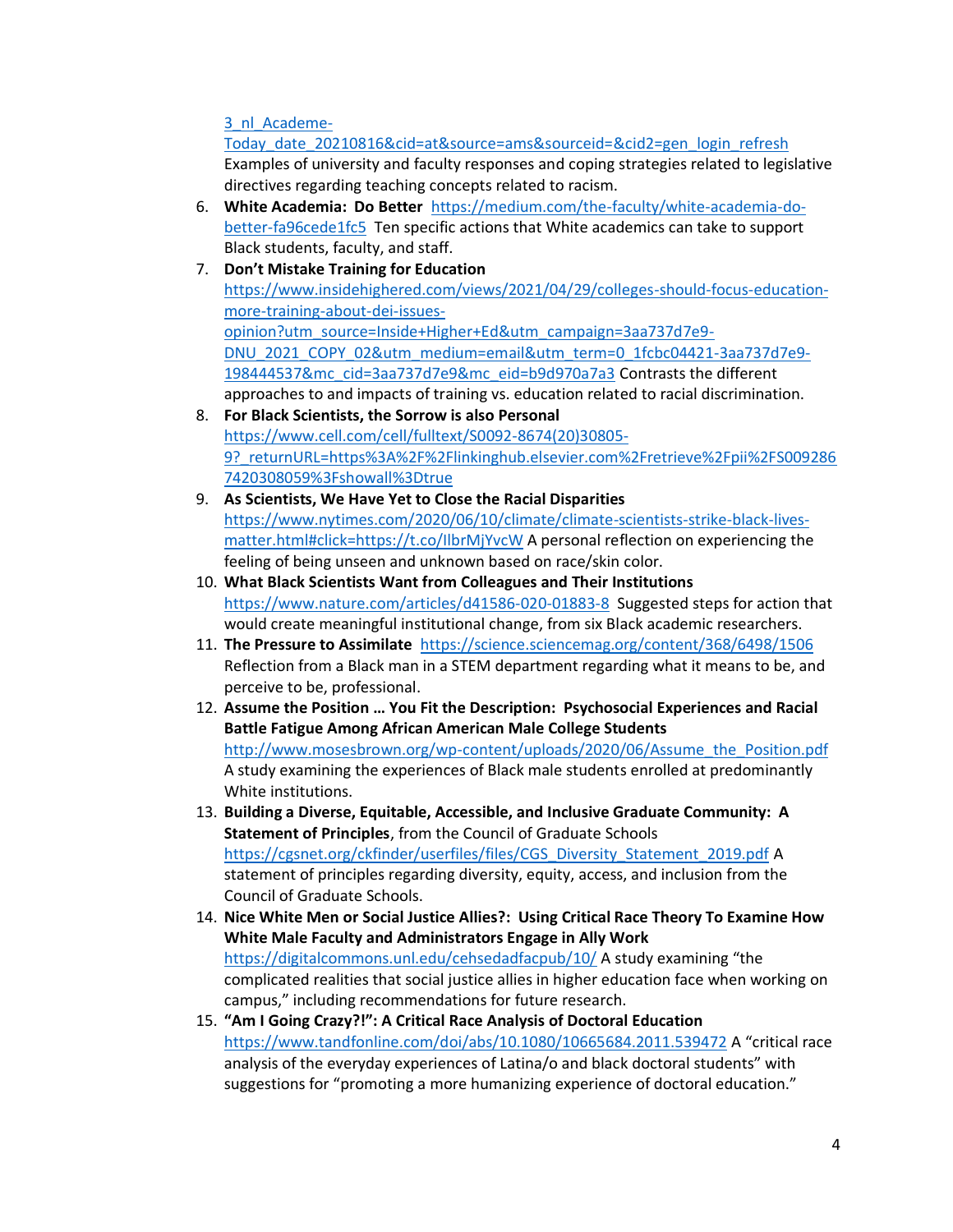16. **Responding to Racism and Racial Trauma in Doctoral Study: An Inventory for Coping and Mediating Relationships** [https://scholar.harvard.edu/files/truong/files/Truong%20%26%20Museus%20%282012](https://scholar.harvard.edu/files/truong/files/Truong%20%26%20Museus%20%282012%29%20Responding%20to%20racism%20and%20racial%20trauma.pdf)

[%29%20Responding%20to%20racism%20and%20racial%20trauma.pdf](https://scholar.harvard.edu/files/truong/files/Truong%20%26%20Museus%20%282012%29%20Responding%20to%20racism%20and%20racial%20trauma.pdf) A study on "understanding strategies doctoral students of color use to respond to racism.

- 17. **The Diversity-Innovation Paradox in Science** <https://www.pnas.org/content/117/17/9284> Based on an analysis of US PhD dissertations, a study demonstrating that "demographically underrepresented students innovate at higher rates than majority students, but their novel contributions are discounted and less likely to earn them academic positions."
- 18. **Graduate students' Agency and Resistance After Oppressive Experiences** <https://www.emerald.com/insight/content/doi/10.1108/SGPE-06-2019-0057/full/html> Study exploring "how graduate students demonstrated agency after having oppressive or invalidating experiences based on their socially constructed identities during graduate school and the effects of leveraging agency."
- 19. **The Souls of Black Professors**

[https://www.insidehighered.com/news/2020/10/21/scholars-talk-about-being-black](https://www.insidehighered.com/news/2020/10/21/scholars-talk-about-being-black-campus-2020)[campus-2020](https://www.insidehighered.com/news/2020/10/21/scholars-talk-about-being-black-campus-2020) Discussion among scholars about "what it's like to be a Black professor in 2020, who should be doing antiracist work on campus, and why diversity interventions that attempt to 'fix' Black academics for a rigged game miss the point entirely."

- 20. **The Role of the Department and Discipline in Doctoral Student Attrition: Lessons from Four Departments**<https://www.jstor.org/stable/3838782?seq=1> Paper explaining "doctoral student attrition as a consequence of inadequate academic integration."
- 21. **Recruitment and Retention of Native American Graduate Students in School Psychology**

[https://www.researchgate.net/publication/308046220\\_Recruitment\\_and\\_retention\\_of](https://www.researchgate.net/publication/308046220_Recruitment_and_retention_of_Native_American_graduate_students_in_school_psychology) Native American graduate students in school psychology Provides "research-based recommendations for recruiting Native American students and strategies for supporting their success and matriculation."

- 22. **Indigenous Perspectives on Native Student Challenges in Higher Education** [https://www.higheredtoday.org/2020/01/28/indigenous-perspectives-native-student](https://www.higheredtoday.org/2020/01/28/indigenous-perspectives-native-student-challenges-higher-education/)[challenges-higher-education/](https://www.higheredtoday.org/2020/01/28/indigenous-perspectives-native-student-challenges-higher-education/) Discussion of Native American students' experiences on higher education campuses, including recommendations for practices to support Indigenous students, faculty, and staff.
- 23. **Minorities in Higher Education: A Pipeline Problem?** <https://eric.ed.gov/?id=EJ1068802> Using national data, B. Sethna demonstrates that "different ethnic groups need support and assistance to succeed at different stages of the academic pipeline" and suggests that such "imbalances can be corrected only with a substantial commitment of energy and resources from the entire higher education community." Of particular note, this piece includes specific focus on American Indian students.
- 24. **American Indian Academic Success: The Role of Indigenous Learning Strategies** <https://eric.ed.gov/?id=EJ402976> C. Macias, using interviews of American Indian women enrolled in graduate schools "revealed subjects' systematic study habits, multimodal learning strategies, preference for essay tests, strong ability to synthesize knowledge, and reflective pragmatic attitude toward new information."
- 25. **Why So Few American Indians Earn PhDs and What Colleges Can Do About It** [https://www.chronicle.com/article/why-so-few-american-indians-earn-ph-d-s-and-](https://www.chronicle.com/article/why-so-few-american-indians-earn-ph-d-s-and-what-colleges-can-do-about-it/)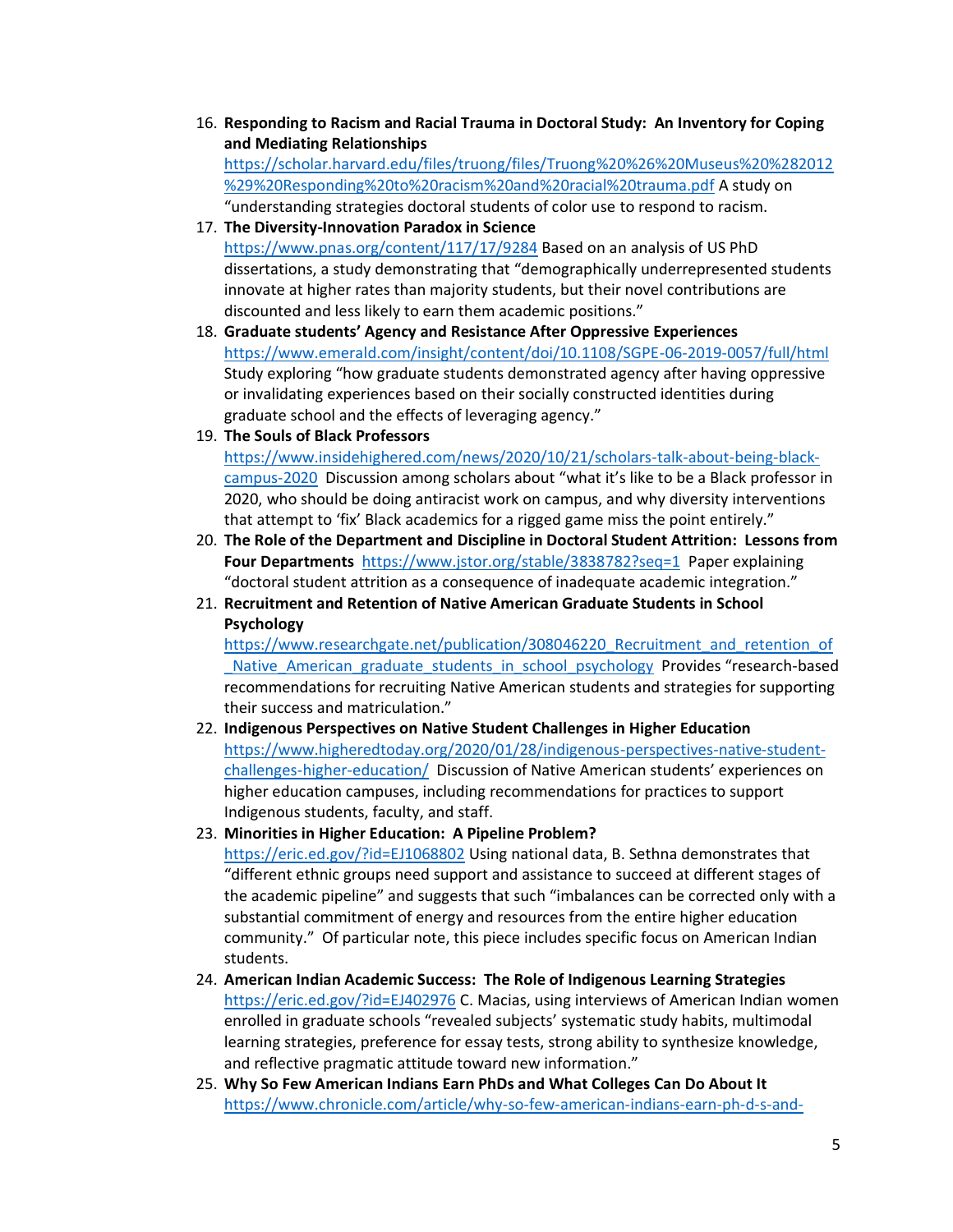[what-colleges-can-do-about-it/](https://www.chronicle.com/article/why-so-few-american-indians-earn-ph-d-s-and-what-colleges-can-do-about-it/) V. Patel describes the importance of recognizing factors important to many American Indian identities, including deep ties to families and communities, importance of faculty role models, and financial challenges both personally and in tribal college systems.

- 26. **Academics Are Really, Really Worried About Their Freedom** [https://www.theatlantic.com/ideas/archive/2020/09/academics-are-really-really](https://www.theatlantic.com/ideas/archive/2020/09/academics-are-really-really-worried-about-their-freedom/615724/)[worried-about-their-freedom/615724/](https://www.theatlantic.com/ideas/archive/2020/09/academics-are-really-really-worried-about-their-freedom/615724/) Article by Prof. John McWhorter raising concerns that some academics "fear for their careers because they don't believe progressive orthodoxies."
- 27. **Fighting the Tide: Understanding the Difficulties Facing Black, Asian, and Minority Ethnic (BAME) Doctoral Students' Pursuing a Career in Academia** <https://www.tandfonline.com/doi/full/10.1080/00131857.2020.1777640>Editorial supported with many academic literature references regarding issues in higher education that "reinforce aspects of inequality and discrimination" with suggestions for "equality and policy interventions."
- 28. **Race Matters** [https://www.cell.com/cell/pdf/S0092-8674\(20\)30337-8.pdf](https://www.cell.com/cell/pdf/S0092-8674(20)30337-8.pdf) "Fixing the student approaches are not sufficient at stemming the loss" of "excluded racial and ethnic groups" leaving science, but rather "it is time to change the culture of science by putting diversity at the center."
- 29. **10 Ways for Non-Black Academics to Value Black Lives** [https://medium.com/@staceyault/10-ways-for-non-black-academics-to-value-black](https://medium.com/@staceyault/10-ways-for-non-black-academics-to-value-black-lives-cc003f5b3d61)[lives-cc003f5b3d61](https://medium.com/@staceyault/10-ways-for-non-black-academics-to-value-black-lives-cc003f5b3d61) Perspective and suggestions on learning and actions toward making positive change in academic institutions.
- 30. **Time to Get Real: What Black Faculty Need from White Faculty and Administrators in Interrupt Racism in Higher Education** [https://www.insightintodiversity.com/time-to](https://www.insightintodiversity.com/time-to-get-real/)[get-real/](https://www.insightintodiversity.com/time-to-get-real/) Specific recommendations from "two tenured Black women full professors who think it is 'time to get real' about what is needed from White colleagues to interrupt racism in higher education.
- 31. **The Case for an Anti-Racist Stance Toward Paying Off Higher Education's Racial Debt,** [Estela Mara Bensimon,](https://www.tandfonline.com/author/Mara+Bensimon%2C+Estela) [https://www.tandfonline.com/doi/full/10.1080/00091383.2020.1732752?scroll=top&n](https://www.tandfonline.com/doi/full/10.1080/00091383.2020.1732752?scroll=top&needAccess=true) [eedAccess=true](https://www.tandfonline.com/doi/full/10.1080/00091383.2020.1732752?scroll=top&needAccess=true) Provides several criteria "to construct anti-racist higher education policy."
- 32. **Acknowledge – and Act** [https://www.insidehighered.com/advice/2021/03/19/colleges](https://www.insidehighered.com/advice/2021/03/19/colleges-must-critically-examine-how-they-educate-native-american-students-opinion?utm_source=Inside+Higher+Ed&utm_campaign=5725ebb349-DNU_2021_COPY_02&utm_medium=email&utm_term=0_1fcbc04421-5725ebb349-198444537&mc_cid=5725ebb349&mc_eid=b9d970a7a3)[must-critically-examine-how-they-educate-native-american-students](https://www.insidehighered.com/advice/2021/03/19/colleges-must-critically-examine-how-they-educate-native-american-students-opinion?utm_source=Inside+Higher+Ed&utm_campaign=5725ebb349-DNU_2021_COPY_02&utm_medium=email&utm_term=0_1fcbc04421-5725ebb349-198444537&mc_cid=5725ebb349&mc_eid=b9d970a7a3)[opinion?utm\\_source=Inside+Higher+Ed&utm\\_campaign=5725ebb349-](https://www.insidehighered.com/advice/2021/03/19/colleges-must-critically-examine-how-they-educate-native-american-students-opinion?utm_source=Inside+Higher+Ed&utm_campaign=5725ebb349-DNU_2021_COPY_02&utm_medium=email&utm_term=0_1fcbc04421-5725ebb349-198444537&mc_cid=5725ebb349&mc_eid=b9d970a7a3) [DNU\\_2021\\_COPY\\_02&utm\\_medium=email&utm\\_term=0\\_1fcbc04421-5725ebb349-](https://www.insidehighered.com/advice/2021/03/19/colleges-must-critically-examine-how-they-educate-native-american-students-opinion?utm_source=Inside+Higher+Ed&utm_campaign=5725ebb349-DNU_2021_COPY_02&utm_medium=email&utm_term=0_1fcbc04421-5725ebb349-198444537&mc_cid=5725ebb349&mc_eid=b9d970a7a3) [198444537&mc\\_cid=5725ebb349&mc\\_eid=b9d970a7a3](https://www.insidehighered.com/advice/2021/03/19/colleges-must-critically-examine-how-they-educate-native-american-students-opinion?utm_source=Inside+Higher+Ed&utm_campaign=5725ebb349-DNU_2021_COPY_02&utm_medium=email&utm_term=0_1fcbc04421-5725ebb349-198444537&mc_cid=5725ebb349&mc_eid=b9d970a7a3) "American higher education has failed Native American students again and again, and colleges and universities must critically examine their campuses and curricula, argues James A. Bryant Jr."

### 33. **Asian Americans, Recognized at Last**

[https://www.insidehighered.com/views/2021/03/24/atlanta-attacks-mark-turning](https://www.insidehighered.com/views/2021/03/24/atlanta-attacks-mark-turning-point-racism-against-asians-opinion?utm_source=Inside+Higher+Ed&utm_campaign=e6ac0b705b-DNU_2021_COPY_02&utm_medium=email&utm_term=0_1fcbc04421-e6ac0b705b-198444537&mc_cid=e6ac0b705b&mc_eid=b9d970a7a3)[point-racism-against-asians-](https://www.insidehighered.com/views/2021/03/24/atlanta-attacks-mark-turning-point-racism-against-asians-opinion?utm_source=Inside+Higher+Ed&utm_campaign=e6ac0b705b-DNU_2021_COPY_02&utm_medium=email&utm_term=0_1fcbc04421-e6ac0b705b-198444537&mc_cid=e6ac0b705b&mc_eid=b9d970a7a3)

[opinion?utm\\_source=Inside+Higher+Ed&utm\\_campaign=e6ac0b705b-](https://www.insidehighered.com/views/2021/03/24/atlanta-attacks-mark-turning-point-racism-against-asians-opinion?utm_source=Inside+Higher+Ed&utm_campaign=e6ac0b705b-DNU_2021_COPY_02&utm_medium=email&utm_term=0_1fcbc04421-e6ac0b705b-198444537&mc_cid=e6ac0b705b&mc_eid=b9d970a7a3)

[DNU\\_2021\\_COPY\\_02&utm\\_medium=email&utm\\_term=0\\_1fcbc04421-e6ac0b705b-](https://www.insidehighered.com/views/2021/03/24/atlanta-attacks-mark-turning-point-racism-against-asians-opinion?utm_source=Inside+Higher+Ed&utm_campaign=e6ac0b705b-DNU_2021_COPY_02&utm_medium=email&utm_term=0_1fcbc04421-e6ac0b705b-198444537&mc_cid=e6ac0b705b&mc_eid=b9d970a7a3)[198444537&mc\\_cid=e6ac0b705b&mc\\_eid=b9d970a7a3](https://www.insidehighered.com/views/2021/03/24/atlanta-attacks-mark-turning-point-racism-against-asians-opinion?utm_source=Inside+Higher+Ed&utm_campaign=e6ac0b705b-DNU_2021_COPY_02&utm_medium=email&utm_term=0_1fcbc04421-e6ac0b705b-198444537&mc_cid=e6ac0b705b&mc_eid=b9d970a7a3) Overview, with linked references, regarding the experience and history of Asian Americans in the U.S. national narrative.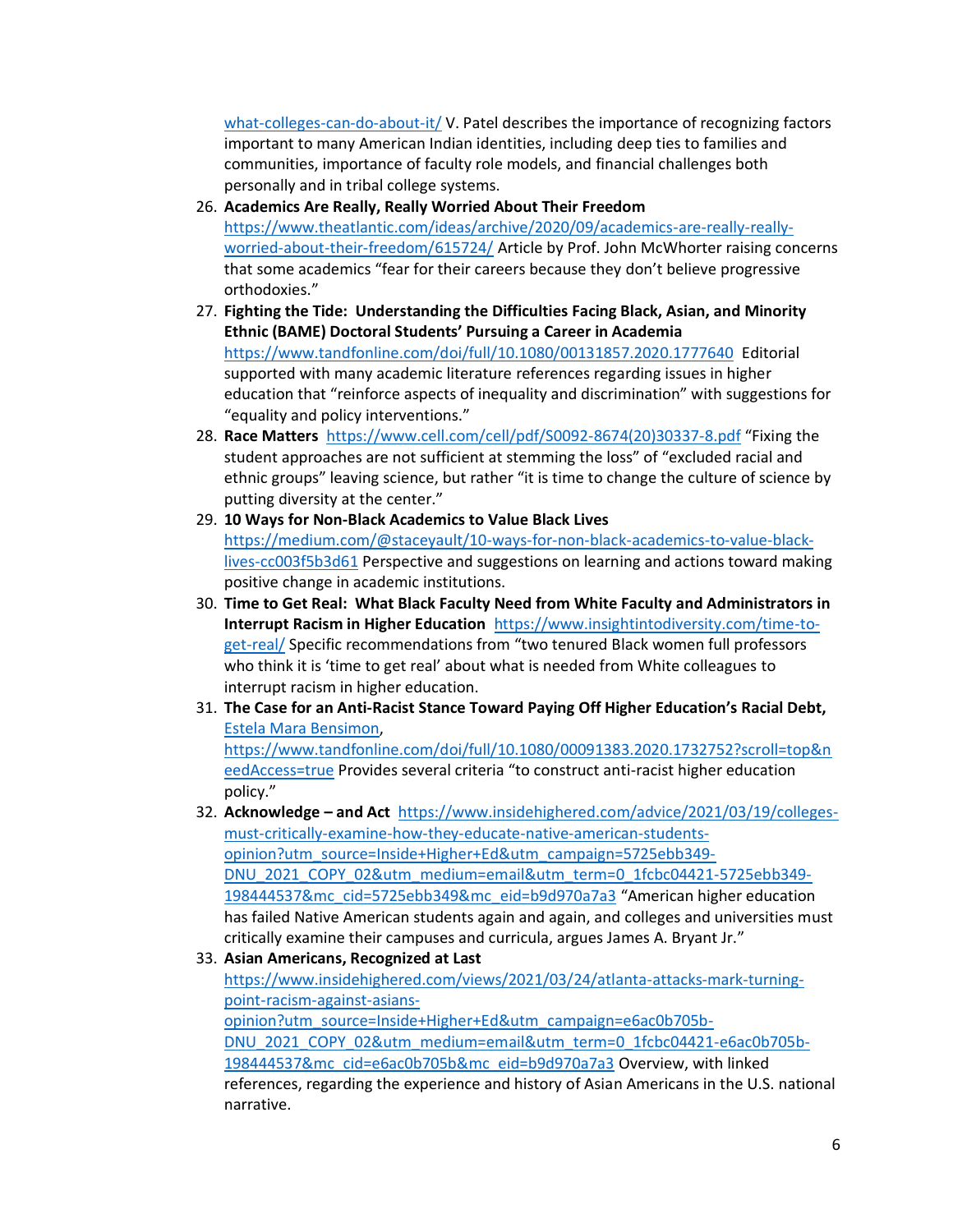- 34. **More Than Just Words: Taking Antiracism Seriously** [https://www.aaihs.org/more](https://www.aaihs.org/more-than-just-words-taking-antiracism-seriously/)[than-just-words-taking-antiracism-seriously/](https://www.aaihs.org/more-than-just-words-taking-antiracism-seriously/) Commentary by Sasha Turner on Black Perspectives, with links to various background and contextual resources for additional information.
- 35. **Envisioning Higher Education as Antiracist**  [https://www.insidehighered.com/views/2020/07/02/actions-higher-ed-institutions](https://www.insidehighered.com/views/2020/07/02/actions-higher-ed-institutions-should-take-help-eradicate-racism-opinion)[should-take-help-eradicate-racism-opinion](https://www.insidehighered.com/views/2020/07/02/actions-higher-ed-institutions-should-take-help-eradicate-racism-opinion) "Krishni Metivier provides a checklist of key actions that colleges and universities should take."
- 36. **The Antiracist College: This May Be a Watershed Moment In the History of Higher Education and Race** [https://www.chronicle.com/article/the-antiracist](https://www.chronicle.com/article/the-antiracist-college?cid2=gen_login_refresh&cid=gen_sign_in)[college?cid2=gen\\_login\\_refresh&cid=gen\\_sign\\_in](https://www.chronicle.com/article/the-antiracist-college?cid2=gen_login_refresh&cid=gen_sign_in) Tom Bartlett provides examples of college and university statements on the need to address diversity and anti-racism.
- 37. **Addressing Anti-Asian Racism in the University**  [https://www.insidehighered.com/advice/2021/04/02/recommendations-stopping-anti](https://www.insidehighered.com/advice/2021/04/02/recommendations-stopping-anti-asian-racism-campuses-opinion?utm_source=Inside+Higher+Ed&utm_campaign=2cfe6bfb48-DNU_2021_COPY_02&utm_medium=email&utm_term=0_1fcbc04421-2cfe6bfb48-198444537&mc_cid=2cfe6bfb48&mc_eid=b9d970a7a3)[asian-racism-campuses](https://www.insidehighered.com/advice/2021/04/02/recommendations-stopping-anti-asian-racism-campuses-opinion?utm_source=Inside+Higher+Ed&utm_campaign=2cfe6bfb48-DNU_2021_COPY_02&utm_medium=email&utm_term=0_1fcbc04421-2cfe6bfb48-198444537&mc_cid=2cfe6bfb48&mc_eid=b9d970a7a3)[opinion?utm\\_source=Inside+Higher+Ed&utm\\_campaign=2cfe6bfb48-](https://www.insidehighered.com/advice/2021/04/02/recommendations-stopping-anti-asian-racism-campuses-opinion?utm_source=Inside+Higher+Ed&utm_campaign=2cfe6bfb48-DNU_2021_COPY_02&utm_medium=email&utm_term=0_1fcbc04421-2cfe6bfb48-198444537&mc_cid=2cfe6bfb48&mc_eid=b9d970a7a3) [DNU\\_2021\\_COPY\\_02&utm\\_medium=email&utm\\_term=0\\_1fcbc04421-2cfe6bfb48-](https://www.insidehighered.com/advice/2021/04/02/recommendations-stopping-anti-asian-racism-campuses-opinion?utm_source=Inside+Higher+Ed&utm_campaign=2cfe6bfb48-DNU_2021_COPY_02&utm_medium=email&utm_term=0_1fcbc04421-2cfe6bfb48-198444537&mc_cid=2cfe6bfb48&mc_eid=b9d970a7a3) [198444537&mc\\_cid=2cfe6bfb48&mc\\_eid=b9d970a7a3](https://www.insidehighered.com/advice/2021/04/02/recommendations-stopping-anti-asian-racism-campuses-opinion?utm_source=Inside+Higher+Ed&utm_campaign=2cfe6bfb48-DNU_2021_COPY_02&utm_medium=email&utm_term=0_1fcbc04421-2cfe6bfb48-198444537&mc_cid=2cfe6bfb48&mc_eid=b9d970a7a3) Provides a list of suggestions to counter anti-Asian racism.
- 38. **The Diversity Conversation Colleges Aren't Having**  <https://www.chronicle.com/article/the-diversity-conversation-colleges-arent-having> Addresses issues of diversity perceptions and training for, and to benefit, students from abroad as a potentially critical blind spot for universities.
- 39. **Toward Inclusive STEM Classrooms: What Personal Role Do Faculty Play?**  [http://www.math.lsa.umich.edu/~glarose/dept/teaching/resources/03TowardInclusiveS](http://www.math.lsa.umich.edu/~glarose/dept/teaching/resources/03TowardInclusiveSTEMClassrooms.pdf) [TEMClassrooms.pdf](http://www.math.lsa.umich.edu/~glarose/dept/teaching/resources/03TowardInclusiveSTEMClassrooms.pdf) Essay presenting a set of social science concepts related to prompting change in STEM education, including "recommended strategies for meaningful reflection and professional development."
- 40. **Cognitive Reserve and Racial Privilege in STEM**  [https://meliseedwards.com/2020/05/10/cognitive-reserve-in-stem-disproportionate](https://meliseedwards.com/2020/05/10/cognitive-reserve-in-stem-disproportionate-labor-and-outcomes-for-students-of-color/)[labor-and-outcomes-for-students-of-color/](https://meliseedwards.com/2020/05/10/cognitive-reserve-in-stem-disproportionate-labor-and-outcomes-for-students-of-color/) Blog post considering "questions about the unequal and invisibilized labor in STEM fields."
- 41. **A Dozen-Plus Ways You Can Foster Educational Equity**  [https://www.insidehighered.com/advice/2020/07/01/list-practical-ways-non-black](https://www.insidehighered.com/advice/2020/07/01/list-practical-ways-non-black-faculty-members-can-help-dismantle-educational)[faculty-members-can-help-dismantle-educational](https://www.insidehighered.com/advice/2020/07/01/list-practical-ways-non-black-faculty-members-can-help-dismantle-educational) A practical list of actions recognizing that "non-Black faculty members have the power to help dismantle educational inequities."
- 42. **Leaders Who Ignore Race in Higher Education Perpetuate Racial Injustice**  [https://edtrust.org/press-release/leaders-who-ignore-race-in-higher-education](https://edtrust.org/press-release/leaders-who-ignore-race-in-higher-education-perpetuate-racial-injustice/)[perpetuate-racial-injustice/](https://edtrust.org/press-release/leaders-who-ignore-race-in-higher-education-perpetuate-racial-injustice/) Commentary from the Education Trust, with reference to a report, that "only race-conscious policies can fix racism in higher education."
- 43. **The Developmental Dimensions of Recognizing Racist Thoughts**  <https://muse.jhu.edu/article/317036> Based on longitudinal data, "this study focuses on understanding the developmental process that occurs when racist ideas are recognized as a part of college students' thought processes."
- 44. **Does Tenure Impede Diversity?** [https://www.chronicle.com/article/does-tenure](https://www.chronicle.com/article/does-tenure-impede-diversity?utm_source=Iterable&utm_medium=email&utm_campaign=campaign_2844423_nl_Academe-Today_date_20210909&cid=at&source=&sourceid=)[impede-](https://www.chronicle.com/article/does-tenure-impede-diversity?utm_source=Iterable&utm_medium=email&utm_campaign=campaign_2844423_nl_Academe-Today_date_20210909&cid=at&source=&sourceid=)

[diversity?utm\\_source=Iterable&utm\\_medium=email&utm\\_campaign=campaign\\_28444](https://www.chronicle.com/article/does-tenure-impede-diversity?utm_source=Iterable&utm_medium=email&utm_campaign=campaign_2844423_nl_Academe-Today_date_20210909&cid=at&source=&sourceid=)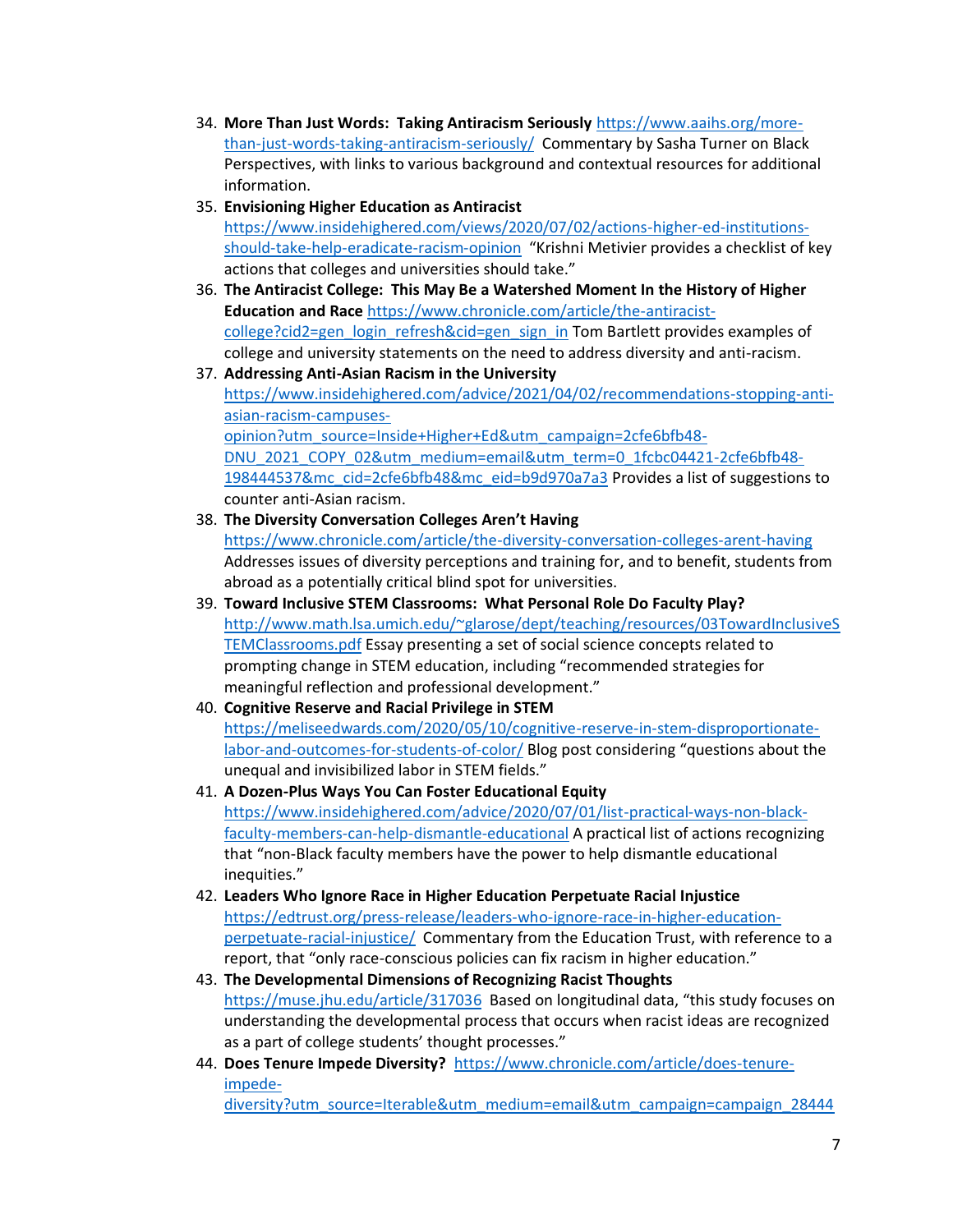[23\\_nl\\_Academe-Today\\_date\\_20210909&cid=at&source=&sourceid=](https://www.chronicle.com/article/does-tenure-impede-diversity?utm_source=Iterable&utm_medium=email&utm_campaign=campaign_2844423_nl_Academe-Today_date_20210909&cid=at&source=&sourceid=) Argues that some practices related to the tenure system have the potential to decrease racial diversity in the ranks of faculty, and offers some suggestions for reform.

### • **Videos**

- 1. **Picture a Scientist** <https://www.pictureascientist.com/> Film available for community screenings (including virtual community screenings) at academic institutions (fees may apply). "… encounter scientific luminaries – including social scientists, neuroscientists, and psychologists – who provide new perspective on how to make science itself more diverse, equitable, and open to all."
- 2. **Combating Anti-Blackness: A Virtual "Fireside Chat" with Cornell Bouchet Scholars** [https://vod.video.cornell.edu/media/Combatting+Anti-](https://vod.video.cornell.edu/media/Combatting+Anti-BlacknessA+A+Virtual+%22Fireside+Chat%22+with+Cornell+Bouchet+Scholars/1_514gp59h)[BlacknessA+A+Virtual+%22Fireside+Chat%22+with+Cornell+Bouchet+Scholars/1\\_514gp](https://vod.video.cornell.edu/media/Combatting+Anti-BlacknessA+A+Virtual+%22Fireside+Chat%22+with+Cornell+Bouchet+Scholars/1_514gp59h) [59h](https://vod.video.cornell.edu/media/Combatting+Anti-BlacknessA+A+Virtual+%22Fireside+Chat%22+with+Cornell+Bouchet+Scholars/1_514gp59h) Discussion with graduate students and graduate alumnae to "develop an understanding of Anti-Blackness and the many forms in which it can manifest" as as "sharing strategies on how those seeking to serve as allies can actively help combat Anti-Blackness."
- 3. **Recordings from the National Association of Diversity Officers in Higher Education** <https://www.nadohe.org/webinars>Includes titles such as "How D&I Work Can Unintentionally Dilute the Focus on Systemic and Structural Racism" and "Advancing Anti-Racism in Higher Education."
- 4. **The Invisible Weight of Whiteness: The Racial Grammar of Everyday Life in America** [https://www.youtube.com/watch?v=BlruIvxaB\\_I](https://www.youtube.com/watch?v=BlruIvxaB_I) Features Prof. Eduardo Bonilla-Silva from Duke University on grammar that "normalizes the standards of White supremacy."
- 5. **Tell Them We Are Rising: The Story of Black Colleges and Universities** <https://www.youtube.com/watch?v=Cgmri7VBzpA>Documentary on the social context and history of the creation, evolution, and meaning of Black colleges and universities in the United States.
- 6. **Chimamanda Ngozi Adichie: The danger of a single story,**  <https://www.youtube.com/watch?v=D9Ihs241zeg> A personal reflection from a Black woman writer providing, through story telling, insights about implicit bias and the danger of assumptions.
- 7. **Why Higher Education Must Join the Fight for Reparations**  <https://www.youtube.com/watch?v=ZRJ1kO-u-4A>Presented by American University's Antiracist Research & Policy Center, Earl Lewis makes a case for reparations and the role higher ed should play.
- 8. **Unconscious Bias Course** f [https://nrmnet.net/blog/2020/07/29/unconscious-bias](https://nrmnet.net/blog/2020/07/29/unconscious-bias-course/)[course/](https://nrmnet.net/blog/2020/07/29/unconscious-bias-course/) -- From the National Research Mentoring Network, an asynchronous course of 5 modules on unconscious bias, microagressions, and solutions.
- 9. **26 Mini-Films for Exploring Race, Bias, and Identity with Students**  [https://www.nytimes.com/2017/03/15/learning/lesson-plans/25-mini-films-for](https://www.nytimes.com/2017/03/15/learning/lesson-plans/25-mini-films-for-exploring-race-bias-and-identity-with-students.html?referringSource=articleShare)[exploring-race-bias-and-identity-with-students.html?referringSource=articleShare](https://www.nytimes.com/2017/03/15/learning/lesson-plans/25-mini-films-for-exploring-race-bias-and-identity-with-students.html?referringSource=articleShare) Short videos from four series, including A Conversation on Race; Who, Me, Biased?; Confronting Racist Objects; Hyphen Nation, with notes on teaching ideas.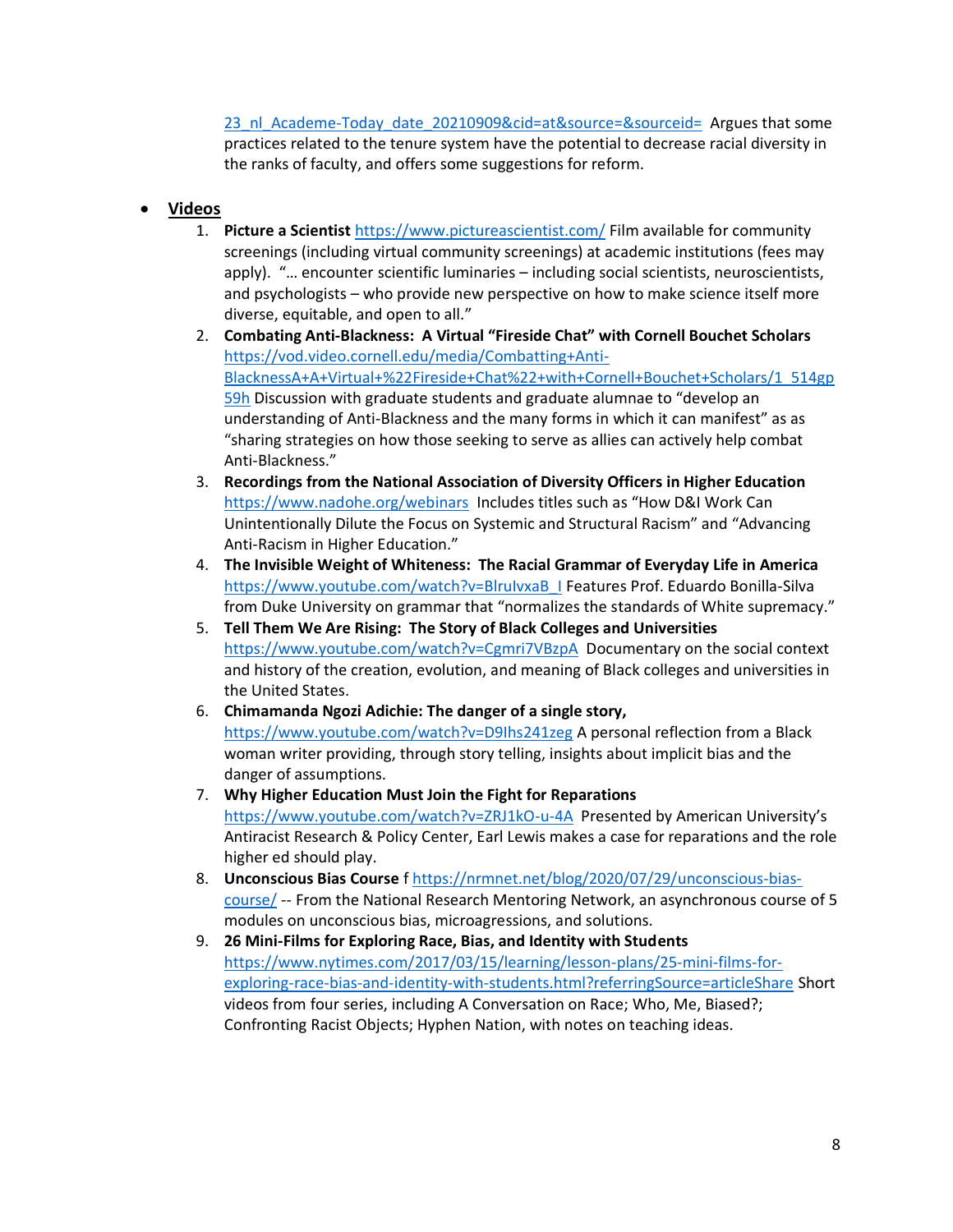## • **Websites**

- 1. **The Global Postgraduate Diversity Resource – a CGS-ETS Joint Initiative** <https://cgsglobaldiversity.org/>A digital repository of resources related to the international agenda for supporting diversity in graduate education, including resources on access, student success, mentoring, methods and metrics, curricular innovation, and case studies.
- 2. **Becoming Anti-Racist: Being a Better Advisor, Lab Mate, and Friend to Black Colleagues** [https://drive.google.com/file/d/1Y6M\\_-Mca8vm5QKubhd1dWfsz-cAJ3Y-](https://drive.google.com/file/d/1Y6M_-Mca8vm5QKubhd1dWfsz-cAJ3Y-E/view)[E/view](https://drive.google.com/file/d/1Y6M_-Mca8vm5QKubhd1dWfsz-cAJ3Y-E/view) Arranged in a slide-friendly format, information for having a conversation to "help non-black PIs, postdocs, and graduate students effectively support Black colleagues," including data and suggestions regarding actions.
- 3. **Equity in Graduate Education Resource Center** <https://sites.google.com/igenetwork.org/equity-in-graduate-education/> "Through research-practice partnerships with universities, disciplinary societies, and their members, our resources build capacity to equitably select and educate the next generation of American scholars."
- 4. **Practical Steps for Supporting Social Justice & Addressing Inequities** <https://gradschool.cornell.edu/diversity-inclusion/faculty-resources/practical-steps/> Suggestions for actions faculty and administrative leaders "can take to support social justice and to address inequities within graduate fields and academic departments."
- 5. **Inclusive Practices Resource Guide**, from the Inclusive Graduate Education Network <https://drive.google.com/file/d/1P6Ekwg0pNK4lRMF8lPQ8ZTYxQYMRoWe6/view> Guidance and resources compiled by Julie R. Posselt, Casey W. Miller, and Stephanie Santos to support effective communication with graduate students about racial violence.
- 6. **Faculty Fighting Racism: Seek First to Understand, Then Take Action** <https://sites.google.com/umn.edu/diversityconsult/home> Example of a faculty-oriented set of resources at the University of Minnesota that encourage reading, watching, listening, and doing.
- 7. **Stanford SPARQtools**<http://www.sparqtools.org/> "Digital toolkits that translate research into user-friendly formats that practitioners and educators can use to sparq psychological, behavioral, and societal change. Each toolkit shares evidence-based materials and resources that can be put right to use to tackle issues …" See RaceWorks, Higher Ed Diversity and Inclusion Collection, Blocking Gender Bias, Team Up Against Prejudice, and others.
- 8. **Antiracist Pedagogy Collective** <https://sites.google.com/usc.edu/arpc/about> Formed by graduate students at the University of Southern California, includes a library research guide with "resources for developing antiracists strategies, readings, and syllabi."
- 9. **Anti-Racism Resources for the AAPI Community** <https://asianamericanstudies.cornell.edu/anti-racism-resources-aapi-community> Compilation of resources including general advocacy regarding Asian American social justice issues, COVID-19, anti-Blackness, and anti-Asianism.
- 10. **Diversity and Inclusion Badge Program** <https://web.uri.edu/graduate-school/dibp/> The University of Rhode Island's "customizable micro-credential program aligned with URI's diversity, equity, inclusion, and social justice goals."
- 11. **Diversity Development Certificate Program** <https://www.montana.edu/hr/development/diversity.html> At Montana State University, a program that "offers a series of trainings to students, staff, and faculty to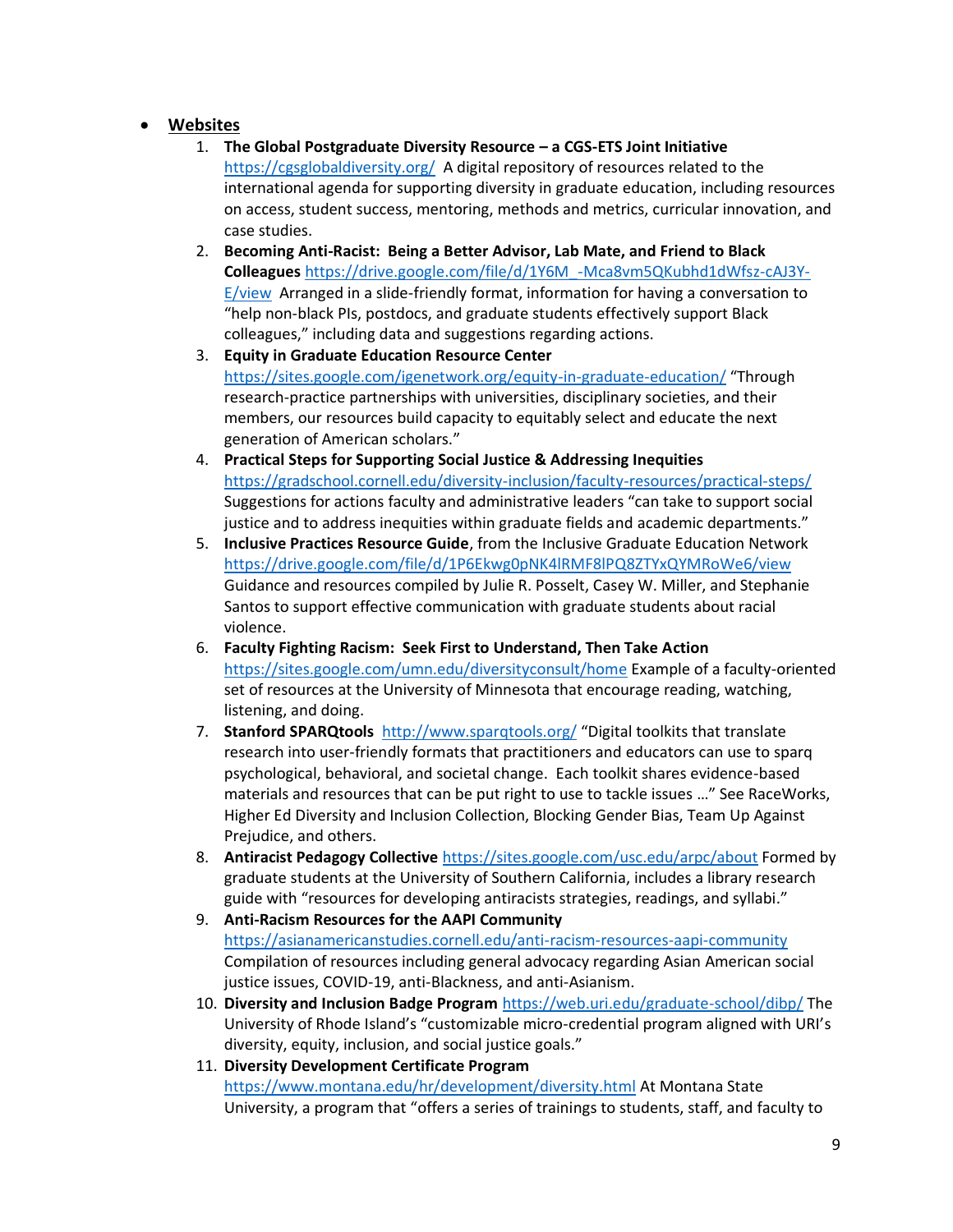expand their awareness, knowledge, and skills related to diversity and inclusion to promote personal and professional growth."

12. **Berkeley Graduate Division Graduate Diversity Task Force**

<https://grad.berkeley.edu/graduate-diversity/graduate-diversity-task-force/> Includes specific recommended actions "to increase the enrollment of underrepresented, low socioeconomic status, and first-generation graduate students and to improve the campus experiences and academic outcomes for underrepresented graduate students across all" disciplines.

### • **Podcasts**

- 1. **"I" Statements Podcasts** <https://idp.cornell.edu/podcast/> "Cornell University's Intergroup Dialogue Project presents a podcast where complexity, vulnerability, and curiosity collide. In each episode people with different identities come together to share their own beliefs, experiences, and perspectives, demonstrating the power and possibility inherent in communicating across difference."
- 2. **People Like Us: How Our Identities Shape Health and Educational Success** [https://www.npr.org/2019/06/03/729275139/people-like-us-how-our-identities-shape](https://www.npr.org/2019/06/03/729275139/people-like-us-how-our-identities-shape-health-and-educational-success)[health-and-educational-success](https://www.npr.org/2019/06/03/729275139/people-like-us-how-our-identities-shape-health-and-educational-success) Discussion and examples on the importance of social belonging and how shared identity creates understanding and trust, using examples from education and health.
- 3. **Teaching While White** [https://podcasts.apple.com/us/podcast/teaching-while-white](https://podcasts.apple.com/us/podcast/teaching-while-white-podcast/id1226251499?mt=2#episodeGuid=5852e4842e69cfa768789e6c%3A5852e68e59cc68053407bade%3A5b78895c0ebbe83e5ef6138a)[podcast/id1226251499?mt=2#episodeGuid=5852e4842e69cfa768789e6c%3A5852e68e](https://podcasts.apple.com/us/podcast/teaching-while-white-podcast/id1226251499?mt=2#episodeGuid=5852e4842e69cfa768789e6c%3A5852e68e59cc68053407bade%3A5b78895c0ebbe83e5ef6138a) [59cc68053407bade%3A5b78895c0ebbe83e5ef6138a](https://podcasts.apple.com/us/podcast/teaching-while-white-podcast/id1226251499?mt=2#episodeGuid=5852e4842e69cfa768789e6c%3A5852e68e59cc68053407bade%3A5b78895c0ebbe83e5ef6138a) Series of podcasts on racial identity, multiracial experiences in schools, antiracism in action, hate groups, white fragility, challenging the canon, myth of the model minority, voice of Native Americans, the cost of racial isolation, and other topics.

### 4. **Beyond the Border: A Critical Dialogue Series**

[https://media.unh.edu/channel/Beyond+the+Border%3A+A+Critical+Dialogue+Series/1](https://media.unh.edu/channel/Beyond+the+Border%3A+A+Critical+Dialogue+Series/191458033) [91458033](https://media.unh.edu/channel/Beyond+the+Border%3A+A+Critical+Dialogue+Series/191458033) Series hosted by the University of New Hampshire Graduate School and its Advisory Board for Underrepresented Graduate Students intended to engage practitioners of equity and inclusion.

### • **Social Media**

- **1. #BlackintheIvory on Twitter**
- **2. #BlackinMarineScience on Twitter**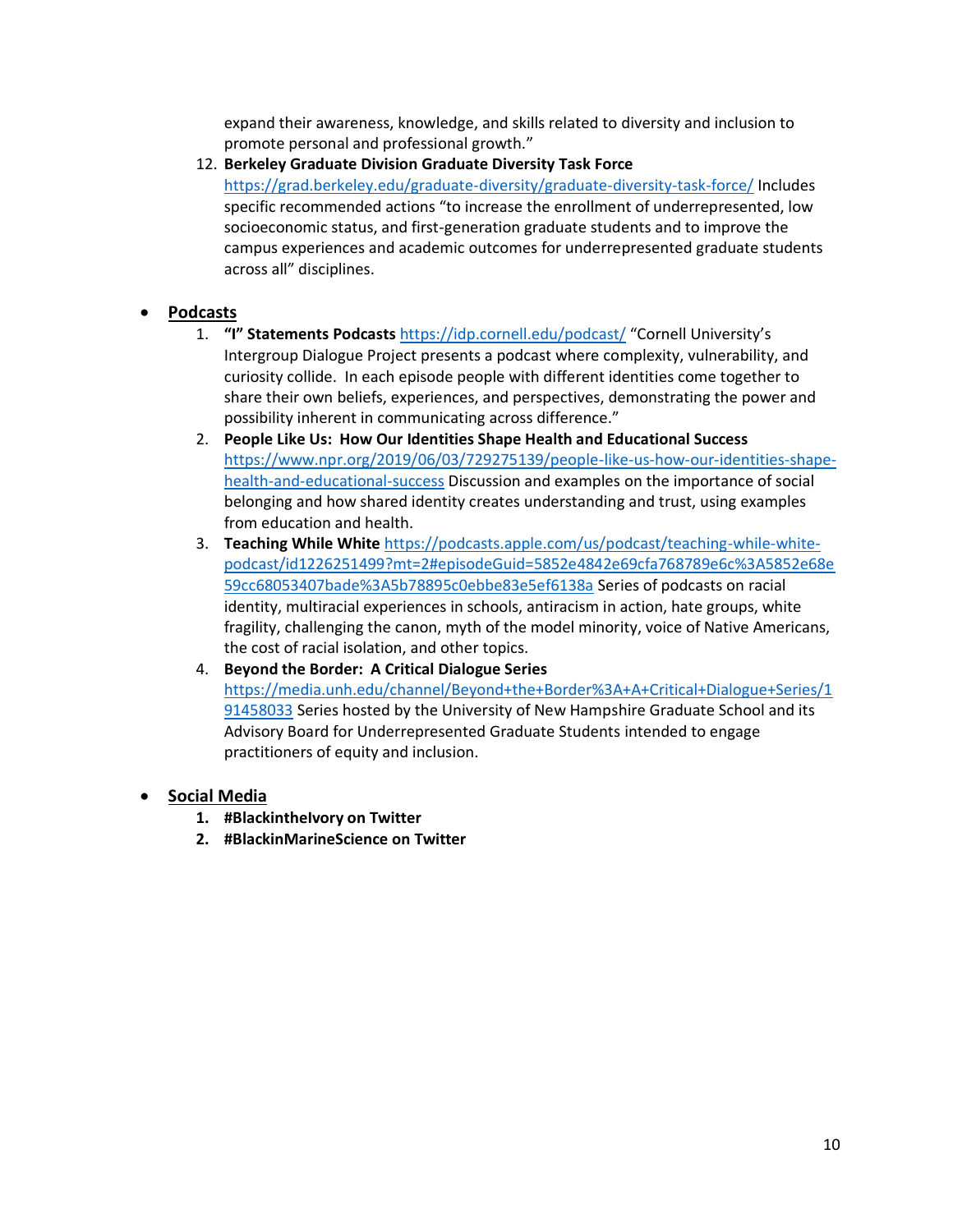# **General Societal Background: Setting the Context for Discussion and Action on Social Justice and Anti-Racism**

- **Books**
	- 1. **Stamped From the Beginning: The Definitive History of Racist Ideas in America**, by Ibram X. Kendi <https://www.ibramxkendi.com/stamped>-- Chronicles the history of how anti-Black concepts were created to rationalize discriminatory policies and inequities and why they persist.
	- 2. **Four Hundred Souls: A Community History of African America, 1619-2019**, edited by Ibram X. Kendi and Keisha N. Blain<https://www.ibramxkendi.com/400-souls>-- Featuring ninety writers, provides essays interspersed with poetry regarding the "fourhundred-year journey of African Americans" beginning in 1619.
	- 3. **Between the World and Me**, by Ta-Nehisi Coates [https://ta](https://ta-nehisicoates.com/books/between-the-world-and-me/)[nehisicoates.com/books/between-the-world-and-me/](https://ta-nehisicoates.com/books/between-the-world-and-me/) -- National Book Award winner; message to the author's son provides a deep understanding of what it is like to live in the United States as a Black person.
	- 4. **The Racial Healing Handbook: Practical Activities to Help You Challenge Privilege, Confront Systemic Racism, and Engage in Collective Healing**, by Anneliese A. Singh <https://www.newharbinger.com/racial-healing-handbook>-- "A powerful and practical guide to help you navigate racism, challenge privilege, manage stress and trauma, and begin to heal."
	- 5. **Privilege, Power, and Difference**, by Allen G. Johnson <https://www.agjohnson.us/books/privilege/>-- Examines systems of privilege and difference in society, linking "theory with engaging examples in ways that enable readers to see the underlying nature and consequences of privilege and their connection to it.
	- 6. **Whistling Vivaldi: How Stereotypes Affect Us and What We Can Do**, by Claude Steele <https://claudesteele.com/book/>-- A non-technical work based on years of research about the interplay of stereotypes and identity, impacts of stereotypes, and approaches for mitigating those threats.
	- 7. **How to Be an Antiracist**, by Ibram Kendi [https://www.ibramxkendi.com/how-to-be-an](https://www.ibramxkendi.com/how-to-be-an-antiracist)[antiracist](https://www.ibramxkendi.com/how-to-be-an-antiracist) and library/discussion guides<https://guides.library.cornell.edu/antiracist>-- A book and supporting resources regarding what racism is, what it means to be antiracist, and why wrestling with these issues is important to our societal future.
	- 8. **Thinking, Fast and Slow**, by Daniel Kahneman <https://us.macmillan.com/books/9780374533557> -- While not focused on social justice per se, fast and slow systems in the way our minds work inform how we make choices and judgments affected by cognitive biases.
	- 9. **Myth of the Model Minority: Asian Americans Facing Racism**, by Rosalind S. Chou and Joe R. Feagin [https://www.routledge.com/Myth-of-the-Model-Minority-Asian-](https://www.routledge.com/Myth-of-the-Model-Minority-Asian-Americans-Facing-Racism-Second-Edition/Chou-Feagin/p/book/9781594515873)[Americans-Facing-Racism-Second-Edition/Chou-Feagin/p/book/9781594515873](https://www.routledge.com/Myth-of-the-Model-Minority-Asian-Americans-Facing-Racism-Second-Edition/Chou-Feagin/p/book/9781594515873) -- Explores how Asian Americans experience racism and the effects of racial stereotyping.
	- 10. **Blindspot: Hidden Biases of Good People**, by Mahzarin R. Banaji and Anthony Greenwald<http://blindspot.fas.harvard.edu/Book> -- Explores "hidden biases that we all carry from a lifetime of experiences with social groups – age, gender, race, ethnicity, religion, social class, sexuality, disability status, or nationality."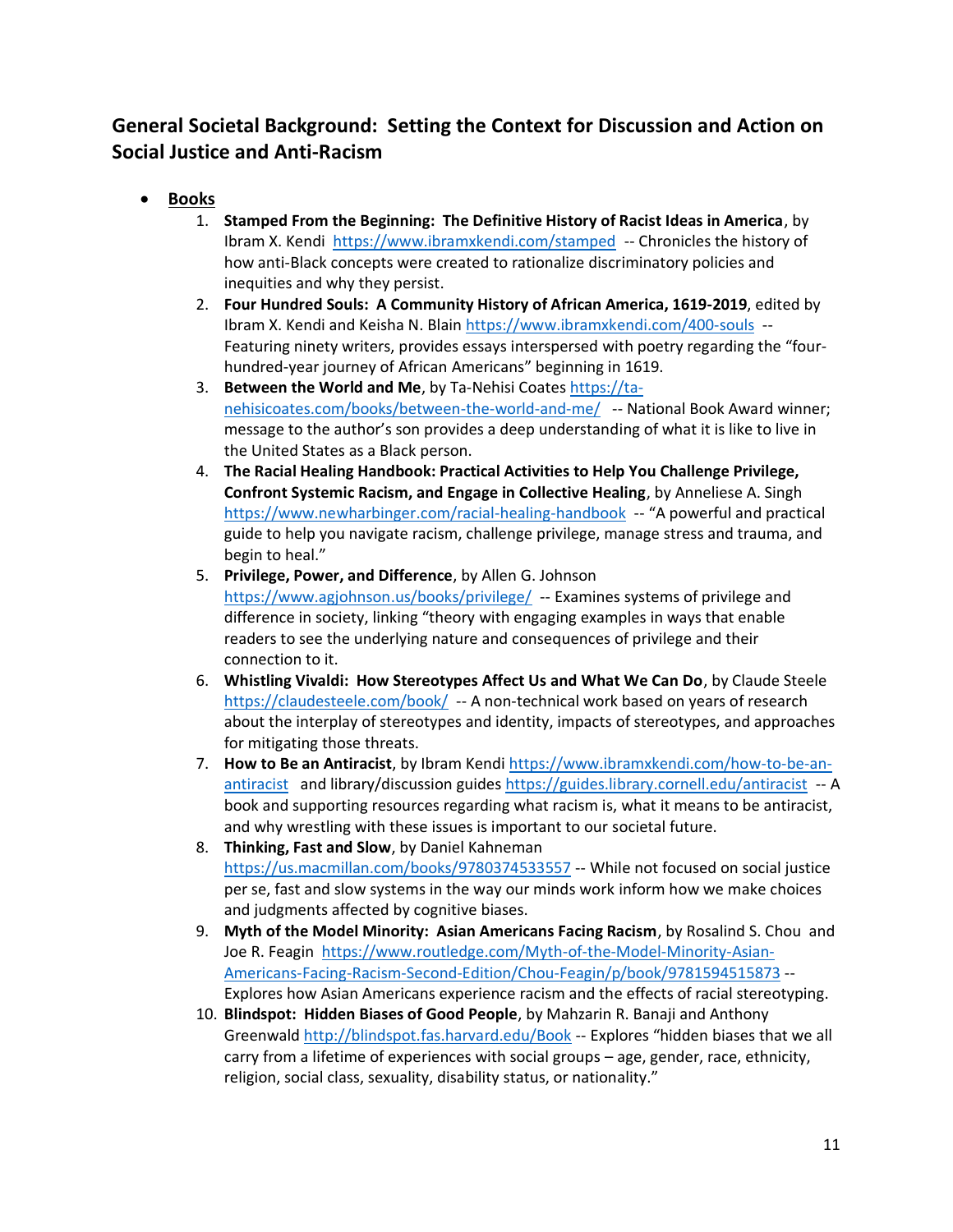- 11. **So You Want to Talk About Race**, by Ijeoma Oluo [https://www.sealpress.com/titles/ijeoma-oluo/so-you-want-to-talk-about](https://www.sealpress.com/titles/ijeoma-oluo/so-you-want-to-talk-about-race/9781580056779/)[race/9781580056779/](https://www.sealpress.com/titles/ijeoma-oluo/so-you-want-to-talk-about-race/9781580056779/) -- Examines racism in the United States and how race permeates "almost every aspect of American life."
- 12. **Mediocre: The Dangerous Legacy of White Male America**, by Ijeoma Oluo, <https://www.sealpress.com/titles/ijeoma-oluo/mediocre/9781549150302/> -- Analyzes 150 years of U.S. history in the context of "white male supremacy on women, people of color, and white men themselves," challenging the reader to "imagine a new white male identity, one free from racism and sexism."
- 13. **An African American and Latinx History of the United States**, by Paul Ortiz [http://www.beacon.org/An-African-American-and-Latinx-History-of-the-United-States-](http://www.beacon.org/An-African-American-and-Latinx-History-of-the-United-States-P1284.aspx)[P1284.aspx](http://www.beacon.org/An-African-American-and-Latinx-History-of-the-United-States-P1284.aspx) "An intersectional history of the shared struggle for African American and Latinx civil rights."
- 14. **I'm Still Here: Black Dignity in a World Made for Whiteness**, by Austin Channing Brown <http://austinchanning.com/books> -- Uncovers "how white, middle-class, Evangelicalism has participated in an era of rising racial hostility" through "stories that bear witness to the complexity of America's social fabric."
- 15. **Democracy in Black: How Race Still Enslaves the American Soul**, by Eddie S. Glaude, Jr. [https://www.penguinrandomhouse.com/books/228365/democracy-in-black-by-eddie-s](https://www.penguinrandomhouse.com/books/228365/democracy-in-black-by-eddie-s-glaude-jr/)[glaude-jr/](https://www.penguinrandomhouse.com/books/228365/democracy-in-black-by-eddie-s-glaude-jr/) -- Challenges the notion of the United States as a post-racial society.
- 16. **Me and White Supremacy: A 28-Day Challenge to Combat Racism, Change the World, and Become a Good Ancestor**, by Layla F. Saad <http://laylafsaad.com/meandwhitesupremacy> -- Prompts readers to understand concepts of white privilege and white supremacy and identify actions toward change.
- 17. **What If I Say the Wrong Thing? 25 Habits for Culturally Effective People**, by Verna A. Myers [https://www.scribd.com/book/241111794/What-if-I-Say-the-Wrong-Thing-25-](https://www.scribd.com/book/241111794/What-if-I-Say-the-Wrong-Thing-25-Habits-for-Culturally-Effective-People) [Habits-for-Culturally-Effective-People](https://www.scribd.com/book/241111794/What-if-I-Say-the-Wrong-Thing-25-Habits-for-Culturally-Effective-People) -- Offers succinct tips on actions each of us can take to make progress in supporting diversity, equity, and inclusion.
- 18. **Race Talk And the Conspiracy of Silence: Understanding and Facilitating Difficult Dialogues on Race**, by Derald Wing Su[e https://www.amazon.com/Race-Talk-](https://www.amazon.com/Race-Talk-Conspiracy-Silence-Understanding/dp/1119241987)[Conspiracy-Silence-Understanding/dp/1119241987](https://www.amazon.com/Race-Talk-Conspiracy-Silence-Understanding/dp/1119241987) – Counters the notion of colorblindness as a desirable approach, and "debunks the most pervasive myths using evidence, easy-to-understand examples, and practical tools.
- 19. **The Color of Compromise**, Jemar Tisby [https://jemartisby.com/books/the-color-of](https://jemartisby.com/books/the-color-of-compromise)[compromise](https://jemartisby.com/books/the-color-of-compromise) -- "Timely narrative of how people of faith have worked against racial justice, and a call for urgent action by all Christians today in response."
- **20. Microaggressions in Everyday Life: Race, Gender, and Sexual Orientation,** by Derald Wing Sue and Lisa Spanierman [https://www.amazon.com/Microaggressions-Everyday-](https://www.amazon.com/Microaggressions-Everyday-Life-Derald-Wing/dp/1119513790)[Life-Derald-Wing/dp/1119513790](https://www.amazon.com/Microaggressions-Everyday-Life-Derald-Wing/dp/1119513790) – Introduces the concept of microagressions, classifies types, and suggests actions that can be taken by individuals and groups to challenge microagressions.
- 21. **The Color of Success: Asian Americans and the Origins of the Model Minority,** by Ellen D. Wu [https://press.princeton.edu/books/paperback/9780691168029/the-color-of](https://press.princeton.edu/books/paperback/9780691168029/the-color-of-success)[success](https://press.princeton.edu/books/paperback/9780691168029/the-color-of-success) -- Chronicles the shift of Asians in American perceived at first as the yellow peril to more contemporary views as model minorities, discussing "implications for how Americans understand race, opportunity, and nationhood."
- 22. **Forever Foreigners or Honorary Whites? The Asian Ethnic Experience Today**, by Mia Tuan [https://www.rutgersuniversitypress.org/forever-foreigners-or-honorary-](https://www.rutgersuniversitypress.org/forever-foreigners-or-honorary-whites/9780813526249)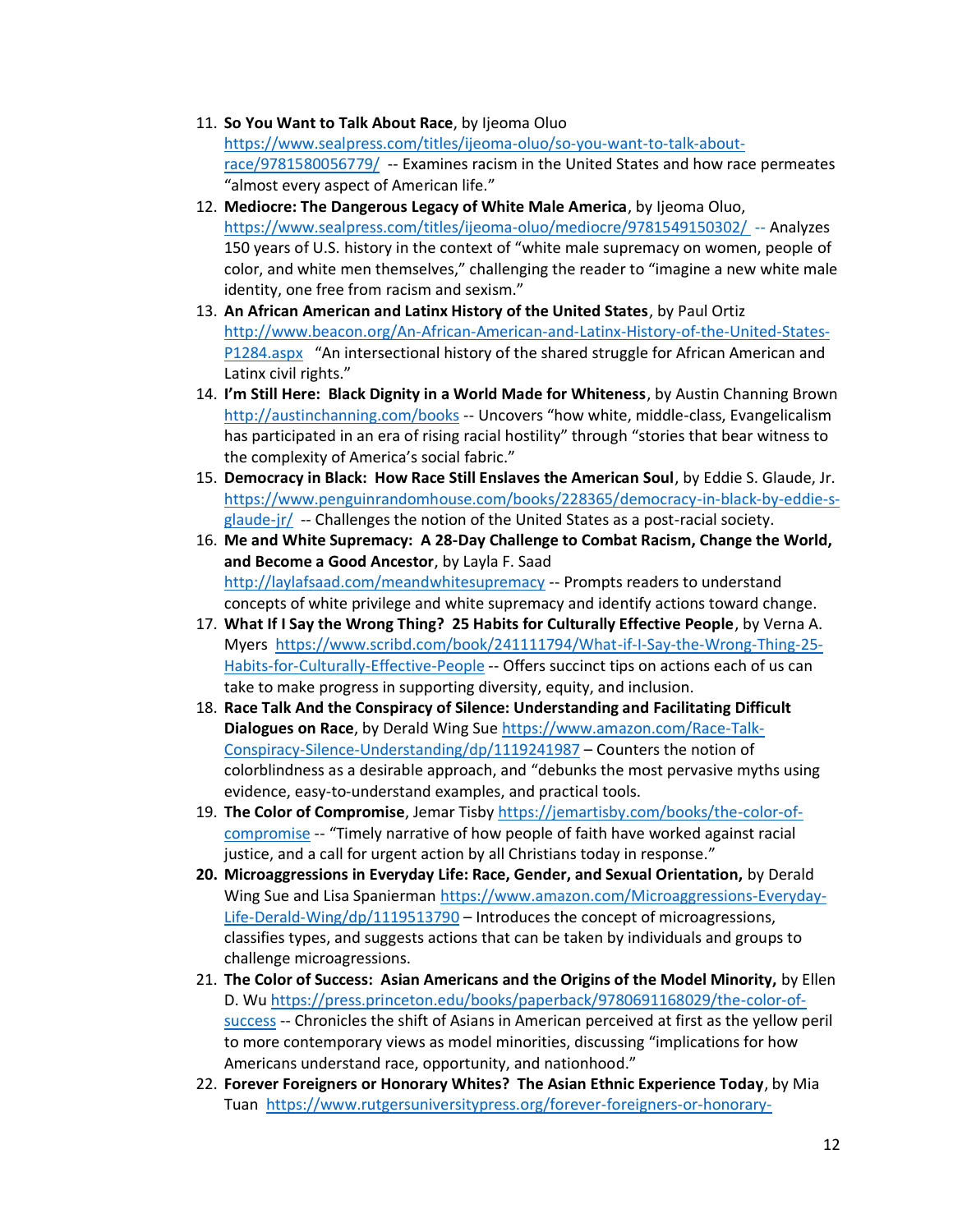[whites/9780813526249#](https://www.rutgersuniversitypress.org/forever-foreigners-or-honorary-whites/9780813526249) -- Contrasts concepts of ethnicity as experienced by Chinese-Americans, Japanese-Americans, and white ethnic Americans.

23. **My Grandmother's Hands: Racialized Trauma and the Mending of Our Bodies and Hearts**, by Resmaa Menake[m https://www.goodreads.com/en/book/show/34146782](https://www.goodreads.com/en/book/show/34146782-my-grandmother-s-hands) [my-grandmother-s-hands](https://www.goodreads.com/en/book/show/34146782-my-grandmother-s-hands) -- Based in body-centered psychology, "a call to action …to recognize that racism is not about the head, but about the body," offering solutions to "grow beyond our entrenched racialized divide."

## • **Articles/Comments**

- **1. 10 Reasons Why Anti-Racism Training is Not the Problem** [https://www.forbes.com/sites/ifeomaajunwa/2020/09/05/10-reasons-why-anti-racism](https://www.forbes.com/sites/ifeomaajunwa/2020/09/05/10-reasons-why-anti-racism-training-is-not-the-problem/?sh=4ecded266298)[training-is-not-the-problem/?sh=4ecded266298](https://www.forbes.com/sites/ifeomaajunwa/2020/09/05/10-reasons-why-anti-racism-training-is-not-the-problem/?sh=4ecded266298) -- Discusses institutional issues that may prevent or enable racial equity within organizations.
- **2. Becoming Trustworthy White Allies** [https://reflections.yale.edu/article/future](https://reflections.yale.edu/article/future-race/becoming-trustworthy-white-allies)[race/becoming-trustworthy-white-allies](https://reflections.yale.edu/article/future-race/becoming-trustworthy-white-allies) **--** Provides reflections about work "white people can and must do if we want to be effective and trustworthy allies in the struggle for racial justice."
- **3. What It Really Means to Be An Anti-racist, and Why It's Not the Same as Being an Ally** <https://www.businessinsider.com/what-is-anti-racism-how-to-be-anti-racist-2020-6>-- Challenges readers to consider why it is important to take actions that dismantle racist structures, practices, and policies.
- **4. Why Diversity Training Isn't Enough** [https://newrepublic.com/article/156032/diversity](https://newrepublic.com/article/156032/diversity-training-isnt-enough-pamela-newkirk-robin-diangelo-books-reviews)[training-isnt-enough-pamela-newkirk-robin-diangelo-books-reviews](https://newrepublic.com/article/156032/diversity-training-isnt-enough-pamela-newkirk-robin-diangelo-books-reviews) Argues that addressing inequality and racism requires an understanding of historical truths and political action and not just personal consciousness-raising and psychological transformation.
- **5. The False Promise of Anti-racism Books** [https://www.theatlantic.com/culture/archive/2020/07/your-anti-racism-books-are](https://www.theatlantic.com/culture/archive/2020/07/your-anti-racism-books-are-means-not-end/614281/)[means-not-end/614281/](https://www.theatlantic.com/culture/archive/2020/07/your-anti-racism-books-are-means-not-end/614281/) -- Advocates about the need for action, not just awarenessbuilding, to address racism and white supremacy.
- **6. 6 Phrases to Avoid Using in Conversations About Race** <https://www.rd.com/article/phrases-to-avoid-in-conversations-about-race/>-- Guidance on the importance of language and specific phrases to use or avoid toward having productive discussions about race and racism.
- **7. A Guide to How You Can Support Marginalized Communities** <https://www.cnn.com/2020/05/30/us/how-to-be-an-ally-guide-trnd/index.html> -- Specific actions individuals can take to support marginalized communities.
- **8. 103 Things White People Can Do for Racial Justice** [https://medium.com/equality](https://medium.com/equality-includes-you/what-white-people-can-do-for-racial-justice-f2d18b0e0234)[includes-you/what-white-people-can-do-for-racial-justice-f2d18b0e0234](https://medium.com/equality-includes-you/what-white-people-can-do-for-racial-justice-f2d18b0e0234) -- Specific actions, many with links to additional detailed information, to support racial justice.
- **9. Ally is Not a Noun**<https://info.umkc.edu/diversity/ally-is-not-a-noun/> -- A short thought piece that challenges the reader to confront potential inequalities in their daily lives.
- **10. 158 Resources to Understand Racism in America**

[https://www.smithsonianmag.com/history/158-resources-understanding-systemic](https://www.smithsonianmag.com/history/158-resources-understanding-systemic-racism-america-180975029/)[racism-america-180975029/](https://www.smithsonianmag.com/history/158-resources-understanding-systemic-racism-america-180975029/) Collection of "articles, videos, podcasts and websites from the Smithsonian chronicle the history of anti-black violence and inequality in the United States."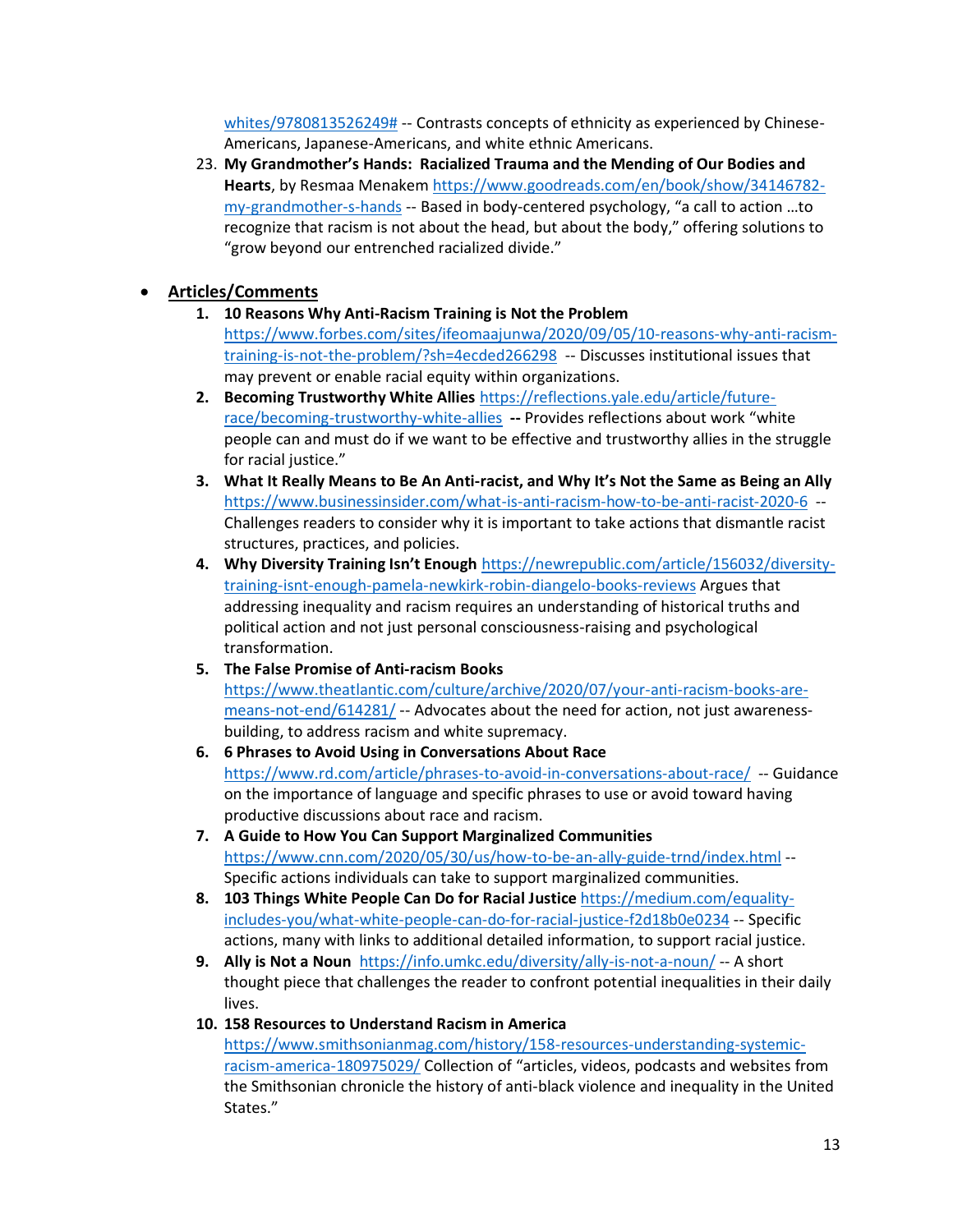- **11. Disarming Racial Microagressions: Microintervention Strategies for Targets, White Allies, and Bystanders** <https://content.apa.org/fulltext/2019-01033-011.pdf> or <https://pubmed.ncbi.nlm.nih.gov/30652905/>-- Article in *American Psychologist* on concrete actions that can address microaggressions through microinterventions.
- **12. 11 Terms You Should Know to Better Understand Structural Racism** <https://www.aspeninstitute.org/blog-posts/structural-racism-definition/>-- Presents "terms related to structural racism and terms used to promote racial equity analysis."
- 13. **Full Stop: Casually Anti-Black Behaviors You Need to Quit NOW,**  [https://sharaioconnor.medium.com/full-stop-casually-anti-black-behaviors-you-need](https://sharaioconnor.medium.com/full-stop-casually-anti-black-behaviors-you-need-to-quit-now-74058618fc34)[to-quit-now-74058618fc34](https://sharaioconnor.medium.com/full-stop-casually-anti-black-behaviors-you-need-to-quit-now-74058618fc34) – Concrete description of behaviors that the author suggests white people should avoid when talking about Blackness and racism.
- 14. **The Long, Ugly History of Anti-Asian Racism and Violence in the U.S.**  [https://www.washingtonpost.com/history/2021/03/18/history-anti-asian-violence](https://www.washingtonpost.com/history/2021/03/18/history-anti-asian-violence-racism/?utm_source=Iterable&utm_medium=email&utm_campaign=campaign_2131929_nl_Race-on-Campus_date_20210323&cid=rc&source=ams&sourceId=1782998)[racism/?utm\\_source=Iterable&utm\\_medium=email&utm\\_campaign=campaign\\_213192](https://www.washingtonpost.com/history/2021/03/18/history-anti-asian-violence-racism/?utm_source=Iterable&utm_medium=email&utm_campaign=campaign_2131929_nl_Race-on-Campus_date_20210323&cid=rc&source=ams&sourceId=1782998) 9 nl Race-on-Campus date 20210323&cid=rc&source=ams&sourceId=1782998 – Provides brief historical references and links to more detailed sources regarding to violence and racism against Asians and Asian Americans in the United States.
- 15. **The Long History of US Racism Against Asian Americans, From "Yellow Peril" to "Model Minority" to the "Chinese Virus"** [https://theconversation.com/the-long](https://theconversation.com/the-long-history-of-us-racism-against-asian-americans-from-yellow-peril-to-model-minority-to-the-chinese-virus-135793)[history-of-us-racism-against-asian-americans-from-yellow-peril-to-model-minority-to](https://theconversation.com/the-long-history-of-us-racism-against-asian-americans-from-yellow-peril-to-model-minority-to-the-chinese-virus-135793)[the-chinese-virus-135793](https://theconversation.com/the-long-history-of-us-racism-against-asian-americans-from-yellow-peril-to-model-minority-to-the-chinese-virus-135793) – Offers a brief summary of Asian Americans perceived as yellow peril, model minority, and the challenges of "model minority politics."
- 16. **Anti-Asian Violence and US Imperialism**  [https://journals.sagepub.com/doi/10.1177/0306396820949779?fbclid=IwAR1YXLuKxSv](https://journals.sagepub.com/doi/10.1177/0306396820949779?fbclid=IwAR1YXLuKxSvHeMev_dH_v0Onp2pnx8n4qgmTrE3cf4FLMLUNTKRSL-Nb-EQ&) [HeMev\\_dH\\_v0Onp2pnx8n4qgmTrE3cf4FLMLUNTKRSL-Nb-EQ&](https://journals.sagepub.com/doi/10.1177/0306396820949779?fbclid=IwAR1YXLuKxSvHeMev_dH_v0Onp2pnx8n4qgmTrE3cf4FLMLUNTKRSL-Nb-EQ&)-- Contextualizes anti-Asian violence in relation to U.S. racism, decolonization, and Black liberation concepts.

## • **Videos**

- 1. **5 Ways of Understanding Black Lives Matter** <https://www.youtube.com/watch?v=D7ERPOddqZw>From the event Broadway for Black Lives Matter. 17 minutes. Presented by NYU faculty Dr. Frank Leon.
- 2. **TEDx Talks to Help Education on Racism and Actions to Eliminate It** [https://www.youtube.com/playlist?list=PLDToukXRDVMSkxrabFfSb5u6cE82huRpD&fbcl](https://www.youtube.com/playlist?list=PLDToukXRDVMSkxrabFfSb5u6cE82huRpD&fbclid=IwAR1nnLa9DPMjwp4GlzhGaIr-Hvrgs0hAlpBsW2qKZDSMODLnnDPJCJvV1GA) [id=IwAR1nnLa9DPMjwp4GlzhGaIr-Hvrgs0hAlpBsW2qKZDSMODLnnDPJCJvV1GA](https://www.youtube.com/playlist?list=PLDToukXRDVMSkxrabFfSb5u6cE82huRpD&fbclid=IwAR1nnLa9DPMjwp4GlzhGaIr-Hvrgs0hAlpBsW2qKZDSMODLnnDPJCJvV1GA) -- Series of 25 videos on deconstructing racism, lived experiences of Blacks in America, racism myths, implicit biases, and racial injustice.
- 3. **UCLA Office of Equity, Diversity, and Inclusion: Implicit Bias Video Series** <https://equity.ucla.edu/know/implicit-bias/>-- Seven video lessons on Biases and Heuristics, Schemas, Attitudes and Stereotypes, Real World Consequences, Explicit vs. Implicit Bias, The IAT, Countermeasures.
- 4. **How to Recognize Your White Privilege – and Use It to Fight Inequality** [https://www.ted.com/talks/peggy\\_mcintosh\\_how\\_to\\_recognize\\_your\\_white\\_privilege\\_](https://www.ted.com/talks/peggy_mcintosh_how_to_recognize_your_white_privilege_and_use_it_to_fight_inequality/transcript?language=en) and use it to fight inequality/transcript?language=en -- TEDx talk by Prof. Peggy McIntosh with examples of how white privilege permeates everyday life.
- 5. **Implicit Bias Module Series** <http://kirwaninstitute.osu.edu/implicit-bias-training/> -- From the Kirwan Institute for the Study of Race and Ethnicity. Modules 1, 3, and 4 are particularly relevant to higher education.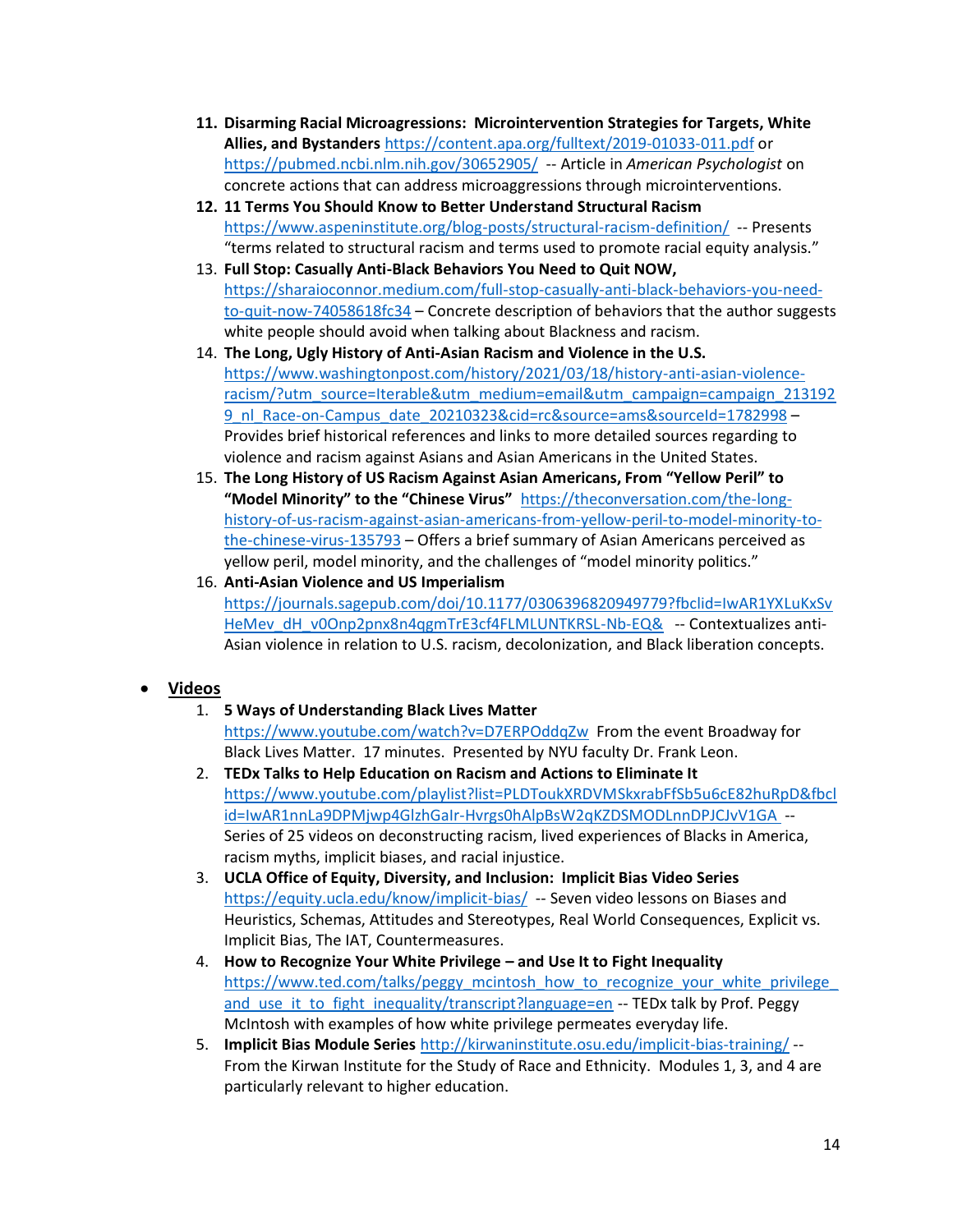- 6. **Hate in the Time of COVID** <https://www.youtube.com/watch?v=OfTDvcFv7tU>-- From the Cornell University Asian American Studies Program. The panel addresses the history of Asian racialization in the US, the rise in anti-Asian hate associated with the COVID-19 pandemic, and provides resources regarding anti-AAPI hate reporting and advocacy.
- 7. **Confronting Racism: Conversations on Systemic Racism and Protest** <https://artsandhumanities.indiana.edu/virtual-ah/confronting-racism.html>-- Series from Indiana University Bloomington on topics including protest, policing, media, technology, incarceration, and global solidarities.
- 8. **Course on Anti-Black Racism: History, Ideology, and Resistance**  [https://www.provost.pitt.edu/anti-black-racism-history-ideology-and-resistance-final](https://www.provost.pitt.edu/anti-black-racism-history-ideology-and-resistance-final-course-syllabus)[course-syllabus](https://www.provost.pitt.edu/anti-black-racism-history-ideology-and-resistance-final-course-syllabus) -- From the University of Pittsburgh, includes recordings of each session of a 14-week course, including topics such as race as a construct, pre-colonial African history, enslavement, reconstruction and post-reconstruction, Black liberation, health disparities, racial capitalism, anti-Blackness, and other issues.

## • **Websites**

- 1. **Racial Equity Tools**<https://www.racialequitytools.org/> provides tools, research, tips, curricula, glossary, ideas "for people who want to increase their understanding and to help those working for racial justice at every level." The site curates "resources that use language and analysis reflecting an understanding of systemic racism, power, and privilege and are accessible online and free to users."
- 2. **List of Anti-racism Resources and Actions**  [https://docs.google.com/document/d/1PrAq4iBNb4nVIcTsLcNlW8zjaQXBLkWayL8EaPlh](https://docs.google.com/document/d/1PrAq4iBNb4nVIcTsLcNlW8zjaQXBLkWayL8EaPlh0bc/preview?fbclid=IwAR17GFRt5dCEa0eo7lri1rLpLUUTtqECkxIt3gdCk25FMEFTZ93xnOfxJKE&pru=AAABcpprJuY%2ApugJDk47kiCRlsbBSU3YMw) [0bc/preview?fbclid=IwAR17GFRt5dCEa0eo7lri1rLpLUUTtqECkxIt3gdCk25FMEFTZ93xnOf](https://docs.google.com/document/d/1PrAq4iBNb4nVIcTsLcNlW8zjaQXBLkWayL8EaPlh0bc/preview?fbclid=IwAR17GFRt5dCEa0eo7lri1rLpLUUTtqECkxIt3gdCk25FMEFTZ93xnOfxJKE&pru=AAABcpprJuY%2ApugJDk47kiCRlsbBSU3YMw) [xJKE&pru=AAABcpprJuY%2ApugJDk47kiCRlsbBSU3YMw](https://docs.google.com/document/d/1PrAq4iBNb4nVIcTsLcNlW8zjaQXBLkWayL8EaPlh0bc/preview?fbclid=IwAR17GFRt5dCEa0eo7lri1rLpLUUTtqECkxIt3gdCk25FMEFTZ93xnOfxJKE&pru=AAABcpprJuY%2ApugJDk47kiCRlsbBSU3YMw) A "working document for scaffolding anti-racism resources." Links to resources organized according to the "stage of white identity development" and includes suggestions about associated actions.
- 3. **National Museum of African American History & Culture** <https://nmaahc.si.edu/> , see especially resources on Talking About Race [https://nmaahc.si.edu/learn/talking-about](https://nmaahc.si.edu/learn/talking-about-race)[race](https://nmaahc.si.edu/learn/talking-about-race) Tools and guidance on personal reflection and communicating with others productively on topics related to race.
- 4. **Being Antiracist** <https://nmaahc.si.edu/learn/talking-about-race/topics/being-antiracist> From the National Museum of African American History & Culture, an overview of racism and antiracist approaches.
- 5. **See Bias/Block Bias Tools** <https://womensleadership.stanford.edu/tools> from the VMware Women's Leadership Innovation Lab at Stanford. Toolkits, videos, and other resources on diagnosing and addressing bias and racism.
- 6. **Anti-Racist Resource Guide** <https://www.victorialynnalexander.com/antiracistresourceguide> ".. a variety of resources to explore practical ways to understand, explain, and solve seemingly intractable problems of racial inequity, white supremacy, police violence, and injustice."
- 7. **Opportunities for White People in the Fight for Racial Justice: Moving from Actor** →  $\mathsf{Ally} \rightarrow \mathsf{Account}$ [https://www.whiteaccomplices.org/?fbclid=IwAR1oAYBTgnCmMwC2jH](https://www.whiteaccomplices.org/?fbclid=IwAR1oAYBTgnCmMwC2jH-hNTtabVtOjoo2XSCfeDecpX5txbKDj1d5BPRfEIM)[hNTtabVtOjoo2XSCfeDecpX5txbKDj1d5BPRfEIM](https://www.whiteaccomplices.org/?fbclid=IwAR1oAYBTgnCmMwC2jH-hNTtabVtOjoo2XSCfeDecpX5txbKDj1d5BPRfEIM) A community-driven website of

resources "to support White people to act for racial justice."

8. **Difficult Dialogues Resources** <https://www.difficultdialoguesproject.org/resources> "Curated resources for facilitating more effective and inclusive conversation" includes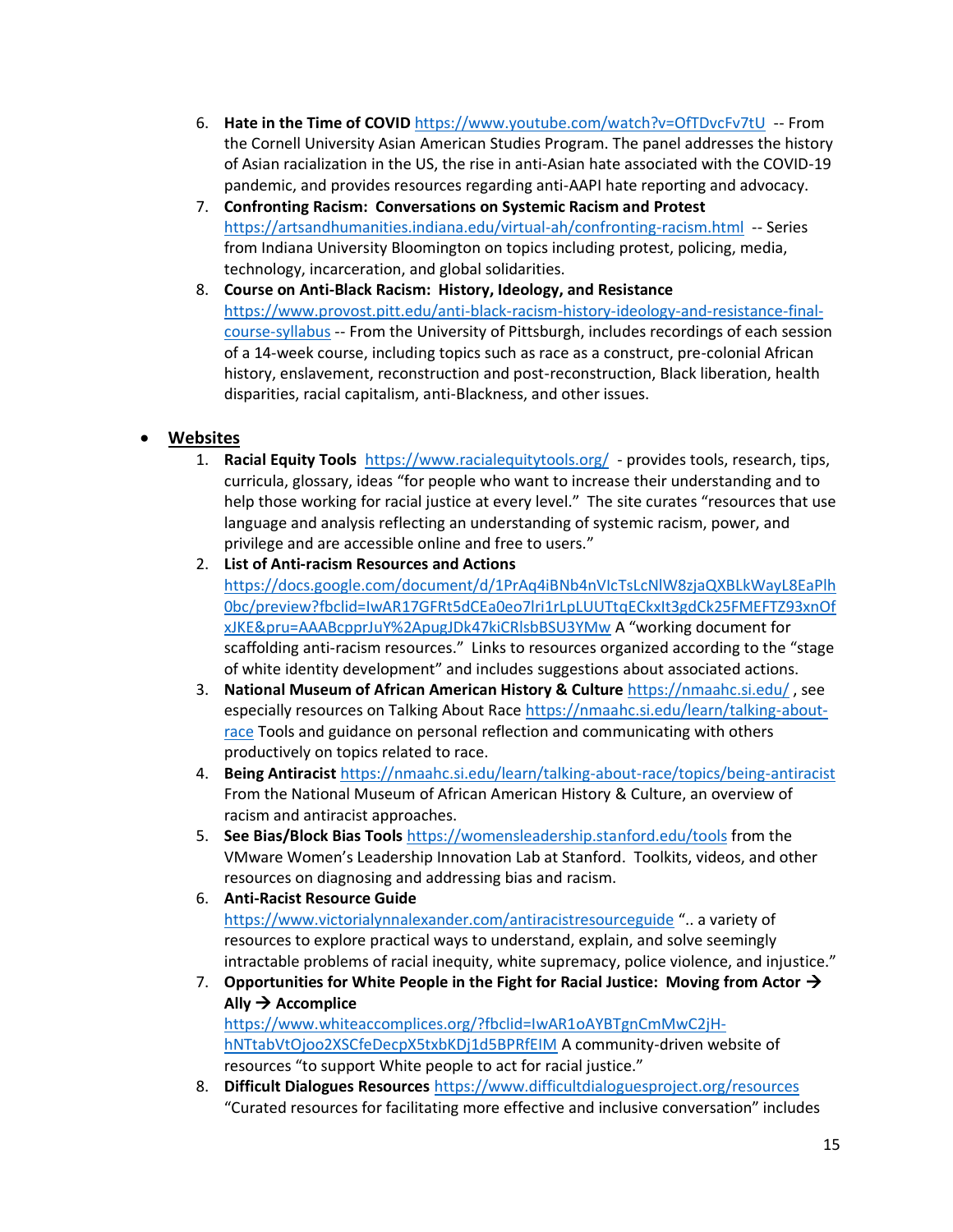topics such as White allies, recognizing and combating racial microagressions, pedagogy as activism, and others.

- 9. **Guide to Allyship** <https://guidetoallyship.com/> "An open source starter guide to help you become a more thoughtful and effective ally."
- 10. **Resources for Facilitating Antiracist Book Clubs**

<https://drive.google.com/file/d/1JsVQWiKiJe3ydZVI8fUIhcdImpdvmpQA/view>Links to four articles/guides providing resources for classroom or other discussion groups regarding social justice, racism, and power dynamics related to race.

11. **Anti-racism Resources for White People**

[https://docs.google.com/document/d/1BRlF2\\_zhNe86SGgHa6-VlBO-](https://docs.google.com/document/d/1BRlF2_zhNe86SGgHa6-VlBO-QgirITwCTugSfKie5Fs/mobilebasic?fbclid=IwAR0zNFbTtiDgxivIvpZcfSKH6ZS17vK05JgHzLAv-C9TMeVzDjKMM4CGI4Q)[QgirITwCTugSfKie5Fs/mobilebasic?fbclid=IwAR0zNFbTtiDgxivIvpZcfSKH6ZS17vK05JgHzL](https://docs.google.com/document/d/1BRlF2_zhNe86SGgHa6-VlBO-QgirITwCTugSfKie5Fs/mobilebasic?fbclid=IwAR0zNFbTtiDgxivIvpZcfSKH6ZS17vK05JgHzLAv-C9TMeVzDjKMM4CGI4Q) [Av-C9TMeVzDjKMM4CGI4Q](https://docs.google.com/document/d/1BRlF2_zhNe86SGgHa6-VlBO-QgirITwCTugSfKie5Fs/mobilebasic?fbclid=IwAR0zNFbTtiDgxivIvpZcfSKH6ZS17vK05JgHzLAv-C9TMeVzDjKMM4CGI4Q) Comprehensive list of books, podcasts, articles, videos, films, organizations, etc.

- 12. **Anti-racism Digital Library** <https://sacred.omeka.net/>An intercultural, interfaith compilation of resources intended to help build inclusive and caring communities.
- 13. **Test Yourself for Hidden Bias** [https://www.learningforjustice.org/professional](https://www.learningforjustice.org/professional-development/test-yourself-for-hidden-bias)[development/test-yourself-for-hidden-bias](https://www.learningforjustice.org/professional-development/test-yourself-for-hidden-bias) Provided by Learning for Justice, a tool based on work by psychologists from Harvard, University of Virginia, and University of Washington regarding hidden bias and Implicit Association Tests to measure unconscious bias.
- 14. **Personal Privilege Profile**

<https://drive.google.com/file/d/1xwIBqpCT4SEgEMJtYRDEuwmrdTWaSGhX/view> A tool to prompt reflection and discussion regarding personal identity related to privilege.

- 15. **Coronavirus/COVID-19 Resources to Stand Against Racism** [https://advancingjustice](https://advancingjustice-aajc.org/covid19)[aajc.org/covid19](https://advancingjustice-aajc.org/covid19) Collection of resources compiled by Asian Americans Advancing Justice to address issues of racism and xenophobia related to COVID-19.
- 16. **Treating Yellow Peril: Resources to Address Coronavirus Racism**

[https://docs.google.com/document/d/1-DLnAY5r-](https://docs.google.com/document/d/1-DLnAY5r-f4DRLZgndR_Bu47nqHVtAOKem5QRmbz7bg/mobilebasic)

[f4DRLZgndR\\_Bu47nqHVtAOKem5QRmbz7bg/mobilebasic](https://docs.google.com/document/d/1-DLnAY5r-f4DRLZgndR_Bu47nqHVtAOKem5QRmbz7bg/mobilebasic) Collection by a professor at the University of Connecticut includes example institutional announcements, factual health-related information, news articles and commentary, examples of grassroots organizing, and case studies.

- 17. **I Can Fix It!** [https://www.damaliayo.com/pdfs/I%20CAN%20FIX%20IT\\_racism.pdf](https://www.damaliayo.com/pdfs/I%20CAN%20FIX%20IT_racism.pdf) Interactive art project by damali ayo compiling ideas about actions "individual people can do to end racism."
- 18. **Black Freedom Struggle in the United States: Challenges and Triumphs in the Pursuit of Equality** <https://blackfreedom.proquest.com/>Compilation of "primary source documents related to critical people and events in African American history."
- 19. **Be Equal**<https://www.ibm.com/impact/be-equal/>Collection of resources championing "diversity and inclusion for everyone" to "drive systemic, sustainable improvement for people in every community."
- 20. **Anti-Racist Zoom Book Club** <https://www.facebook.com/groups/2794856517413970/> A book club open to anyone (upon joining), reading one book a month "across genres that explore issues of race in American, believing that education and greater self-awareness are foundational for change."
- 21. **Show UP – Your Guide to Bystander Intervention**  [https://www.ihollaback.org/app/uploads/2016/11/Show-Up\\_CUPxHollaback.pdf](https://www.ihollaback.org/app/uploads/2016/11/Show-Up_CUPxHollaback.pdf) A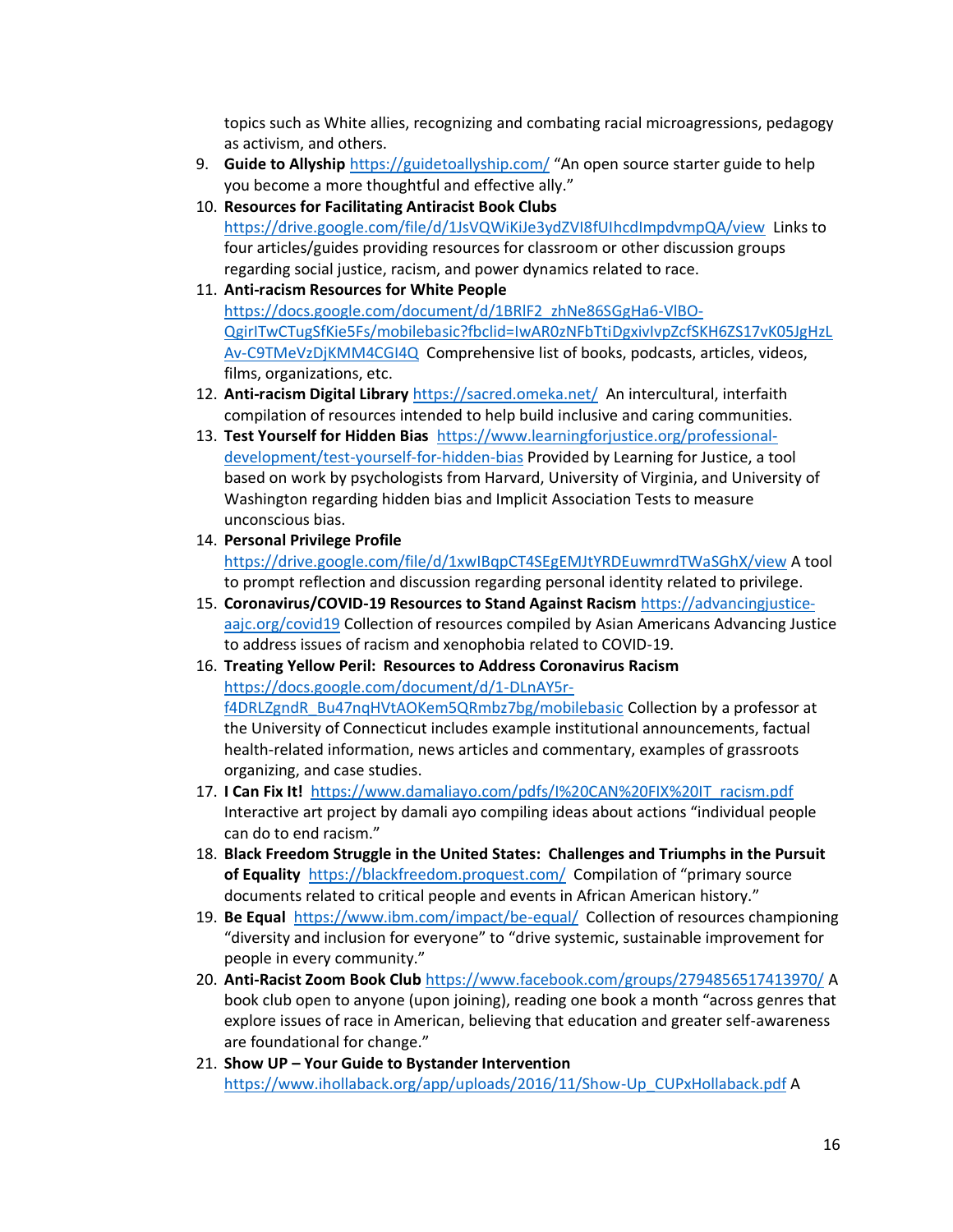guidebook regarding what it means to engage in bystander intervention especially in public places, and why taking such actions is important.

- 22. **Bystander Intervention Training to Stop Anti-Asian/American and Xenophobic Harassment** <https://www.ihollaback.org/bystanderintervention/> Free bystander intervention training and de-escalation training offered by Hollaback! In partnership with Asian Americans Advancing Justice.
- 23. **Stop AAPI Hate – News** <https://stopaapihate.org/news/> Links to news articles from various sources regarding bias issues related to Asian American and Pacific Islander communities.
- 24. **World Trust Social Justice & Equity Movement Building** <https://www.world-trust.org/> Collection of films, curriculum resources, and workshops providing training and education on social justice ideas and actions.
- 25. **Learning for Justice** <https://www.learningforjustice.org/> Provides learning and teaching resources about race, racism, and social justice.
- 26. **Diversity Toolkit: A Guide to Discussing Identity, Power, and Privilege**  [https://msw.usc.edu/mswusc-blog/diversity-workshop-guide-to-discussing-identity](https://msw.usc.edu/mswusc-blog/diversity-workshop-guide-to-discussing-identity-power-and-privilege/?_ga=2.27278399.2082449109.1617116229-1490809657.1612816377)[power-and-privilege/?\\_ga=2.27278399.2082449109.1617116229-](https://msw.usc.edu/mswusc-blog/diversity-workshop-guide-to-discussing-identity-power-and-privilege/?_ga=2.27278399.2082449109.1617116229-1490809657.1612816377) [1490809657.1612816377](https://msw.usc.edu/mswusc-blog/diversity-workshop-guide-to-discussing-identity-power-and-privilege/?_ga=2.27278399.2082449109.1617116229-1490809657.1612816377) From the University of Southern California School of Social Work, a toolkit to foster "productive discourse around issues of diversity and the role of identity in social relationships, both on a micro (individual) and macro (communal) level."
- 27. **Institutionalized Racism: A Syllabus** [https://daily.jstor.org/institutionalized-racism-a](https://daily.jstor.org/institutionalized-racism-a-syllabus/?fbclid=IwAR1ubnnjvLHLRhyP6Mq4wVDtQmI-U5GXcty2lUu7T5YkNlsV0teTlUvrQOY)[syllabus/?fbclid=IwAR1ubnnjvLHLRhyP6Mq4wVDtQmI-](https://daily.jstor.org/institutionalized-racism-a-syllabus/?fbclid=IwAR1ubnnjvLHLRhyP6Mq4wVDtQmI-U5GXcty2lUu7T5YkNlsV0teTlUvrQOY)[U5GXcty2lUu7T5YkNlsV0teTlUvrQOY](https://daily.jstor.org/institutionalized-racism-a-syllabus/?fbclid=IwAR1ubnnjvLHLRhyP6Mq4wVDtQmI-U5GXcty2lUu7T5YkNlsV0teTlUvrQOY) From JSTOR Daily, a collection of articles about institutionalized racism, including topics on race and labor, police violence, social protest, and economic and educational disparities.
- 28. **Justice in June** <https://justiceinjune.org/> A compilation of resources intended to support "individuals trying to become better allies." Includes learning resources and suggested actions.
- 29. **Asian American Racial Justice Toolkit** [https://www.apalanet.org/uploads/8/3/2/0/83203568/asian\\_american\\_racial\\_justice\\_t](https://www.apalanet.org/uploads/8/3/2/0/83203568/asian_american_racial_justice_toolkit.pdf) [oolkit.pdf](https://www.apalanet.org/uploads/8/3/2/0/83203568/asian_american_racial_justice_toolkit.pdf) Compilation of resources from Asian American communities supporting racial justice. (May require registering for download from<https://www.asianamtoolkit.org/> ).
- 30. **White Privilege: Unpacking the Invisible Knapsack and Some Notes for Facilitators**  [https://nationalseedproject.org/Key-SEED-Texts/white-privilege-unpacking-the](https://nationalseedproject.org/Key-SEED-Texts/white-privilege-unpacking-the-invisible-knapsack?fbclid=IwAR2axJMJuchp4_D95udLDmgKIntUsUIC1DsYsVYUoYoJy_fbVTuQDRJ6Lp8)[invisible](https://nationalseedproject.org/Key-SEED-Texts/white-privilege-unpacking-the-invisible-knapsack?fbclid=IwAR2axJMJuchp4_D95udLDmgKIntUsUIC1DsYsVYUoYoJy_fbVTuQDRJ6Lp8)[knapsack?fbclid=IwAR2axJMJuchp4\\_D95udLDmgKIntUsUIC1DsYsVYUoYoJy\\_fbVTuQDRJ6](https://nationalseedproject.org/Key-SEED-Texts/white-privilege-unpacking-the-invisible-knapsack?fbclid=IwAR2axJMJuchp4_D95udLDmgKIntUsUIC1DsYsVYUoYoJy_fbVTuQDRJ6Lp8) [Lp8](https://nationalseedproject.org/Key-SEED-Texts/white-privilege-unpacking-the-invisible-knapsack?fbclid=IwAR2axJMJuchp4_D95udLDmgKIntUsUIC1DsYsVYUoYoJy_fbVTuQDRJ6Lp8) Essay on White privilege and tools for recognizing it and considering its implications.
- 31. **Anti-Racism Resources for Students, Educators, and Citizens**  [https://education.uconn.edu/anti-racism-resources-for-students-educators-and](https://education.uconn.edu/anti-racism-resources-for-students-educators-and-citizens/)[citizens/](https://education.uconn.edu/anti-racism-resources-for-students-educators-and-citizens/) Resources compiled by and for the University of Connecticut Neag School of Education to support commitments to anti-racism. References books, articles, podcasts, movies, and other media.

## • **Podcasts**

1. **TED Radio Hour: Bias and Perception** [https://www.npr.org/programs/ted-radio](https://www.npr.org/programs/ted-radio-hour/694278104/bias-and-perception)[hour/694278104/bias-and-perception](https://www.npr.org/programs/ted-radio-hour/694278104/bias-and-perception) Summary from the site: "How does bias distort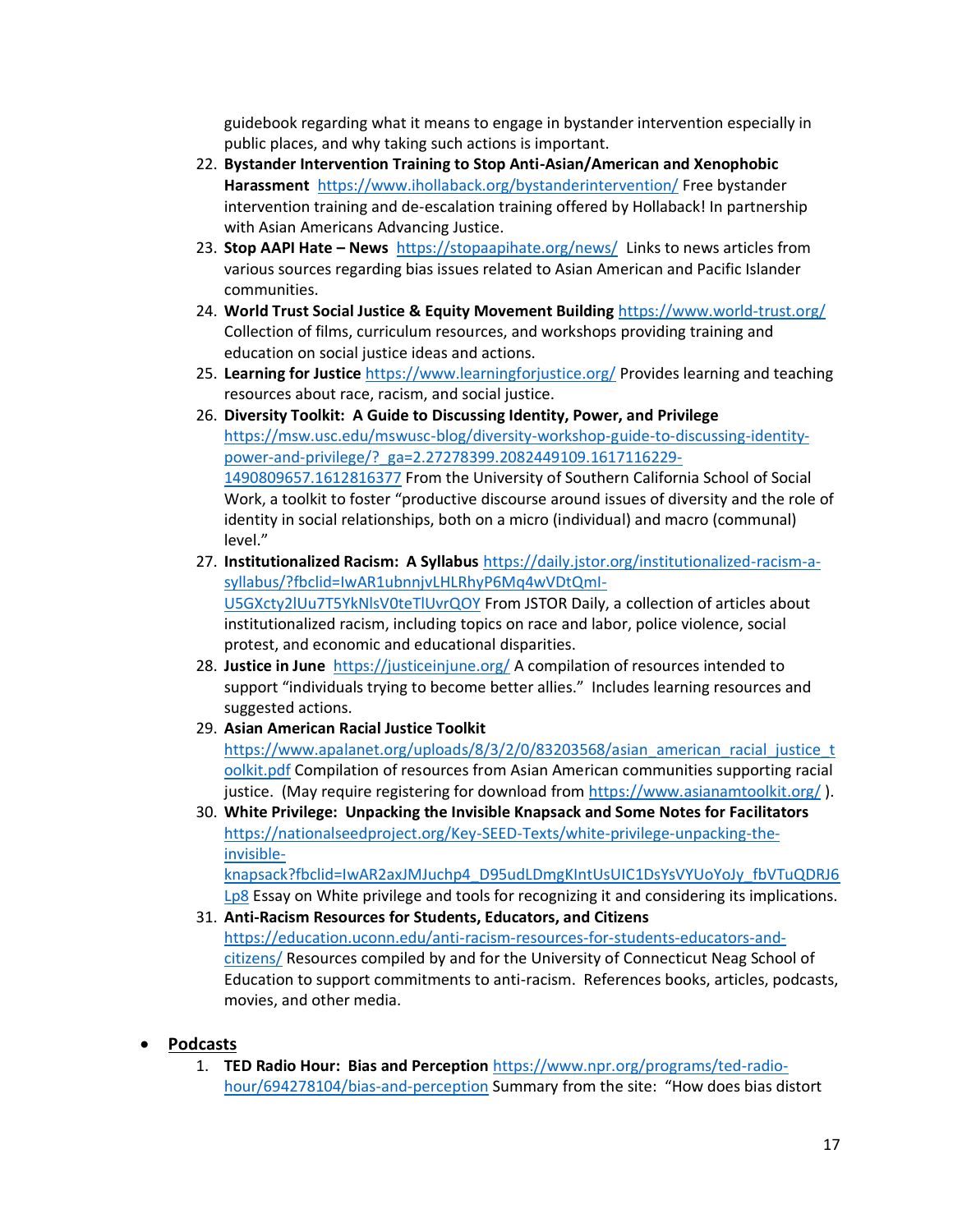our thinking, our listening, our beliefs … and even our search results? How can we fight it? This hour, TED speakers explore ideas about the unconscious biases that shape us."

- 2. **Code Switch** <https://www.npr.org/podcasts/510312/codeswitch> NPR conversations about race and impacts on every sector in society.
- 3. **The Toll of Codeswitching and the Tyranny of Culture Fit** [https://www.fastcompany.com/90605031/the-toll-of-codeswitching-and-the-tyranny](https://www.fastcompany.com/90605031/the-toll-of-codeswitching-and-the-tyranny-of-culture-fit)[of-culture-fit](https://www.fastcompany.com/90605031/the-toll-of-codeswitching-and-the-tyranny-of-culture-fit) Conversation with Prof. Courtney McCluney on the "toll that code switching at work can take on people of color, as well as what steps managers can take to change a company culture that requires assimilation."
- 4. **Decades Apart – A Conversation on the Impact of Code-Switching** <https://soundcloud.com/iepodcast/episode-21> Podcast exploring "the complexities of code-switching and how it affects us at work and beyond."
- 5. **Does Diversity Include White People?** [https://soundcloud.com/iepodcast/episode-](https://soundcloud.com/iepodcast/episode-4_does-diversity-include-white-people-1?in=iepodcast/sets/season-1-1)[4\\_does-diversity-include-white-people-1?in=iepodcast/sets/season-1-1](https://soundcloud.com/iepodcast/episode-4_does-diversity-include-white-people-1?in=iepodcast/sets/season-1-1) "A conversation regarding White privilege."
- 6. **White Privilege, Professional Bias, and Tone Policing at Work** [https://www.fastcompany.com/90601052/this-is-what-white-privilege-looks-like-at](https://www.fastcompany.com/90601052/this-is-what-white-privilege-looks-like-at-your-workplace)[your-workplace](https://www.fastcompany.com/90601052/this-is-what-white-privilege-looks-like-at-your-workplace) Conversation about assumptions and standards of what it means to be or act professional that are "unwritten rules that favor whiteness", breaking "down how to go about dismantling these standards and assumptions and why White people need to stop asking for the unpaid emotional labor of Black and Brown people to help them do it."

#### 7. **On Unconscious Bias and Being an Upstander**

[https://podcasts.apple.com/us/podcast/jasmine-marcelin-md-facp-on-unconscious](https://podcasts.apple.com/us/podcast/jasmine-marcelin-md-facp-on-unconscious-bias-being/id1414936358?i=1000479025567)[bias-being/id1414936358?i=1000479025567](https://podcasts.apple.com/us/podcast/jasmine-marcelin-md-facp-on-unconscious-bias-being/id1414936358?i=1000479025567) Dr. Jasmine Marcelin "defines unconscious bias, examines its history and evolution, explores the importance of a tribe, and outlines practical steps to reduce unconscious bias and increase diversity and inclusion in healthcare organizations."

- 8. **Seeing White** <http://www.sceneonradio.org/seeing-white/>Fourteen-part documentary podcast on deep questions related to race and racism in the United States.
- 9. **Reveal – The Red Line: Racial Disparities in Lending** <https://revealnews.org/episodes/the-red-line-racial-disparities-in-lending-rebroadcast/> Examples of how racially-driven disparities in lending practices occurred, and still occur, for home loans across different communities.

#### **10. [Mending Racialized Trauma: A Body Centered](https://connectfulness.com/episode/010-resmaa-menakem-racialized-trauma) Approach**

Resmaa shares that in order to mend racialized trauma we need to move the conversation from race to culture and cultivate a somatic abolitionist mindset and community. And a big part of that work lies in doing our own reps to learn what to pay attention to and then doing the reps with each other's nervous systems so we can create a culture that knows what to pay attention to. Otherwise it's just strategy.

**11. [1619 \(New York](https://www.nytimes.com/2020/01/23/podcasts/1619-podcast.html) Times)**

"1619" is a New York Times audio series, hosted by Nikole Hannah-Jones, that examines the long shadow of American slavery. Listen to the episodes below, or read the transcripts by clicking the icon to the right of the play bar. For more information about the series, visit [nytimes.com/1619podcast.](https://www.nytimes.com/1619podcast)

12. **Intersectionality Matters! African American Policy Forum,** by Kimberlé Crenshaw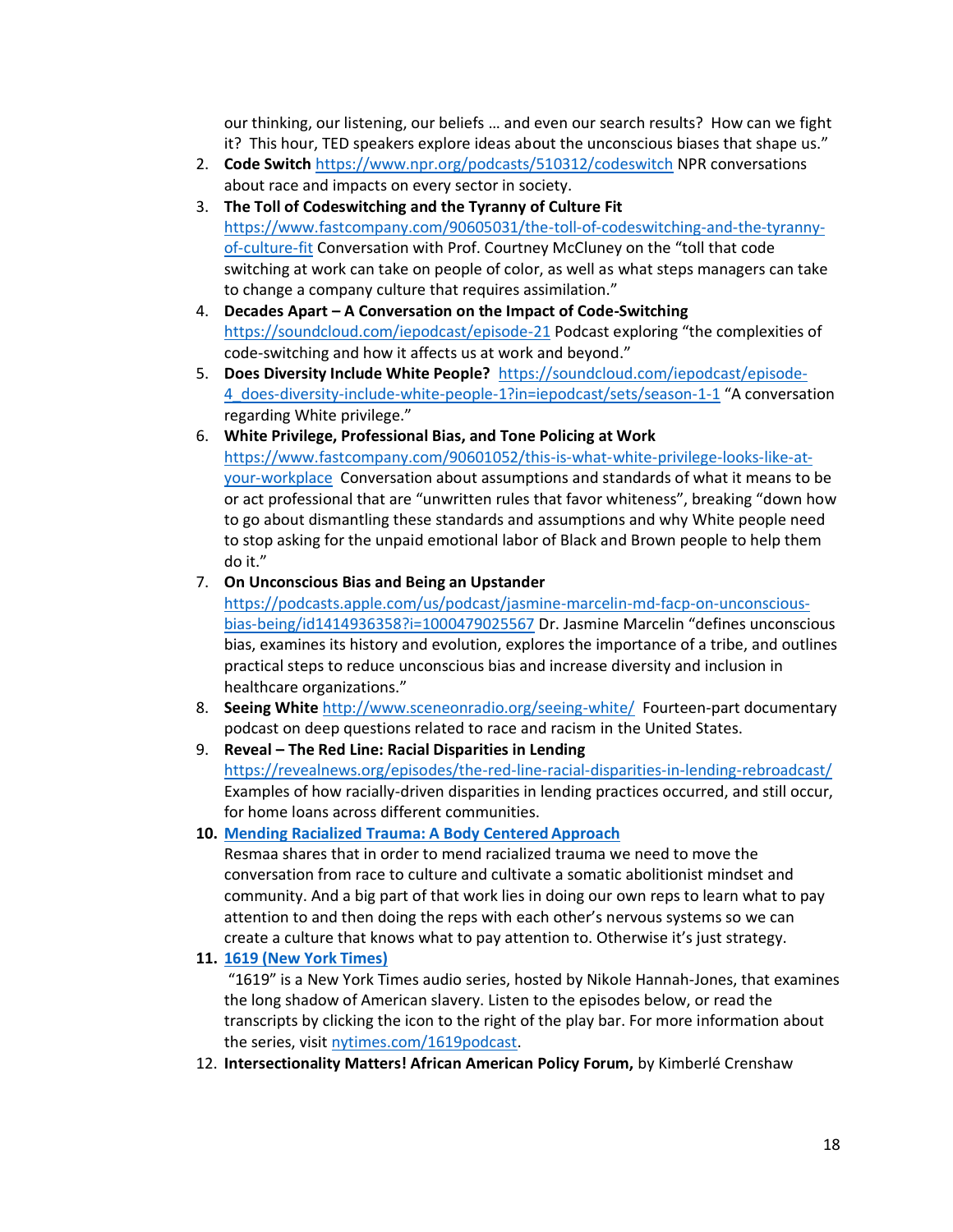<https://podcasts.apple.com/us/podcast/intersectionality-matters/id1441348908> Series of conversations hosted by an American civil rights advocate and leading scholar of critical race theory.

### **13. Dismantling White Fragility**

"What part do I play?" asks Robin DiAngelo, academic and author of *White Fragility*. DiAngelo's critical, urgent work asks us to question what we think we know about racism, the conversations we avoid having about racism, and the roles we might (unintentionally) be playing in upholding inequality.

[https://www.stitcher.com/show/the-goop-podcast/episode/dismantling-white-fragility-](https://www.stitcher.com/show/the-goop-podcast/episode/dismantling-white-fragility-66967326)[66967326](https://www.stitcher.com/show/the-goop-podcast/episode/dismantling-white-fragility-66967326)

- **Social media**
	- **Antiracism Center[: Twitter](https://twitter.com/AntiracismCtr)**
	- **E** Black Women's Blueprint[: Twitter |](https://twitter.com/blackwomensbp) [Instagram |](https://www.instagram.com/blackwomensblueprint/) [Facebook](https://www.facebook.com/blackwomens.BWBNY/)
	- **Color Of Change:** [Twitter |](http://twitter.com/colorofchange) [Instagram |](https://www.instagram.com/colorofchange/) [Facebook](https://www.facebook.com/colorofchange)
	- **Colorlines:** [Twitter |](https://twitter.com/Colorlines) [Instagram |](https://www.instagram.com/colorlinesnews/) [Facebook](https://www.facebook.com/colorlines)
	- **Equal Justice Initiative (EJI)[: Twitter |](https://twitter.com/eji_org) [Instagram |](https://www.instagram.com/eji_org/) [Facebook](https://www.facebook.com/equaljusticeinitiative)**

## **Holistic Graduate Admissions**

- **Books/Reports**
	- 1. **Inside Graduate Admissions: Merit, Diversity, and Faculty Gatekeeping**, by Julie R. Posselt<https://www.hup.harvard.edu/catalog.php?isbn=9780674088696> "Presents admissions from decision makers' point of view, including thought-provoking episodes of committees debating the process, interviewing applicants, and grappling with borderline cases." Includes strategies for improving admissions review processes.
	- 2. **Holistic Review in Graduate Admissions**, A report from the Council of Graduate Schools [https://cgsnet.org/ckfinder/userfiles/files/CGS\\_HolisticReview\\_final\\_web.pdf](https://cgsnet.org/ckfinder/userfiles/files/CGS_HolisticReview_final_web.pdf) Report from a project reviewing literature and compiling insights from graduate institutions in the U.S. and Canada, including "principles and practices designed to help graduate schools, graduate program directors, diversity officers, and others work together to improve the strength of their programs through greater diversity."
	- 3. **Letters of Recommendation: How to Write, Read, and Solicit Letters for Equity** [https://sites.google.com/igenetwork.org/equity-in-graduate](https://sites.google.com/igenetwork.org/equity-in-graduate-education/home/resourceguide2?authuser=0)[education/home/resourceguide2?authuser=0](https://sites.google.com/igenetwork.org/equity-in-graduate-education/home/resourceguide2?authuser=0) Specific suggestions for writing letters of recommendation that "are effective tools for enhancing equity."
	- 4. **Graduate Admissions Practices Discussion Guide** [https://www.holisticadmissions.org/downloads/GRE\\_Grad-Discussion-Guide.pdf](https://www.holisticadmissions.org/downloads/GRE_Grad-Discussion-Guide.pdf) Based on interviews with graduate faculty and staff, a discussion guide "to support faculty and administrators who are interested in having … thoughtful engagement about their graduate admissions practices on their own campuses."
	- 5. **Better Letters: Equitable Practices for Writing Reading, and Soliciting Letters of Recommendation** [https://drive.google.com/file/d/1frm2\\_RnKGbXBuF5-](https://drive.google.com/file/d/1frm2_RnKGbXBuF5-DLtDWUhH1tSo6Tdb/view) [DLtDWUhH1tSo6Tdb/view](https://drive.google.com/file/d/1frm2_RnKGbXBuF5-DLtDWUhH1tSo6Tdb/view) Suggestions for letter writers to be more equitable in their letters.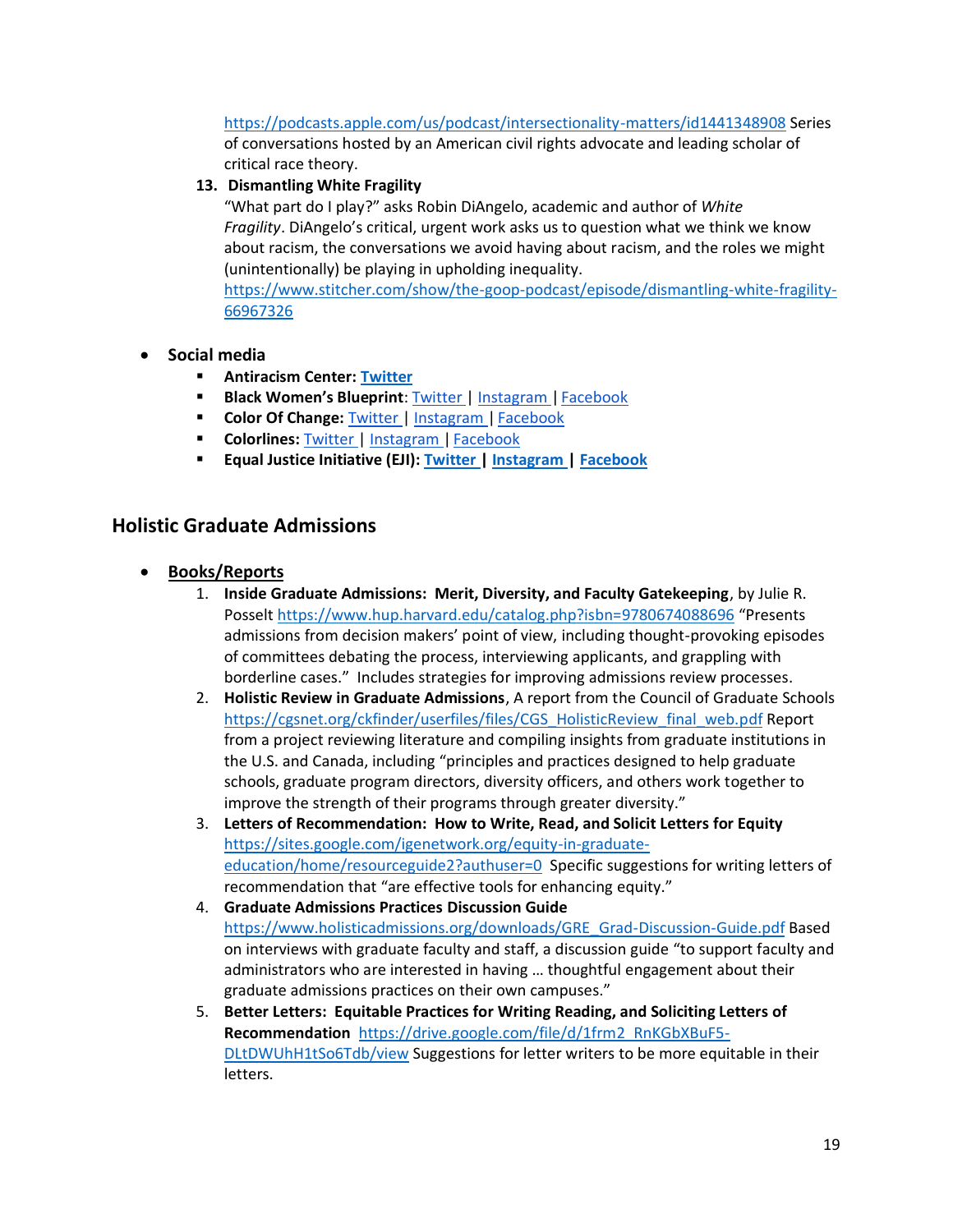## • **Articles/Comments**

- 1. **Strategies for Equity-Minded Holistic Review** <https://sites.google.com/igenetwork.org/sloan-dec-2020/home>Resources to guide graduate admissions processes building from a workshop for graduate admissions committee members and department leaders.
- 2. **Portfolio Review in Graduate Admissions: Outcomes of a Pilot Program** [https://www.utsa.edu/strategicplan/initiatives/academic/graduate](https://www.utsa.edu/strategicplan/initiatives/academic/graduate-success/documents/SEMQ-0701-Portfolio-Review.pdf)[success/documents/SEMQ-0701-Portfolio-Review.pdf](https://www.utsa.edu/strategicplan/initiatives/academic/graduate-success/documents/SEMQ-0701-Portfolio-Review.pdf) Discusses "evidence for the need for change in the graduate admissions process," describes "development of a portfolio review protocol for graduate admissions," and highlights "a pilot program in which programs developed portfolio review processes and made admissions decisions using these protocols."

## 3. **The Death and Life of an Admissions Algorithm** [https://www.insidehighered.com/admissions/article/2020/12/14/u-texas-will-stop](https://www.insidehighered.com/admissions/article/2020/12/14/u-texas-will-stop-using-controversial-algorithm-evaluate-phd?utm_source=Inside+Higher+Ed&utm_campaign=2ac3dc59a7-DNU_2020_COPY_02&utm_medium=email&utm_term=0_1fcbc04421-2ac3dc59a7-198444537&mc_cid=2ac3dc59a7&mc_eid=b9d970a7a3)[using-controversial-algorithm-evaluate-](https://www.insidehighered.com/admissions/article/2020/12/14/u-texas-will-stop-using-controversial-algorithm-evaluate-phd?utm_source=Inside+Higher+Ed&utm_campaign=2ac3dc59a7-DNU_2020_COPY_02&utm_medium=email&utm_term=0_1fcbc04421-2ac3dc59a7-198444537&mc_cid=2ac3dc59a7&mc_eid=b9d970a7a3)

[phd?utm\\_source=Inside+Higher+Ed&utm\\_campaign=2ac3dc59a7-](https://www.insidehighered.com/admissions/article/2020/12/14/u-texas-will-stop-using-controversial-algorithm-evaluate-phd?utm_source=Inside+Higher+Ed&utm_campaign=2ac3dc59a7-DNU_2020_COPY_02&utm_medium=email&utm_term=0_1fcbc04421-2ac3dc59a7-198444537&mc_cid=2ac3dc59a7&mc_eid=b9d970a7a3) [DNU\\_2020\\_COPY\\_02&utm\\_medium=email&utm\\_term=0\\_1fcbc04421-2ac3dc59a7-](https://www.insidehighered.com/admissions/article/2020/12/14/u-texas-will-stop-using-controversial-algorithm-evaluate-phd?utm_source=Inside+Higher+Ed&utm_campaign=2ac3dc59a7-DNU_2020_COPY_02&utm_medium=email&utm_term=0_1fcbc04421-2ac3dc59a7-198444537&mc_cid=2ac3dc59a7&mc_eid=b9d970a7a3) [198444537&mc\\_cid=2ac3dc59a7&mc\\_eid=b9d970a7a3](https://www.insidehighered.com/admissions/article/2020/12/14/u-texas-will-stop-using-controversial-algorithm-evaluate-phd?utm_source=Inside+Higher+Ed&utm_campaign=2ac3dc59a7-DNU_2020_COPY_02&utm_medium=email&utm_term=0_1fcbc04421-2ac3dc59a7-198444537&mc_cid=2ac3dc59a7&mc_eid=b9d970a7a3) Reflections about the dangers of using a machine-learning system to evaluate applicants and how such an approach has the potential to exacerbate existing inequalities.

- 4. **Rubric Design & Use** [https://drive.google.com/file/d/1djv29NRWJ8olVyM](https://drive.google.com/file/d/1djv29NRWJ8olVyM-rVYjLWORmJ8vE-H5/view)[rVYjLWORmJ8vE-H5/view](https://drive.google.com/file/d/1djv29NRWJ8olVyM-rVYjLWORmJ8vE-H5/view) From the California Consortium for Inclusive Doctoral Education and the Inclusive Graduate Education Network, guidance on using rubrics (evaluation protocols) "to facilitate more holistic, equitable, efficient review" related to graduate admissions applications and decisions.
- 5. **Example of a Science Education PhD Admissions Rubric** [http://www.uwyo.edu/ste/curriculum-instruction/phd-programs/science](http://www.uwyo.edu/ste/curriculum-instruction/phd-programs/science-ed/_files/science-education-phd-admissions-rubric.pdf)ed/ files/science-education-phd-admissions-rubric.pdf Example rubric matrix showing potential applicant criteria and assessment of high, medium, low demonstration of each criterion.

### 6. **Example of a Rubric for Graduate Admissions Writing Sample** [https://www.washburn.edu/academics/college-schools/arts](https://www.washburn.edu/academics/college-schools/arts-sciences/departments/education/admissions/admissions-files/rubric-graduate-admission-writing-sample.pdf)[sciences/departments/education/admissions/admissions-files/rubric-graduate](https://www.washburn.edu/academics/college-schools/arts-sciences/departments/education/admissions/admissions-files/rubric-graduate-admission-writing-sample.pdf)[admission-writing-sample.pdf](https://www.washburn.edu/academics/college-schools/arts-sciences/departments/education/admissions/admissions-files/rubric-graduate-admission-writing-sample.pdf) Example rubric matrix showing criteria related to writing and assessment of high, medium, low demonstration of each criterion.

- 7. **Example of a Graduate Admission Essay Rubric** [https://wp.cune.edu/accreditation/files/2011/07/Rule-24-Graduate-Admission-Essay-](https://wp.cune.edu/accreditation/files/2011/07/Rule-24-Graduate-Admission-Essay-Rubric-and-Scores.pdf)[Rubric-and-Scores.pdf](https://wp.cune.edu/accreditation/files/2011/07/Rule-24-Graduate-Admission-Essay-Rubric-and-Scores.pdf) Example rubric matrix of assessment criteria when reading a graduate admissions essay.
- 8. **Understanding Admitted Doctoral Students' Institutional Choices: Student Experiences Versus Faculty and Staff Perceptions** <https://www.journals.uchicago.edu/doi/abs/10.1086/676923> Study at a highly selective research university based on surveys regarding the admissions process administered to admitted doctoral students and departmental admissions leaders.
- 9. **Toward Inclusive Excellence in Graduate Education: Constructing Merit and Diversity in PhD Admissions** <https://www.journals.uchicago.edu/doi/abs/10.1086/676910> Study examining "decision making in 10 highly selective doctoral programs, including the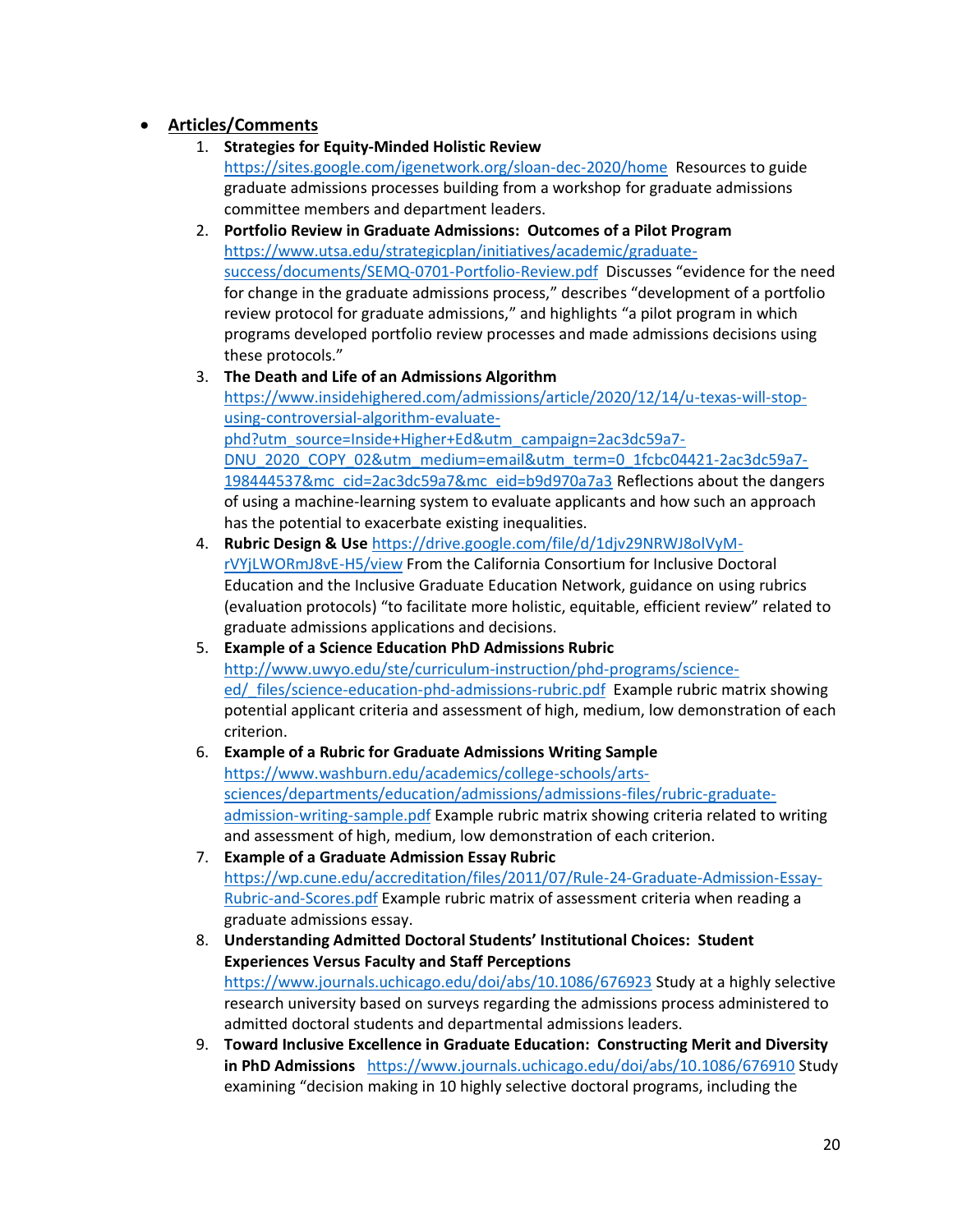meanings faculty associate with common admissions criteria," including "implications for reframing merit and reforming graduate admissions."

## • **Websites**

- 1. **Promising Practices Recommendations for Holistic Admissions**, University of Washington Graduate School [https://grad.uw.edu/equity-inclusion-and](https://grad.uw.edu/equity-inclusion-and-diversity/programs-resources/for-faculty-and-staff/holistic-admissions-2/)[diversity/programs-resources/for-faculty-and-staff/holistic-admissions-2/](https://grad.uw.edu/equity-inclusion-and-diversity/programs-resources/for-faculty-and-staff/holistic-admissions-2/) In addition to providing a description of multiple promising practices, also provides links to other resources including reports, books, articles, and powerpoint presentations.
- 2. **Strategies for Equity-Minded Holistic Review** <https://sites.google.com/igenetwork.org/sloan-dec-2020/home> Resources for guiding graduate admissions practices, based on workshops regarding holistic review.
- 3. **Top 100 Producers of Bachelor's Degrees, 2020** <https://diverseeducation.com/top100/pages/BachelorsDegreeProducers2020.php> From Diverse Issues in Higher Education, this tool provides data on institutions regarding their rank in conferring bachelor's degrees sortable by race (African American, Asian American, Hispanic, Native American, Total Minority, Two or More Races), discipline/major, institution, and state. Gender data are also provided.

# **Culturally-Aware Mentoring**

- **Books**
	- 1. **Leaving the Ivory Tower: The Causes and Consequences of Departure from Doctoral Study**, by Barbara E. Lovitts [https://books.google.com/books?id=YUM5AAAAQBAJ&lpg=PR1&ots=cBpS7N\\_Mq5&dq](https://books.google.com/books?id=YUM5AAAAQBAJ&lpg=PR1&ots=cBpS7N_Mq5&dq=leaving%20the%20ivory%20tower&lr&pg=PR1#v=onepage&q=leaving%20the%20ivory%20tower&f=false) [=leaving%20the%20ivory%20tower&lr&pg=PR1#v=onepage&q=leaving%20the%20ivory](https://books.google.com/books?id=YUM5AAAAQBAJ&lpg=PR1&ots=cBpS7N_Mq5&dq=leaving%20the%20ivory%20tower&lr&pg=PR1#v=onepage&q=leaving%20the%20ivory%20tower&f=false) [%20tower&f=false](https://books.google.com/books?id=YUM5AAAAQBAJ&lpg=PR1&ots=cBpS7N_Mq5&dq=leaving%20the%20ivory%20tower&lr&pg=PR1#v=onepage&q=leaving%20the%20ivory%20tower&f=false) Based on the author's dissertation, an analysis and reflection regarding causes and personal and professional consequences of attrition from graduate study.
	- 2. **A Field Guide to Grad School: Uncovering the Hidden Curriculum**, Jessica McCrory Calarco [https://press.princeton.edu/books/paperback/9780691201092/a-field-guide](https://press.princeton.edu/books/paperback/9780691201092/a-field-guide-to-grad-school)[to-grad-school](https://press.princeton.edu/books/paperback/9780691201092/a-field-guide-to-grad-school) "An essential handbook to the unwritten and often unspoken knowledge and skills you need to succeed in graduate school."
	- 3. **The Science of Effective Mentorship in STEMM**, edited by Angela Byars-Winston and Maria Lund Dahlberg. [https://www.nationalacademies.org/our-work/the-science-of](https://www.nationalacademies.org/our-work/the-science-of-effective-mentoring-in-stemm)[effective-mentoring-in-stemm](https://www.nationalacademies.org/our-work/the-science-of-effective-mentoring-in-stemm) or<https://www.nap.edu/read/25568/chapter/1>A consensus study report from the National Academies of Sciences, Engineering, and Medicine.
- **Articles/Comments**
	- 1. **One Way to Be a Better Mentor to Grad Students? Try an Advising Statement** [https://www.chronicle.com/article/one-way-to-be-a-better-mentor-to-grad-students](https://www.chronicle.com/article/one-way-to-be-a-better-mentor-to-grad-students-try-an-advising-statement/?cid2=gen_login_refresh&cid=gen_sign_in&cid2=gen_login_refresh)[try-an-advising](https://www.chronicle.com/article/one-way-to-be-a-better-mentor-to-grad-students-try-an-advising-statement/?cid2=gen_login_refresh&cid=gen_sign_in&cid2=gen_login_refresh)[statement/?cid2=gen\\_login\\_refresh&cid=gen\\_sign\\_in&cid2=gen\\_login\\_refresh](https://www.chronicle.com/article/one-way-to-be-a-better-mentor-to-grad-students-try-an-advising-statement/?cid2=gen_login_refresh&cid=gen_sign_in&cid2=gen_login_refresh) Examples of how clear advising statements can improve the mentoring experience and contribute to graduate student achievement and persistence.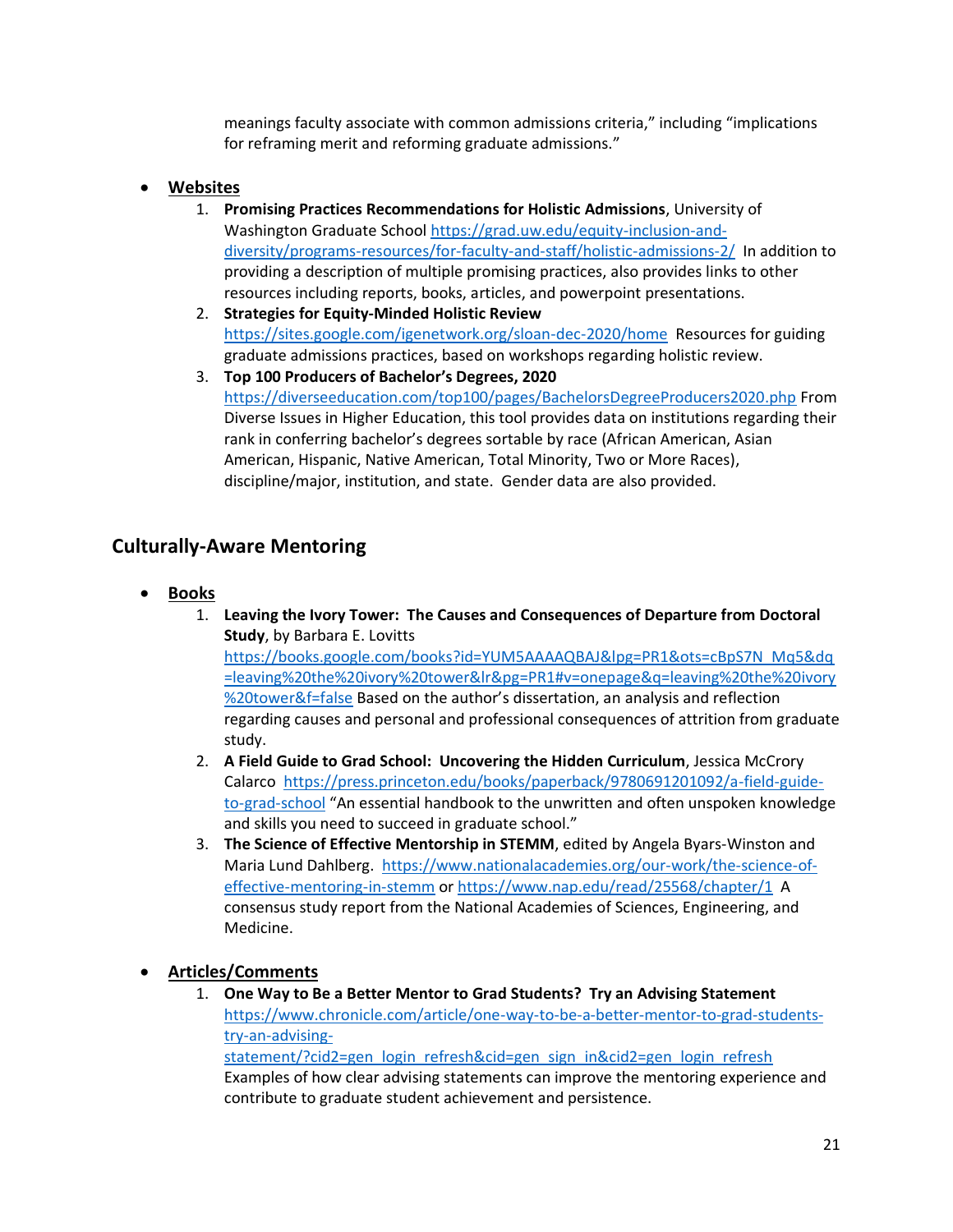- 2. **We need STEM Mentors Who Can Reduce Bias and Fight Stereotypes** [https://www.scientificamerican.com/article/we-need-stem-mentors-who-can-reduce](https://www.scientificamerican.com/article/we-need-stem-mentors-who-can-reduce-bias-and-fight-stereotypes/)[bias-and-fight-stereotypes/](https://www.scientificamerican.com/article/we-need-stem-mentors-who-can-reduce-bias-and-fight-stereotypes/) Essay on the importance of scientific mentorship becoming more equitable and accountable.
- 3. **My Sister's Keeper: A Qualitative Examination of Mentoring Experiences Among African American Women in Graduate and Professional Schools** [https://www.tandfonline.com/doi/abs/10.1080/00221546.2009.11779030?casa\\_token=](https://www.tandfonline.com/doi/abs/10.1080/00221546.2009.11779030?casa_token=gLDwW0kBghQAAAAA%3A8TQbAH7KLlr95hjngPYODJUgMMvU8g-Nsg5FVYHtLlUY4MemDkKPMDXrbigodzsAHJ1X-FiFtXOZyQ&journalCode=uhej20) [gLDwW0kBghQAAAAA%3A8TQbAH7KLlr95hjngPYODJUgMMvU8g-](https://www.tandfonline.com/doi/abs/10.1080/00221546.2009.11779030?casa_token=gLDwW0kBghQAAAAA%3A8TQbAH7KLlr95hjngPYODJUgMMvU8g-Nsg5FVYHtLlUY4MemDkKPMDXrbigodzsAHJ1X-FiFtXOZyQ&journalCode=uhej20)[Nsg5FVYHtLlUY4MemDkKPMDXrbigodzsAHJ1X-FiFtXOZyQ&journalCode=uhej20](https://www.tandfonline.com/doi/abs/10.1080/00221546.2009.11779030?casa_token=gLDwW0kBghQAAAAA%3A8TQbAH7KLlr95hjngPYODJUgMMvU8g-Nsg5FVYHtLlUY4MemDkKPMDXrbigodzsAHJ1X-FiFtXOZyQ&journalCode=uhej20) Study exploring "the mentoring experiences of African American women in graduate and professional schools."
- 4. **Developing an Indigenous Mentoring Program for Faculty Mentoring American Indian and Alaska Native Graduate Students in STEM: A Qualitative Study** <https://www.tandfonline.com/doi/full/10.1080/13611267.2018.1561001>Resaerchbased framework for "an Indigenous mentoring program for faculty mentors of American Indian/Alaska Native graduate students in STEM.
- 5. **Normalizing Struggle: Dimensions of Faculty Support for Doctoral Students and Implications for Persistence and Well-being** [https://www.tandfonline.com/doi/abs/10.1080/00221546.2018.1449080?journalCode=](https://www.tandfonline.com/doi/abs/10.1080/00221546.2018.1449080?journalCode=uhej20) [uhej20](https://www.tandfonline.com/doi/abs/10.1080/00221546.2018.1449080?journalCode=uhej20) Study providing evidence regarding the importance of holistic faculty support for graduate students, including addressing academic, psychosocial, and sociocultural dimensions.
- 6. **Mentorship and the Socialization of Underrepresented Minorities Into the Professoriate: Examining Varied Influences** <https://www.tandfonline.com/doi/full/10.1080/13611260802231666> "Study results emphasize the importance of faculty-directed mentorship in preparing students of color for both graduate education and entrance into the professoriate."
- 7. **Faculty-Graduate Student Mentoring Relationships: Mentors' Perceived Roles and Responsibilities** [https://www.researchgate.net/publication/225962891\\_Faculty](https://www.researchgate.net/publication/225962891_Faculty-graduate_student_mentoring_relationships_Mentors)[graduate\\_student\\_mentoring\\_relationships\\_Mentors'\\_perceived\\_roles\\_and\\_responsibil](https://www.researchgate.net/publication/225962891_Faculty-graduate_student_mentoring_relationships_Mentors) [ities](https://www.researchgate.net/publication/225962891_Faculty-graduate_student_mentoring_relationships_Mentors) Explores "faculty mentors' perceived roles and responsibilities in their mentoring relationships with their graduate students" based on interview data from underrepresented faculty.
- 8. **Scientists Aren't Trained to Mentor. That's a Problem.** [https://www.sciencemag.org/careers/2020/08/scientists-aren-t-trained-mentor-s](https://www.sciencemag.org/careers/2020/08/scientists-aren-t-trained-mentor-s-problem)[problem](https://www.sciencemag.org/careers/2020/08/scientists-aren-t-trained-mentor-s-problem) Perspective on the importance of faculty receiving mentor training.
- 9. **This Scholar Wants to Make Grad School's "Hidden Curriculum" Visible** [https://www.chronicle.com/article/this-scholar-wants-to-make-grad-schools-hidden](https://www.chronicle.com/article/this-scholar-wants-to-make-grad-schools-hidden-curriculum-visible)[curriculum-visible](https://www.chronicle.com/article/this-scholar-wants-to-make-grad-schools-hidden-curriculum-visible) Reflections with the author of the book, *A Field Guide to Grad School: Uncovering the Hidden Curriculum,* regarding the importance of mentorship.
- 10. **Creating a Third Space for Conversation and Reflection** [https://www.insidehighered.com/advice/2021/01/07/graduate-students-need-safe](https://www.insidehighered.com/advice/2021/01/07/graduate-students-need-safe-community-which-weather-pandemic-and-develop?utm_source=Inside+Higher+Ed&utm_campaign=42511938ca-DNU_2020_COPY_02&utm_medium=email&utm_term=0_1fcbc04421-42511938ca-198444537&mc_cid=42511938ca&mc_eid=b9d970a7a3)[community-which-weather-pandemic-and](https://www.insidehighered.com/advice/2021/01/07/graduate-students-need-safe-community-which-weather-pandemic-and-develop?utm_source=Inside+Higher+Ed&utm_campaign=42511938ca-DNU_2020_COPY_02&utm_medium=email&utm_term=0_1fcbc04421-42511938ca-198444537&mc_cid=42511938ca&mc_eid=b9d970a7a3)[develop?utm\\_source=Inside+Higher+Ed&utm\\_campaign=42511938ca-](https://www.insidehighered.com/advice/2021/01/07/graduate-students-need-safe-community-which-weather-pandemic-and-develop?utm_source=Inside+Higher+Ed&utm_campaign=42511938ca-DNU_2020_COPY_02&utm_medium=email&utm_term=0_1fcbc04421-42511938ca-198444537&mc_cid=42511938ca&mc_eid=b9d970a7a3)[DNU\\_2020\\_COPY\\_02&utm\\_medium=email&utm\\_term=0\\_1fcbc04421-42511938ca-](https://www.insidehighered.com/advice/2021/01/07/graduate-students-need-safe-community-which-weather-pandemic-and-develop?utm_source=Inside+Higher+Ed&utm_campaign=42511938ca-DNU_2020_COPY_02&utm_medium=email&utm_term=0_1fcbc04421-42511938ca-198444537&mc_cid=42511938ca&mc_eid=b9d970a7a3)[198444537&mc\\_cid=42511938ca&mc\\_eid=b9d970a7a3](https://www.insidehighered.com/advice/2021/01/07/graduate-students-need-safe-community-which-weather-pandemic-and-develop?utm_source=Inside+Higher+Ed&utm_campaign=42511938ca-DNU_2020_COPY_02&utm_medium=email&utm_term=0_1fcbc04421-42511938ca-198444537&mc_cid=42511938ca&mc_eid=b9d970a7a3) Essay on the importance of creating and providing a safe community for graduate students to promote wellbeing and professional development.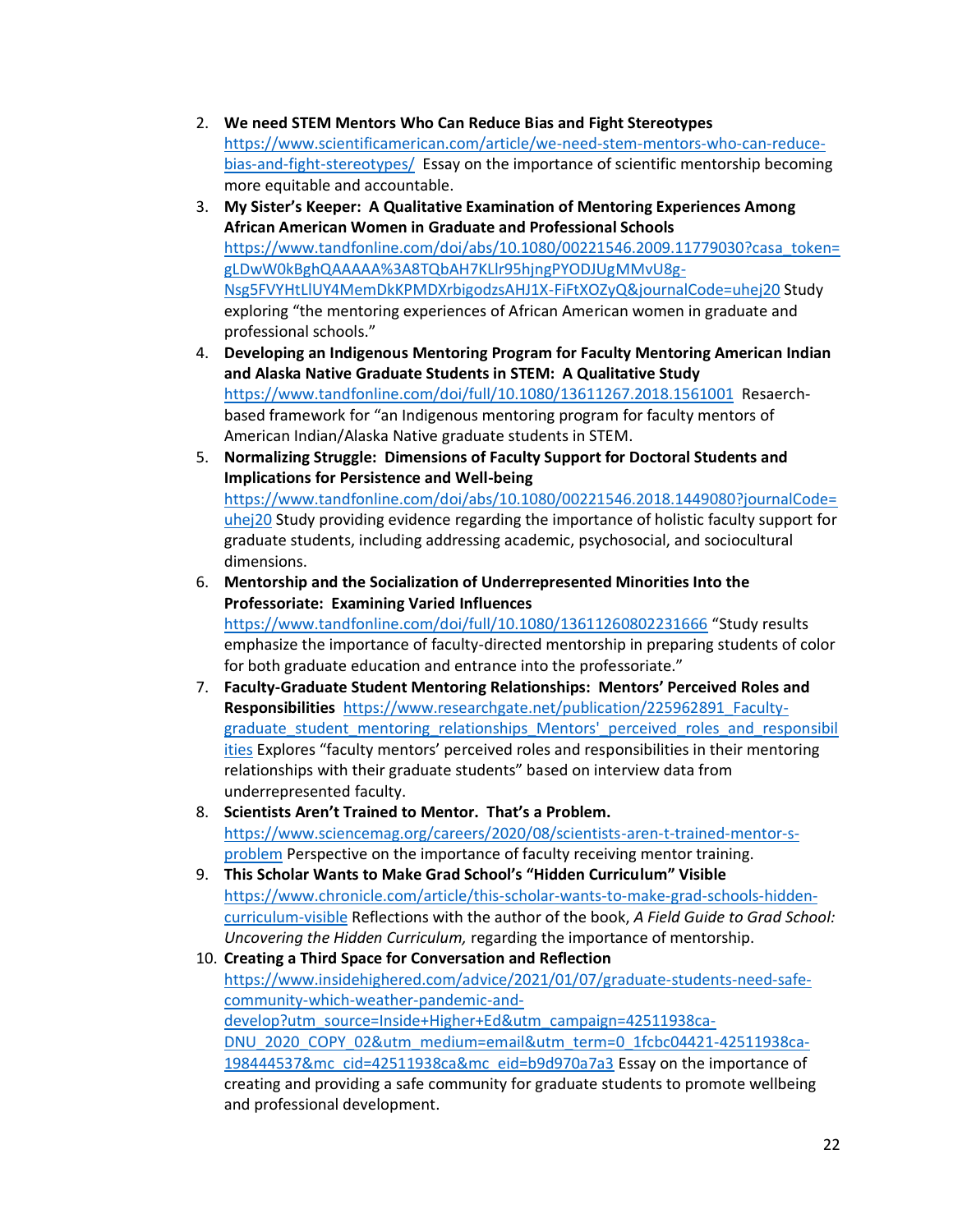11. **"Mentoring Up": Learning to Manage Your Mentoring Relationships**  [https://drive.google.com/file/d/1jfSbVjpBZ8VyUoYrYysBfiNunluJ\\_DzH/view](https://drive.google.com/file/d/1jfSbVjpBZ8VyUoYrYysBfiNunluJ_DzH/view) Guidance for mentees on how to be active participants in their mentoring relationships.

### • **Videos**

- 1. **Culturally Aware Mentorship**<https://www.youtube.com/watch?v=Pt38C2l-o2o> Webinar with Dr. Sherilynn Black and Dr. Angela Byars-Winston describing "the value of cultural awareness in mentorship" and "effective mentorship" and "resources on culturally aware mentorship for mentors and mentees."
- 2. **The Science of Effective Mentoring in STEMM** [https://www.nationalacademies.org/our](https://www.nationalacademies.org/our-work/the-science-of-effective-mentoring-in-stemm)[work/the-science-of-effective-mentoring-in-stemm](https://www.nationalacademies.org/our-work/the-science-of-effective-mentoring-in-stemm) Collection of podcasts from the National Academies of Sciences, Engineering, and Medicine.

### • **Websites**

- 1. **National Research Mentoring Network** <https://nrmnet.net/about-nrmn-2/> A national network to "implement and disseminate innovative, evidence-based best practices to improve mentoring relationships at institutions across the country. We connect highly knowledgeable and skilled mentors with motivated and diverse mentees, ranging from undergraduate students to early-career faculty, and facilitate long-term, culturally responsive interactions between them. We are committed to establishing a culture in which historically underrepresented mentees successfully progress in their careers and contribute to the biomedical research enterprise.
- 2. **Culturally Aware Mentoring, a Research Study with the National Research Mentoring Network** <https://cimerproject.org/cam-nrmn/> (project overview) and associated culturally aware mentoring resources [https://cimerproject.org/culturally-aware](https://cimerproject.org/culturally-aware-mentoring-resources-2/)[mentoring-resources-2/](https://cimerproject.org/culturally-aware-mentoring-resources-2/)
- 3. **CIMER: Center for the Improvement of Mentored Experiences in Research** <https://cimerproject.org/> "Effective research mentoring relationships are critical to developing the next generation of researchers. Learn how to improve these relationships at all career stages and promote cultural change that values excellence in research mentoring as a critical aspect of diversifying the research workforce."
- 4. **The Science of Effective Mentorship in STEMM Online Guide** <https://www.nap.edu/resource/25568/interactive/> Set of resources and mentoring tools aimed toward STEM professional to support faculty and mentees with skills for engaging effective mentoring relationships.
- 5. **National Center for Faculty Development & Diversity** <https://www.facultydiversity.org/> (requires membership) "On-demand access to the mentoring, tools, and support you need to be successful in the Academy."
- 6. **The Graduate Advisor**, by Leonard Cassuto [https://www.chronicle.com/package/the](https://www.chronicle.com/package/the-graduate-adviser/?cid2=gen_login_refresh&cid=gen_sign_in)[graduate-adviser/?cid2=gen\\_login\\_refresh&cid=gen\\_sign\\_in](https://www.chronicle.com/package/the-graduate-adviser/?cid2=gen_login_refresh&cid=gen_sign_in) Monthly column with advice about doctoral training for graduate students and faculty mentors; often focuses on Humanities.
- 7. **CIRCLES Group Mentoring** [https://graduate.asu.edu/current-students/enrich-your](https://graduate.asu.edu/current-students/enrich-your-experience/mentoring/circles-group-mentoring)[experience/mentoring/circles-group-mentoring](https://graduate.asu.edu/current-students/enrich-your-experience/mentoring/circles-group-mentoring) "Peer-led group mentoring framework that offers space for exploration, discussion, collective problem-solving, co-learning, and mentoring connection for graduate students based on shared identities in an informal small-group setting."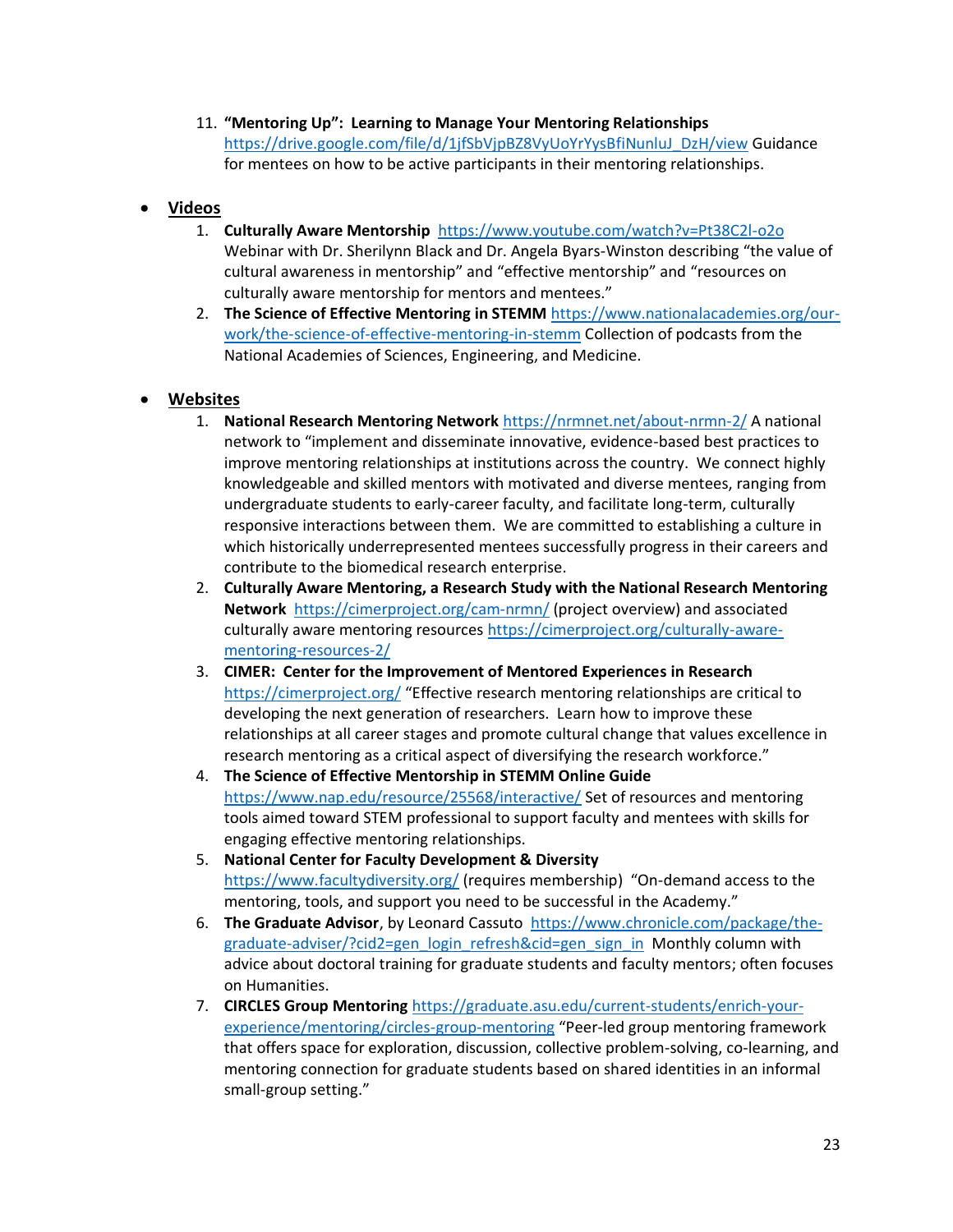8. **Resources and References on Mentorship** [https://docs.google.com/document/d/1](https://docs.google.com/document/d/1-ptFaHEaem0TuO75yvBN_MsizDiIjCQw-IkG--mgLFY/edit) [ptFaHEaem0TuO75yvBN\\_MsizDiIjCQw-IkG--mgLFY/edit](https://docs.google.com/document/d/1-ptFaHEaem0TuO75yvBN_MsizDiIjCQw-IkG--mgLFY/edit) Collated by Steve Lee at Stanford University, provides links to general mentoring resources as well as specific resources on managing up and mentoring up.

## • **Podcasts**

1. **The Science of Mentorship: A STEMM Podcast** <https://share.transistor.fm/s/b80603b8> From the National Academies, a set of "personal stories about mentorship experiences from STEMM leaders … regarding evidence-based mentoring practices."

# **Discipline-based Examples**

- **Articles/Comments**
	- 1. (Life Sciences, Physical Sciences, Social Sciences) **What I've Learned About Being a Black Scientist** [https://www.sciencemag.org/careers/2020/06/what-ive-learned-about-being](https://www.sciencemag.org/careers/2020/06/what-ive-learned-about-being-black-scientist)[black-scientist](https://www.sciencemag.org/careers/2020/06/what-ive-learned-about-being-black-scientist) Column in Letters to Young Scientists regarding on-campus and offcampus challenges of being a Black professor, with suggestions regarding how academic departments can work to address racism.
	- 2. (Humanities) **A More Inclusive Discipline: The Royal Historical Society Investigates Race in UK University History Departments** [https://www.historians.org/publications](https://www.historians.org/publications-and-directories/perspectives-on-history/march-2020/a-more-inclusive-discipline-the-royal-historical-society-investigates-race-in-uk-university-history-departments)[and-directories/perspectives-on-history/march-2020/a-more-inclusive-discipline-the](https://www.historians.org/publications-and-directories/perspectives-on-history/march-2020/a-more-inclusive-discipline-the-royal-historical-society-investigates-race-in-uk-university-history-departments)[royal-historical-society-investigates-race-in-uk-university-history-departments](https://www.historians.org/publications-and-directories/perspectives-on-history/march-2020/a-more-inclusive-discipline-the-royal-historical-society-investigates-race-in-uk-university-history-departments) Provides insights regarding actions academic history units and organizations can take to address inequalities.
	- 3. (Life Sciences) **Decoloniality and Anti-oppressive Practices for a More Ethical Ecology** <https://www.nature.com/articles/s41559-021-01460-w.pdf>Suggests five changes that ecologists and other field disciplines could make toward more inclusive theory and practice, focusing on thought/mind, histories, access, expertise, and teams.
	- 4. (Life Sciences, Physical Sciences, Social Sciences) **Promoting Inclusive Metrics of Success and Impact to Dismantle a Discriminatory Reward System in Science**  <https://journals.plos.org/plosbiology/article?id=10.1371/journal.pbio.3001282> Outlines "pathways for a paradigm shift in scientific values based on multidimensional mentorship and promoting mentee well-being" and away from success and impact metrics that prioritize citations and impact factors.
	- 5. (Life Sciences) **Ten Simple Rules for Building an Anti-racist Lab** <https://ecoevorxiv.org/4a9p8/> Specific recommendations "to help labs develop antiracist policies and action in an effort to promote racial and ethnic diversity, equity, and inclusion in science.
	- 6. (Physical Sciences) **Final Report of the 2018 AAS Task Force on Diversity and Inclusion in Astronomy Graduate Education** <https://assets.pubpub.org/8n7rgw19/31579293747965.pdf>and Executive Summary and link to report<https://baas.aas.org/pub/2019i0101/release/1> Detailed recommendations, including justifications based on evidence, for practices in recruiting, admissions, and retention of students that promote diversity and inclusion in graduate programs with regard to race, ethnicity, and gender.
	- 7. (Life Sciences, Physical Sciences, Social Sciences) **A Rapid Response to Racism in STEM** [https://www.insidehighered.com/advice/2021/01/06/teaching-science-through-social-](https://www.insidehighered.com/advice/2021/01/06/teaching-science-through-social-justice-and-racially-inclusive-lens-opinion?utm_source=Inside+Higher+Ed&utm_campaign=3055b087e4-DNU_2020_COPY_02&utm_medium=email&utm_term=0_1fcbc04421-3055b087e4-198444537&mc_cid=3055b087e4&mc_eid=b9d970a7a3)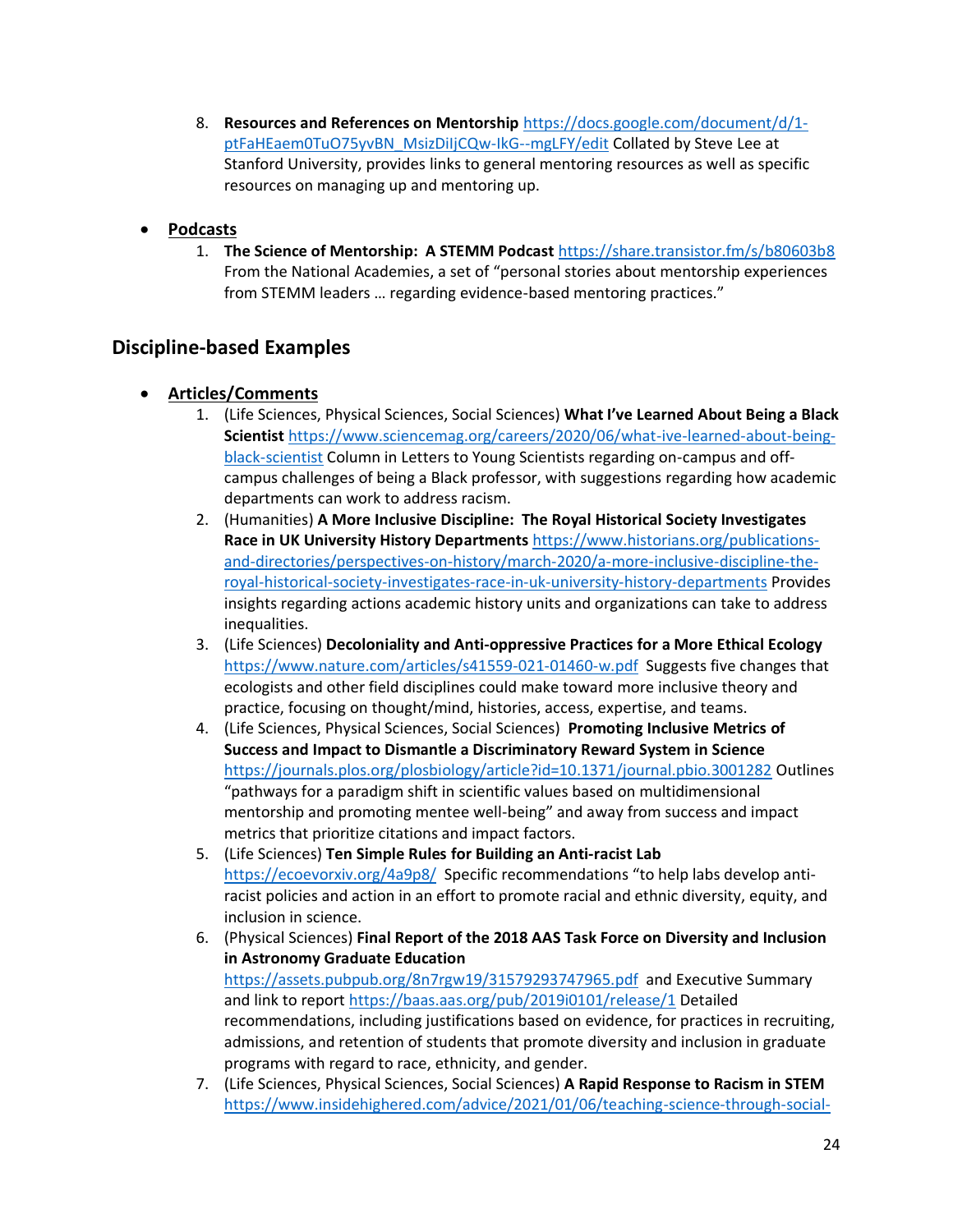[justice-and-racially-inclusive-lens-](https://www.insidehighered.com/advice/2021/01/06/teaching-science-through-social-justice-and-racially-inclusive-lens-opinion?utm_source=Inside+Higher+Ed&utm_campaign=3055b087e4-DNU_2020_COPY_02&utm_medium=email&utm_term=0_1fcbc04421-3055b087e4-198444537&mc_cid=3055b087e4&mc_eid=b9d970a7a3)

[opinion?utm\\_source=Inside+Higher+Ed&utm\\_campaign=3055b087e4-](https://www.insidehighered.com/advice/2021/01/06/teaching-science-through-social-justice-and-racially-inclusive-lens-opinion?utm_source=Inside+Higher+Ed&utm_campaign=3055b087e4-DNU_2020_COPY_02&utm_medium=email&utm_term=0_1fcbc04421-3055b087e4-198444537&mc_cid=3055b087e4&mc_eid=b9d970a7a3) [DNU\\_2020\\_COPY\\_02&utm\\_medium=email&utm\\_term=0\\_1fcbc04421-3055b087e4-](https://www.insidehighered.com/advice/2021/01/06/teaching-science-through-social-justice-and-racially-inclusive-lens-opinion?utm_source=Inside+Higher+Ed&utm_campaign=3055b087e4-DNU_2020_COPY_02&utm_medium=email&utm_term=0_1fcbc04421-3055b087e4-198444537&mc_cid=3055b087e4&mc_eid=b9d970a7a3) [198444537&mc\\_cid=3055b087e4&mc\\_eid=b9d970a7a3](https://www.insidehighered.com/advice/2021/01/06/teaching-science-through-social-justice-and-racially-inclusive-lens-opinion?utm_source=Inside+Higher+Ed&utm_campaign=3055b087e4-DNU_2020_COPY_02&utm_medium=email&utm_term=0_1fcbc04421-3055b087e4-198444537&mc_cid=3055b087e4&mc_eid=b9d970a7a3) Suggestions for teaching science through a social justice lens for inclusive excellence.

- 8. (Physical Sciences) **Resetting the Earth and Space Sciences to be Diverse and Inclusive** [https://diverseeducation.com/article/196940/?utm\\_campaign=DIV20%20DAILY%20NO](https://diverseeducation.com/article/196940/?utm_campaign=DIV20%20DAILY%20NOV.%2020&utm_medium=email&utm_source=Eloqua) [V.%2020&utm\\_medium=email&utm\\_source=Eloqua](https://diverseeducation.com/article/196940/?utm_campaign=DIV20%20DAILY%20NOV.%2020&utm_medium=email&utm_source=Eloqua) Essay, with links, regarding the importance of creating new educational systems that are fair and just.
- 9. (Physical Sciences) **Eight Deliberate Steps AGU is Taking to Address Racism in Our Community** [https://news.agu.org/files/2020/08/Eight-Area-Steps-AGU-is-Taking-to-](https://news.agu.org/files/2020/08/Eight-Area-Steps-AGU-is-Taking-to-Address-Racism-in-our-Community-FINAL.pdf)[Address-Racism-in-our-Community-FINAL.pdf](https://news.agu.org/files/2020/08/Eight-Area-Steps-AGU-is-Taking-to-Address-Racism-in-our-Community-FINAL.pdf) Specific actions being undertaken to address diversity, equity, and inclusion in the earth and space sciences.
- 10. (Life Sciences) **Recreating Wakanda by Promoting Black Excellence in Ecology and Evolution** <https://www.nature.com/articles/s41559-020-1266-7>Comment in Nature Ecology & Evolution. "Our non-Black colleagues must fight anti-Black racism and white supremacy within the academy to authentically promote Black excellence. Amplifying Black excellence in ecology and evolution is the antidote for white supremacy in the academy.
- 11. (Life Sciences) **Fund Black Scientists** [https://www.cell.com/cell/fulltext/S0092-](https://www.cell.com/cell/fulltext/S0092-8674(21)00011-8) [8674\(21\)00011-8](https://www.cell.com/cell/fulltext/S0092-8674(21)00011-8) Commentary in Cell positing "that racial funding disparity by the National Institutes of Health (NIH) remains the most insidious barrier to success of Black faculty in our profession. We thus refocus attention on this critical barrier and suggest solutions on how it can be dismantled."
- 12. (Life Sciences, Social Sciences) **It's Time for Environmental Studies to Own Up to Erasing Black People** [https://www.vice.com/en/article/889qxx/its-time-for](https://www.vice.com/en/article/889qxx/its-time-for-environmental-studies-to-own-up-to-erasing-black-people?fbclid=IwAR2zSs1yW42LuuFeahuzJ3n5xp0-Kfrk5DOjDpzDgugzBwvu0UGN3G6bNY0)[environmental-studies-to-own-up-to-erasing-black](https://www.vice.com/en/article/889qxx/its-time-for-environmental-studies-to-own-up-to-erasing-black-people?fbclid=IwAR2zSs1yW42LuuFeahuzJ3n5xp0-Kfrk5DOjDpzDgugzBwvu0UGN3G6bNY0)[people?fbclid=IwAR2zSs1yW42LuuFeahuzJ3n5xp0-](https://www.vice.com/en/article/889qxx/its-time-for-environmental-studies-to-own-up-to-erasing-black-people?fbclid=IwAR2zSs1yW42LuuFeahuzJ3n5xp0-Kfrk5DOjDpzDgugzBwvu0UGN3G6bNY0) [Kfrk5DOjDpzDgugzBwvu0UGN3G6bNY0](https://www.vice.com/en/article/889qxx/its-time-for-environmental-studies-to-own-up-to-erasing-black-people?fbclid=IwAR2zSs1yW42LuuFeahuzJ3n5xp0-Kfrk5DOjDpzDgugzBwvu0UGN3G6bNY0) Essay on the importance of environmental scholarship acknowledging a history of ignoring experiences of Black people, with ideas for a way forward.
- 13. (Life Sciences, Social Sciences/Humanities with Fieldwork) **Ten Steps to Protect BIPOC Scholars in the Field** [https://eos.org/opinions/ten-steps-to-protect-bipoc-scholars-in](https://eos.org/opinions/ten-steps-to-protect-bipoc-scholars-in-the-field)[the-field](https://eos.org/opinions/ten-steps-to-protect-bipoc-scholars-in-the-field) Specific recommendations for preparing "faculty and students for discrimination and racialized violence before traveling and to protect them once in the field."
- 14. (Life Sciences/Social Sciences/Humanities with Fieldwork) **Safe Fieldwork Strategies for At-risk Individuals, Their Supervisors and Institutions** <https://www.nature.com/articles/s41559-020-01328-5>Recommended strategies for minimizing risk for all individuals conducting fieldwork.
- 15. (Physical Sciences) **Equity for Women and Underrepresented Minorities in STEM: Graduate Experiences and Career Plans in Chemistry** <https://www.pnas.org/content/118/4/e2020508118> Study providing "evidence of the nature of inequities related to race-ethnicity and gender in graduate school experiences and career plans of PhD students.
- 16. (Physical Sciences) **LGBT Climate in Physics: Building an Inclusive Community** <https://www.aps.org/programs/lgbt/upload/LGBTClimateinPhysicsReport.pdf> A report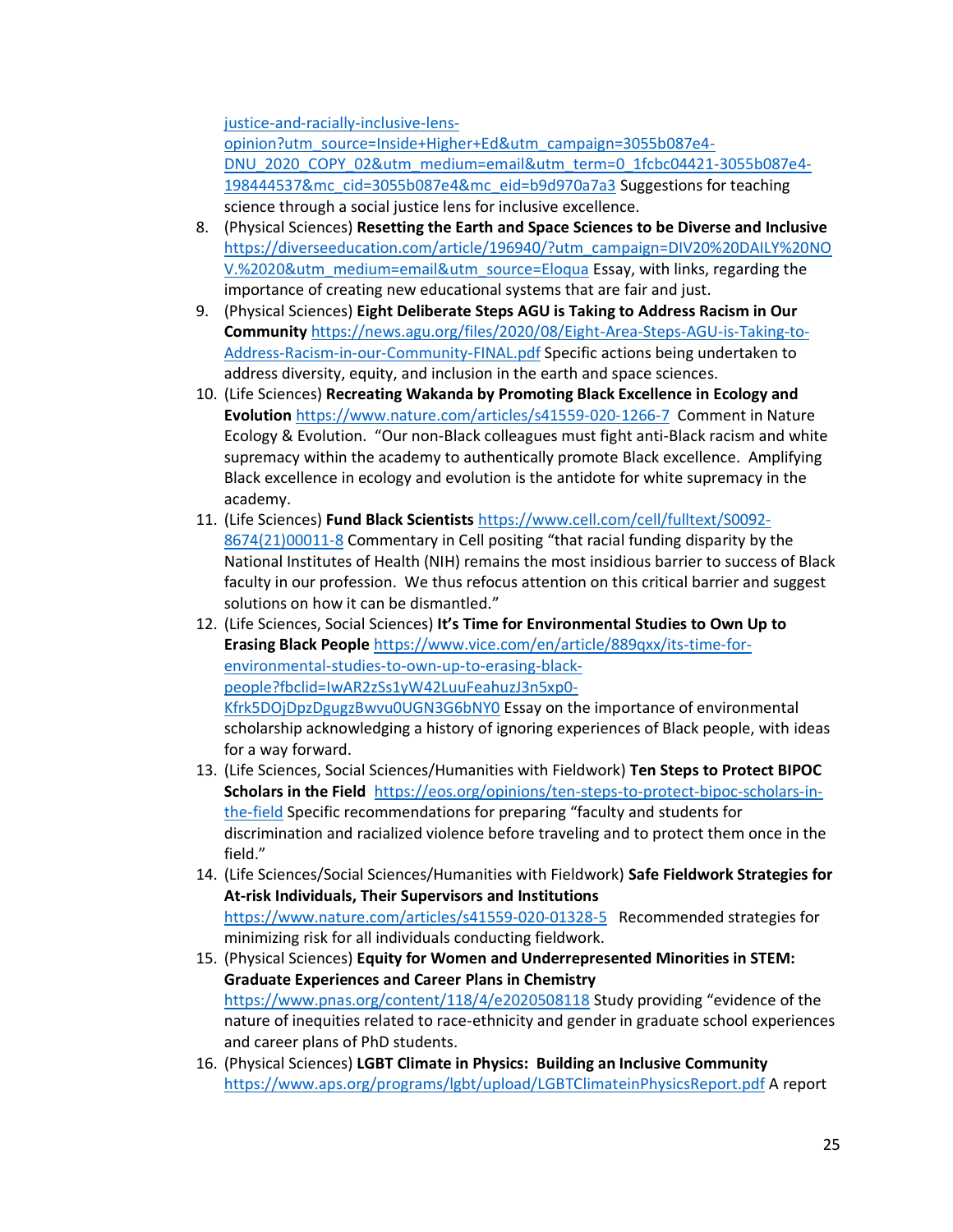from the American Physical Society with findings and recommendations for building a more inclusive profession.

- 17. (Life Sciences) **Strategies and support for Black, Indigenous, and People of Colour in Ecology and Evolutionary Biology** <https://www.nature.com/articles/s41559-020-1252-0> Reflections regarding strategies to support Black, Indigenous, and people of color working in ecology and evolutionary biology.
- 18. (Physical Sciences) **Typical Physics PhD Admissions Criteria Limit Access to Underrepresented Groups But Fail to Predict Doctoral Completion** <https://advances.sciencemag.org/content/5/1/eaat7550> Study on the effectiveness of various admissions criteria in identifying students who will complete a PhD in physics.
- 19. (Physical Sciences) **Fixed and Growth Mindsets in Physics Graduate Admissions** <https://journals.aps.org/prper/abstract/10.1103/PhysRevPhysEducRes.13.020133> Study on the practices and perspectives among admissions committee members in physics, and implications for the participation of women and people from some racial/ethnic groups.
- 20. (Life Sciences) **Anti-Racism Resources for the Biomedical Research Training Community** [https://www.diversityprogramconsortium.org/pages/anti-racism\\_resources](https://www.diversityprogramconsortium.org/pages/anti-racism_resources) - lists of different types of resources, including actionable resource, resources for students, resources for faculty, resources for institutional leaders, academic literature and scholarship on racism and anti-racism in the biomedical sciences, anti-racism resources, and resources on self-care and mental health for Black, Indigenous, and People of Color (BIPOC) communities.
- 21. (Life Sciences, Physical Sciences, Social Sciences) **Unintended consequences: How science professors discourage women of color**, Angela C. Johnson, <https://onlinelibrary.wiley.com/doi/abs/10.1002/sce.20208> Study examining how Black, Latina, and American Indian women science students experienced their undergraduate science classes.
- 22. (Physical Sciences) **African American Participation among Bachelors in the Physical Sciences and Engineering,** Laura Merner, <https://photos.aip.org/sites/default/files/statistics/minorities/africanamer-pse.13.2.pdf> Data on African American bachelor's degree recipients in the U.S.
- **23.** (Physical Sciences) **Addressing Underrepresentation: Physics Teaching for All,** Moses Rifkin,<https://aapt.scitation.org/doi/10.1119/1.4940167> Suggestions for approaches to teaching physics that may encourage persistence and achievement for students from diverse backgrounds.
- **24.** (Physical Sciences) **Making Black Women Scientists under White Empiricism: The Racialization of Epistemology in Physics,** Chanda Prescod-Weinstein, [https://www.journals.uchicago.edu/doi/pdfplus/10.1086/704991?fbclid=IwAR0ZPytTGP](https://www.journals.uchicago.edu/doi/pdfplus/10.1086/704991?fbclid=IwAR0ZPytTGPmb8hCk6c6YyNZqTUyPf-fhNEsq9qz8SvOj1_AbaCRT5XuR6uY&) [mb8hCk6c6YyNZqTUyPf-fhNEsq9qz8SvOj1\\_AbaCRT5XuR6uY&](https://www.journals.uchicago.edu/doi/pdfplus/10.1086/704991?fbclid=IwAR0ZPytTGPmb8hCk6c6YyNZqTUyPf-fhNEsq9qz8SvOj1_AbaCRT5XuR6uY&) Essay on the ways in which race and ethnicity may be related to "epistemic outcomes in physics, despite the universality of the laws that undergird physics."
- **25.** (Life Sciences, Physical Sciences, Social Sciences) **Diversity in STEM: What It Is and Why It Matters,** [https://blogs.scientificamerican.com/voices/diversity-in-stem-what-it-is](https://blogs.scientificamerican.com/voices/diversity-in-stem-what-it-is-and-why-it-matters/#:~:text=Diversity%20in%20science%20refers%20to,that%20are%20traditionally%20well%20represented)[and-why-it](https://blogs.scientificamerican.com/voices/diversity-in-stem-what-it-is-and-why-it-matters/#:~:text=Diversity%20in%20science%20refers%20to,that%20are%20traditionally%20well%20represented)[matters/#:~:text=Diversity%20in%20science%20refers%20to,that%20are%20traditionall](https://blogs.scientificamerican.com/voices/diversity-in-stem-what-it-is-and-why-it-matters/#:~:text=Diversity%20in%20science%20refers%20to,that%20are%20traditionally%20well%20represented) [y%20well%20represented](https://blogs.scientificamerican.com/voices/diversity-in-stem-what-it-is-and-why-it-matters/#:~:text=Diversity%20in%20science%20refers%20to,that%20are%20traditionally%20well%20represented) Essay on what diversity in science is and why it matters.
- 26. (Life Sciences) **Beyond Cultural Competence: Critical Consciousness, Social Justice, and Multicultural Education**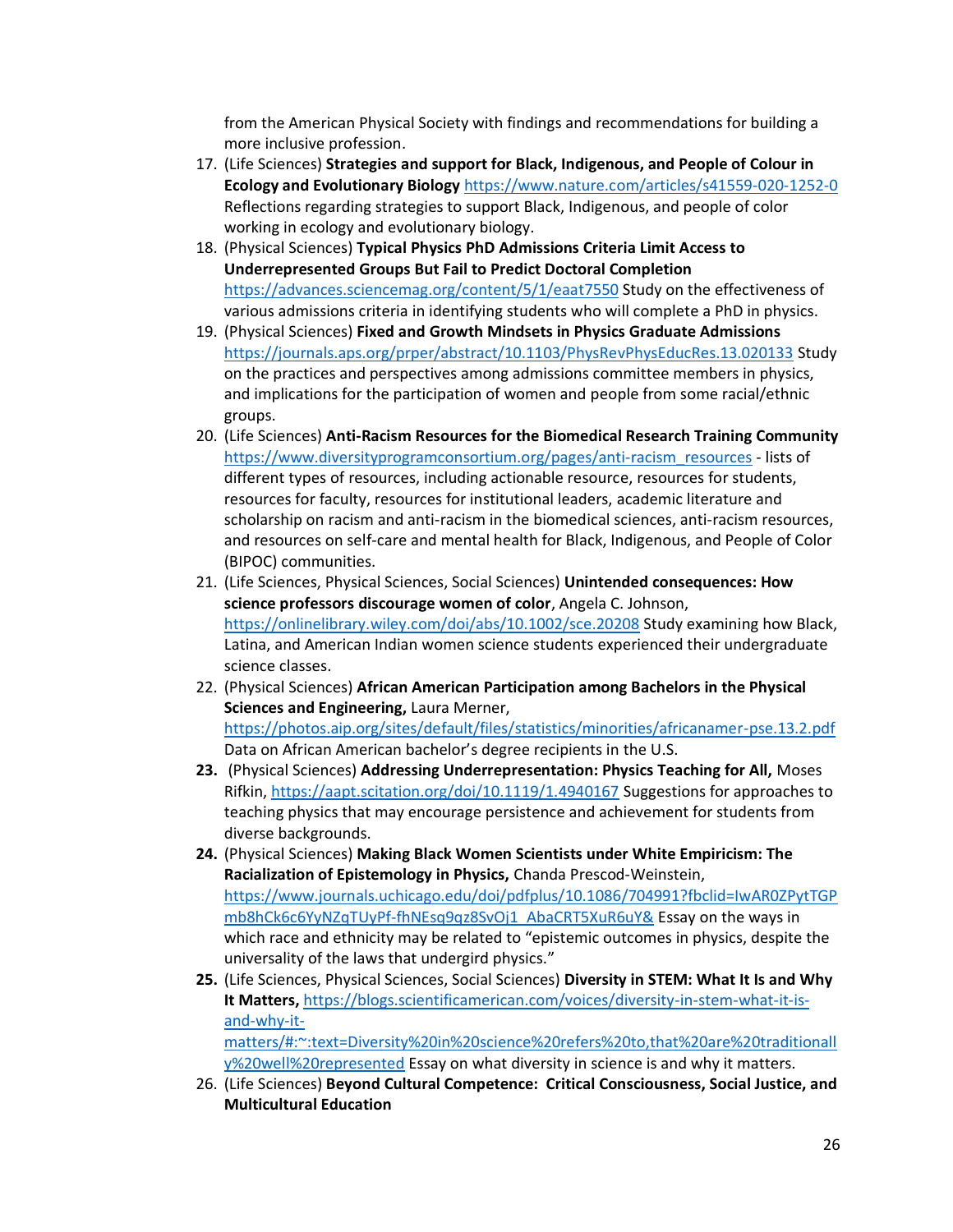[https://journals.lww.com/academicmedicine/Fulltext/2009/06000/A\\_Conceptual\\_Fram](https://journals.lww.com/academicmedicine/Fulltext/2009/06000/A_Conceptual_Framework_for_the_Use_of_Illness.00033.aspx) [ework\\_for\\_the\\_Use\\_of\\_Illness.00033.aspx](https://journals.lww.com/academicmedicine/Fulltext/2009/06000/A_Conceptual_Framework_for_the_Use_of_Illness.00033.aspx) In the context of medical education, an analysis of the concept of cultural competency and an argument that multicultural education must go beyond competency and foster a critical awareness of self and others, including making a commitment to address inequities.

- 27. (Life Sciences) **Anti-racist Interventions to Transform Ecology, Evolution, and Conservation Biology Departments** [https://www.nature.com/articles/s41559-021-](https://www.nature.com/articles/s41559-021-01522-z) [01522-z](https://www.nature.com/articles/s41559-021-01522-z) Presents a "toolkit of evidence-based interventions for academic departments to foster anti-racism in three areas" including classrooms, research laboratories, and departments, and summarizes racist and ethnocentric histories related to ecology, evolution, and conservation biology disciplines.
- **28.** (Physical Sciences) **Teaching About Racial Equity in Introductory Physics Courses,** Abigail R. Daane, Sierra R. Decker, and Vashti Sawtelle, <https://aapt.scitation.org/doi/10.1119/1.4999724> Suggestions for approaches to integrate equity units into university physics classes to address racial inequity.

### • **Videos**

- 1. (Life Sciences ) **SABER's Diversity & Inclusion Efforts: Striving Towards Inclusion in Academic Biology** [https://saberbio.wildapricot.org/Diversity\\_Inclusion](https://saberbio.wildapricot.org/Diversity_Inclusion) From the Society for the Advancement of Biology Education Research.
- 2. (Humanities) **Antiracism and Decoloniality in Humanities** [https://www.youtube.com/watch?v=p6emWBJ\\_bAE&t=21s](https://www.youtube.com/watch?v=p6emWBJ_bAE&t=21s) A faculty panel from the American University Antiracist Research & Policy Center focusing on how to address decolonial imperatives in the humanities.

### • **Websites**

- 1. (Humanities) **History Gateways, from the American Historical Association**  <https://www.historians.org/historygateways> Details tools for revising "introductory college-level history courses to better serve students from all backgrounds and align more effectively with the future needs of a complex society."
- 2. (Humanities) **Using Public Humanities to Reckon with the American University's Ties to Slavery**

[https://www.nhalliance.org/using\\_public\\_humanities\\_to\\_reckon\\_with\\_the\\_american\\_u](https://www.nhalliance.org/using_public_humanities_to_reckon_with_the_american_university_s_ties_to_slavery) niversity s ties to slavery Provides specific examples and resources from colleges and universities on "how higher ed-based humanists are using the tools of public humanities and partnership to promote social and racial justice."

- 3. (Humanities) **Resources for Teaching About Racism, MLA Action Network** <https://action.mla.org/stories-resources-for-teaching-racism/> Resources from the Modern Language Association to support teaching and learning about racism.
- 4. (Life Sciences/Disciplines with Fieldwork) **Fieldwork: Building An Inclusive Experience Outside of the Classroom** <https://cals.cornell.edu/diversity-inclusion/fieldwork> A compilation of resources, essays, and recommendations to support efforts to provide safe, accessible, and inclusive fieldwork.
- 5. (Life Sciences) **Striving Towards Inclusion in Academic Biology** [https://saberbio.wildapricot.org/Diversity\\_Inclusion](https://saberbio.wildapricot.org/Diversity_Inclusion) Set of videos "focused on